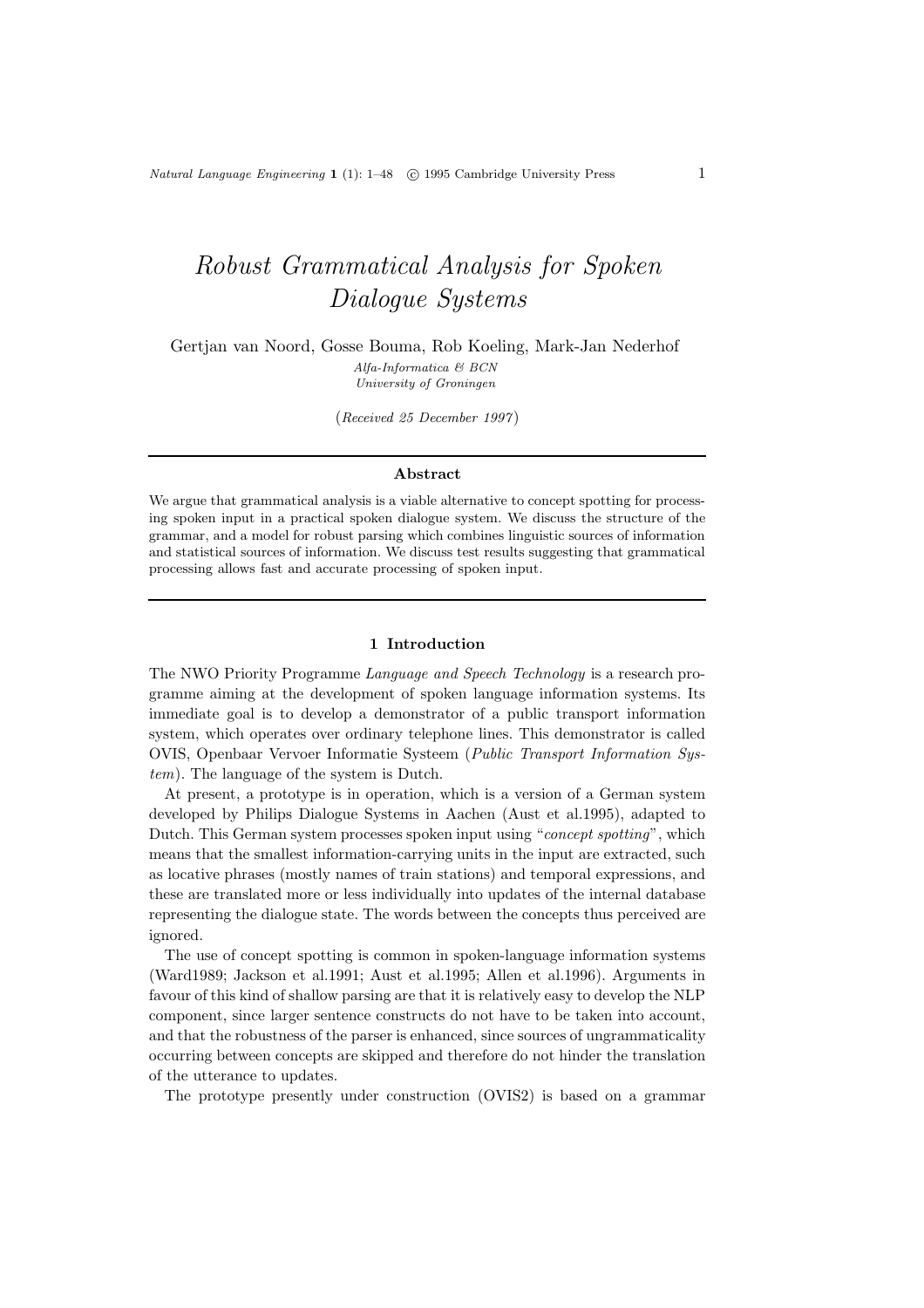which describes grammatical sentences, i.e. complete and well-formed user utterances, and thus differs radically from a concept spotting approach. This article presents a detailed account of a computational grammar for Dutch, and a robust parsing algorithm which incorporates this grammatical knowledge as well as other knowledge sources, such as acoustic evidence and Ngram statistics. We argue that robust parsing can be based on sophisticated grammatical analysis. In particular, the grammar describes full sentences, but in doing so, also describes the grammar of temporal expressions and locative phrases which are crucial for concept spotting. Robustness is achieved by taking these phrases into consideration, if a full parse of an utterance is not available. We show that our approach is feasible in terms of both accuracy and computational resources, and thus is a viable alternative to pure concept spotting.

Whereas some (e.g. Moore, Pereira, and Murveit (1989)) argue that grammatical analysis may improve recognition accuracy, our current experiments have as yet not been able to reveal a substantial advantage in this respect. However, the grammatical approach may become essential as soon as the application is extended in such a way that more complicated grammatical constructions need to be recognized. In that case, simple concept spotting may not be able to correctly process all constructions, whereas the capabilities of the grammatical approach extend much further.

The structure of this paper is as follows. In section 2 we describe the grammar for OVIS2. We present the grammar in some detail, since we believe it constitutes an interesting compromise between linguistic and computational considerations. Readers interested in processing issues rather than the details of linguistic analysis might prefer to skip section 2 (possibly except the first paragraph) and jump to section 3 immediately. That section describes the robust parsing algorithm. Section 4 reports test results, showing that grammatical analysis allows fast and accurate processing of spoken input.

## 2 A computational grammar for Dutch

In developing the OVIS2 grammar we have tried to combine the short-term goal of developing a grammar which meets the requirements imposed by the application (i.e. robust processing of the output of the speech recogniser, extensive coverage of locative phrases and temporal expressions, and the construction of fine-grained semantic representations) with the long-term goal of developing a general, computational, grammar which covers all the major constructions of Dutch.

The design and organisation of the grammar, as well as many aspects of the particular grammatical analyses we propose, are based on Head-driven Phrase Structure Grammar (Pollard and Sag1994). We depart from this formalism mostly for computational reasons. As is explained below, the grammar is compiled into a restricted kind of definite clause grammar for which efficient processing is feasible. The semantic component follows the approach to monotonic semantic interpretation using quasi-logical forms presented originally in Alshawi (1992).

The grammar currently covers the majority of verbal subcategorisation types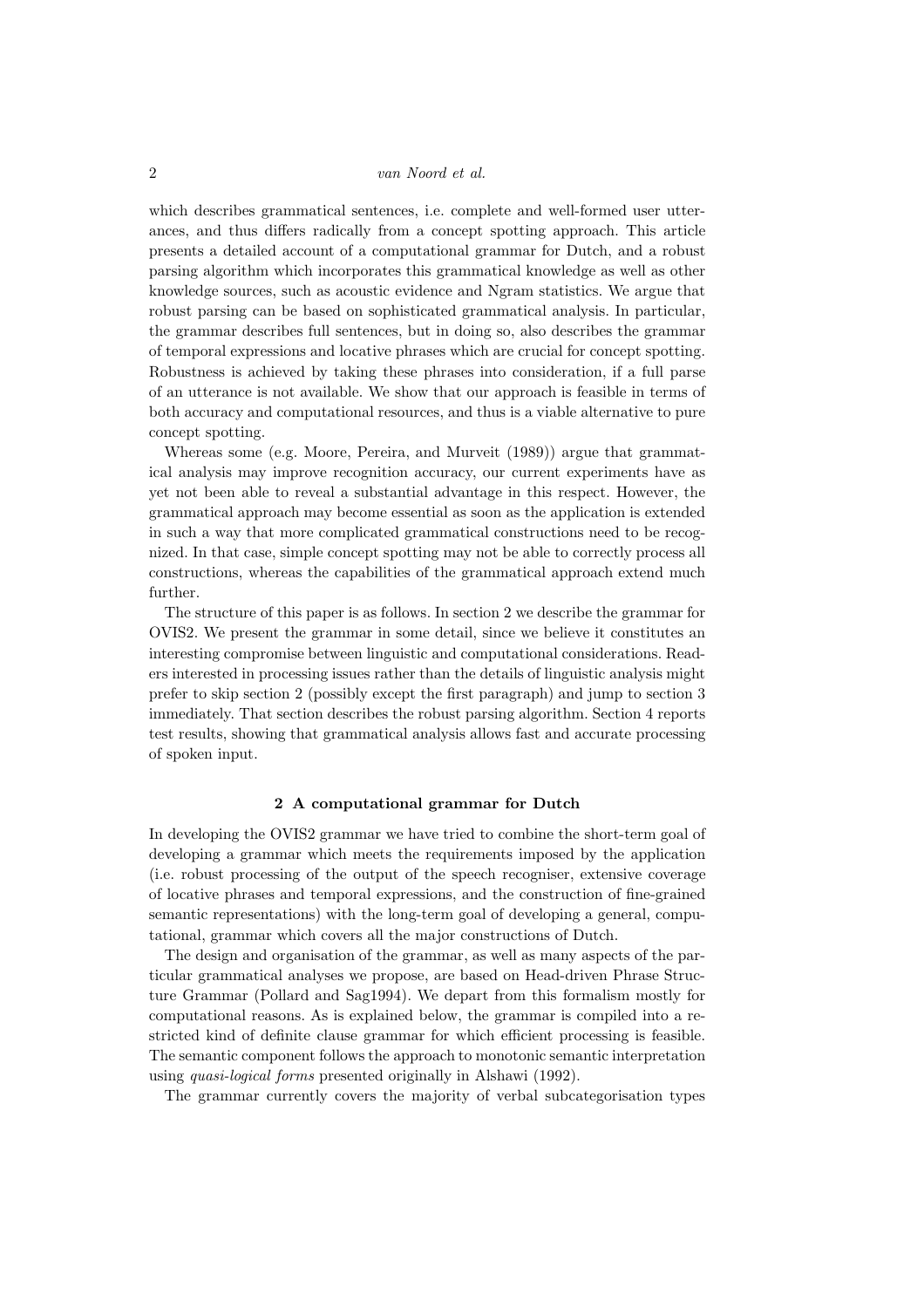(intransitives, transitives, verbs selecting a pp, and modal and auxiliary verbs), npsyntax (including pre- and post-nominal modification, with the exception of relative clauses), pp-syntax, the distribution of vp-modifiers, various clausal types (declaratives, yes/no and wh-questions, and subordinate clauses), all temporal expressions and locative phrases relevant to the domain, and various typical spoken-language constructs. Due to restrictions imposed by the speech recogniser, the lexicon is relatively small (3200 word forms, many of which are names of stations and cities).

In sections 2.1- 2.4 we introduce the grammar formalism from both a computational and linguistic perspective. Section 2.5 describes the grammar of noun, prepositional, and verb phrases, subordinate and main clauses, wh-questions and topicalisation, and a number of domain specific constructions. Sections 2.6 and 2.7, finally, are concerned with semantics and the translation of quasi-logical forms into (application-specific) update-expressions.

#### 2.1 Formalism

The formalism that we use for the OVIS2 Grammar is a variant of Definite Clause Grammar (DCG) (Pereira and Warren1980). We have chosen for DCG because:

- DCG provides for a balance between *computational efficiency* on the one hand and linguistic expressiveness on the other.
- DCG is a (simple) member of the class of declarative and constraint-based grammar formalisms. Such formalisms are widely used in linguistic descriptions for NLP.
- DCG is straightforwardly related to context-free grammar. Almost all parsing technology is developed for CFG; extending this technology to DCG is usually possible (although there are many non-trivial problems as well).
- The compilation of richer constraint-based grammar formalisms into DCG is well investigated and forms the basis of several wide-coverage and robust grammar systems (i.e. the Alvey-grammar (Briscoe et al.1987; Carroll1993; Briscoe and Carroll1993) and the Core Language Engine (Alshawi1992)).

The formalism for the grammar of OVIS2 imposes the following additional requirements:

- External Prolog calls (in ordinary DCG these are introduced in right-hand sides using curly brackets) are allowed, but must be resolved during grammar compilation time.
- Rules can be mapped to their 'context-free skeleton' (by taking the functor symbol of the terms appearing in the right-hand and left-hand sides of the rule). This implies that we do not allow the under-specification of categories in rules. This is motivated by our desire to experiment with parsing strategies in which part of the work is achieved on the basis of the context-free skeleton of the grammar. It also facilitates indexing techniques.
- An identifier is assigned to each rule. Such rule identifiers have a number of possible uses (debugging, grammar filtering, grammar documentation).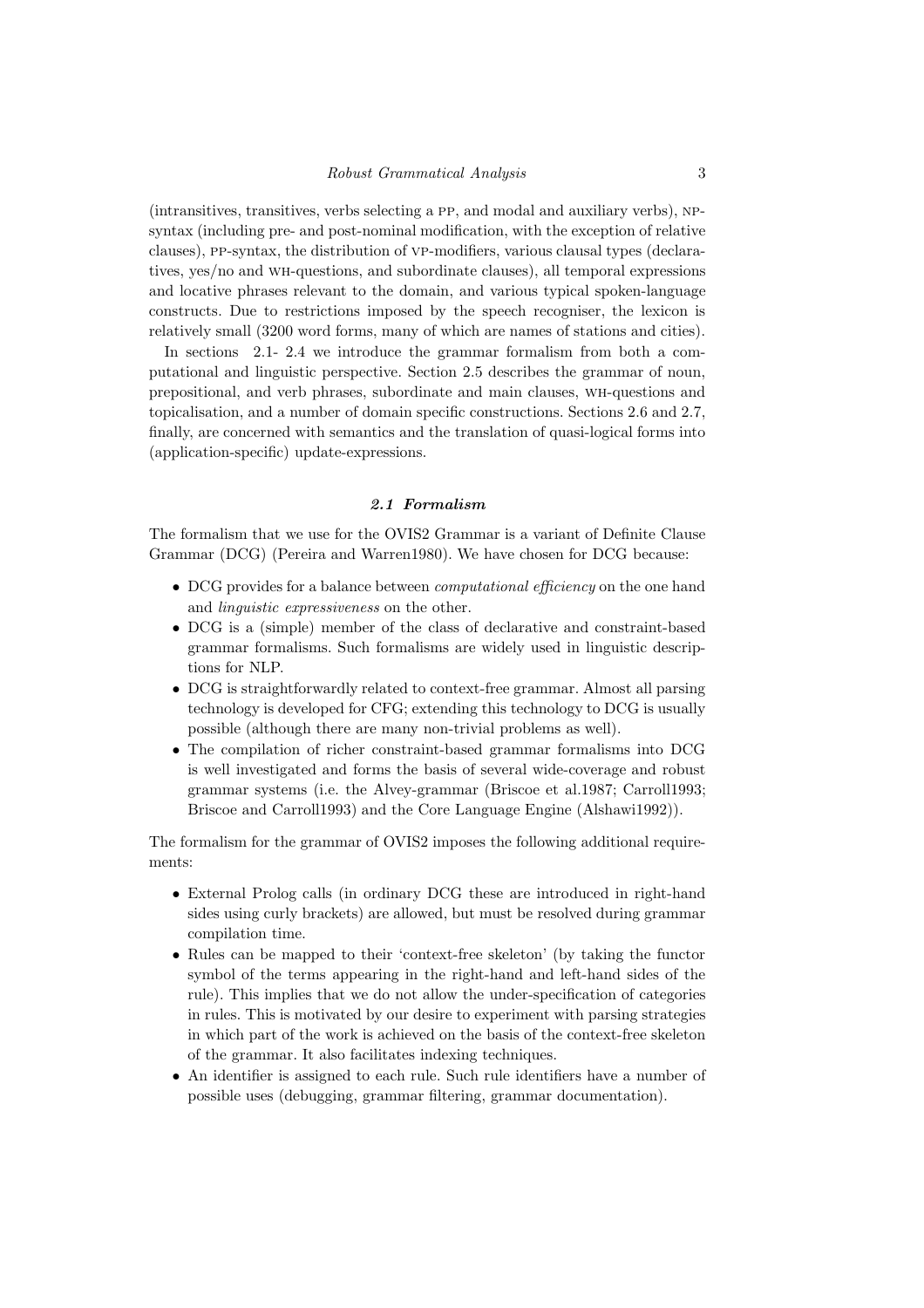• The grammar specifies for each rule which daughter is the head. This allows head-driven parsing strategies.

An efficient head-corner parsing strategy for this formalism is discussed in van Noord (1997a). The restriction that external Prolog calls must be resolved at compilation time implies that we do not use delayed evaluation. More in particular, lexical rules (deriving a lexical entry from a given 'basic' lexical entry) must be applied at compile time and are not interpreted as (relational) constraints on under-specified lexical entries, as in van Noord and Bouma (1994). Although we have experimented with combinations of delayed evaluation and memoisation, as described in Johnson and Dörre (1995), the resulting systems were not efficient enough to be applied in the kind of practical system considered here.

Grammar rules. A grammar rule is defined by a ternary predicate, rule/3. The first argument of this predicate is a ground Prolog term indicating the rule identifier. The second argument of the rule is the mother category. Categories are non-variable Prolog terms. The third argument of the rule is a list of categories. Note that we require that the length of the list is given, and that none of the categories appearing in the list is a variable. An example of a grammar rule is provided:

```
rule(vp_vpnp, vp(Subj,Agr,Sem),
          [v(Subj,Agr,trans,l(Arg,Sem)),np(_,Arg)]).
(1)
```
Terminal symbols cannot be introduced in rules directly, but are introduced by means of lexical entries.

Lexical entries. The lexicon is defined by the predicate lex/2. As an example, the lexical entry 'sleeps' could be encoded as:

```
(2) lex(sleeps,v(np,agr(3,sg),intrans,l(X,sleep(X)))).
```
The first argument is the terminal symbol introduced by this lexical category. The second argument is the category (a non-variable term). In cases where a lexical entry introduces a sequence of terminal symbols the first argument is also allowed to be a (non-empty) list of atoms.

Top category. The top category for the grammar (or start symbol) is defined by the unary predicate top category. Its argument is an arbitrary non-variable Prolog term.

Feature constraints. Almost all work in computational grammar writing uses 'featurestructures' of some sort. It is fairly standard to compile (descriptions of) such features-structures into first-order terms (see Pulman (1996) for a recent overview). We use the HDRUG development platform (van Noord and Bouma1997b), which contains a library for compiling feature constraints into Prolog terms, and various predicates to visualise such Prolog terms as feature structures in matrix notation.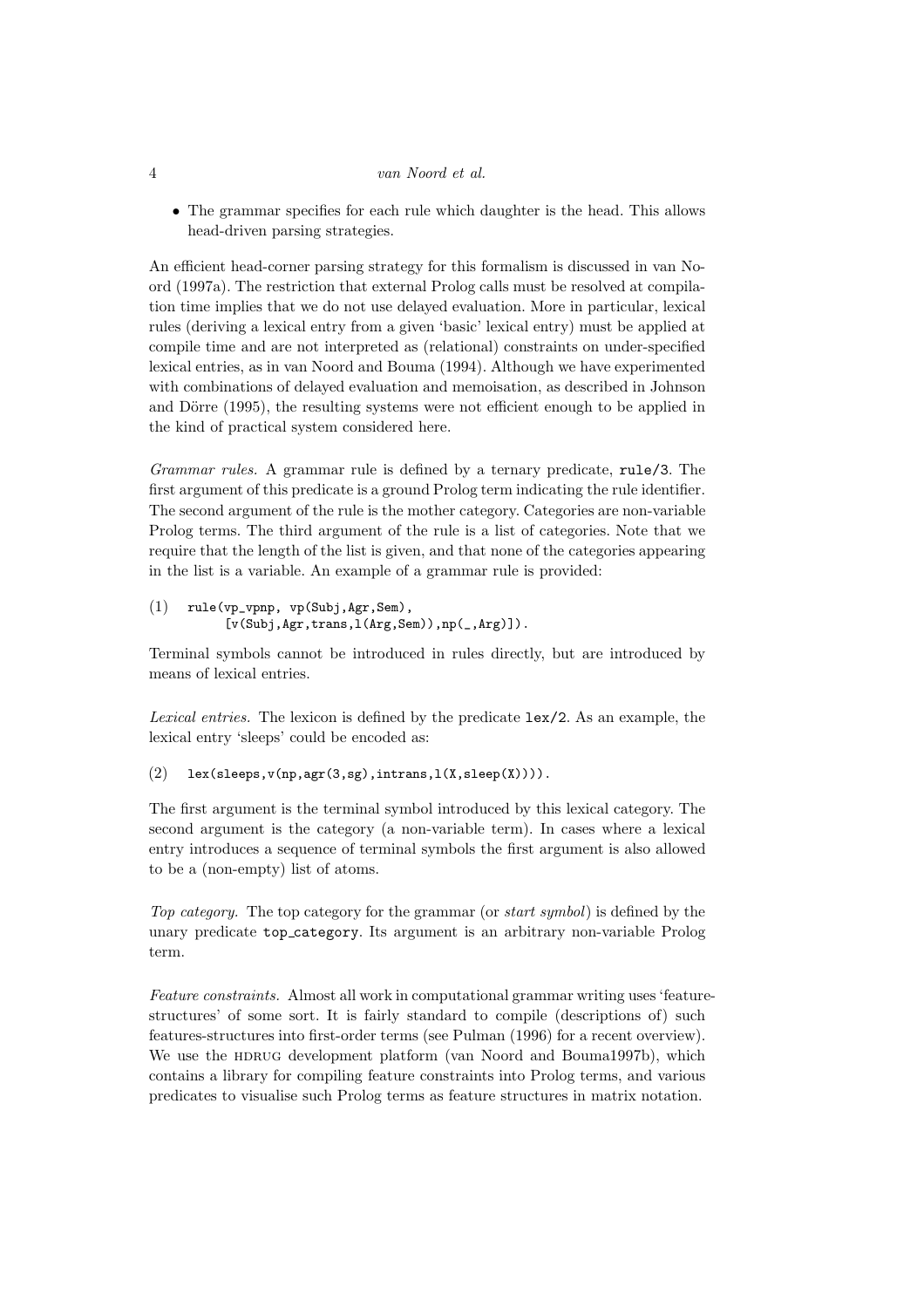The most important operators provided by the HDRUG library are the type assignment operator  $(\varepsilon > \varepsilon)$ , the path equality operator  $(\varepsilon > \varepsilon)$ , and the path operator (':'). A typical grammar fragment employing those operators is:

```
(3) rule(1, S, [Np, Vp]):-
           S \implies s, np(Np), vp(Vp),
           Vp:vform \Rightarrow finite,subj_agreement(Vp,Np).
      np(Np) :- Np \Rightarrow np, Np: lex \Rightarrow -.
      vp(Vp) :- Vp \Rightarrow v, Vp:lex \Rightarrow -.
      subj\_agreement(Vp, Np) :- Vp:agr \iff Np:agr.
```
In this rule, the constraint  $Np:lex \Rightarrow -\text{indicates that the value of the lex attribute}$ of Np is of type -. The constraint  $Vp:agr \leq > Np:agr$  indicates that the value of the agr attribute of Vp is identical to the value of the agr attribute of Np. Internally, such a rule could be represented as follows (the actual result of the compilation depends on what attributes are allowed for what types; declarations of this sort are part of the grammar):

$$
(4) \trule(1,s,[np(Agr,-),v(Agr,-,finite,...))].
$$

We often will write such rules in matrix notation, as follows:

(5) rule(1, s, 
$$
\langle \begin{bmatrix} np \\ \text{agr } \Box \end{bmatrix}, \begin{bmatrix} v \\ \text{agr } \Box \end{bmatrix} \rangle
$$
).

The feature library also supports boolean combinations of atomic values; these are compiled into Prolog terms using a technique described in Mellish (1988) (who attributes it to Colmerauer) and Pulman (1996). Thus, we may specify agr values such as sg  $\land$  (sec  $\lor$  thi), denoting an agreement value which is singular and either second or third person.

We have also found it useful to provide the predicates  $\text{unify\_ifdef}/3$ , if  $\text{def}/4$ , and unify\_except/3. The predicate unify\_ifdef( $C1$ , $C2$ , $Att$ ) can be used to require that if both C1 and C2 can have the attribute Att (i.e. C1, C2 are of a type for which Att is a possible feature), then the values C1:Att and C2:Att must be identical. The predicate ifdef(Att,Cat,Val,Otherwise) is used to require that Cat:Att is identical to Val if Att is an appropriate feature for Cat. Otherwise Val is identical to Otherwise. The predicate unify except(C1,C2,Path) unifies C1 and C2, with the exception of the value of Path, which must be defined for both C1 and C2, but which may have incompatible values. These predicates simplify the definition of the grammar code below.

## 2.2 Signs

In unification-based grammar formalisms, linguistic information is represented by means of typed feature-structures. Each word or phrase in the grammar is associated with such a feature-structure, in which syntactic and semantic information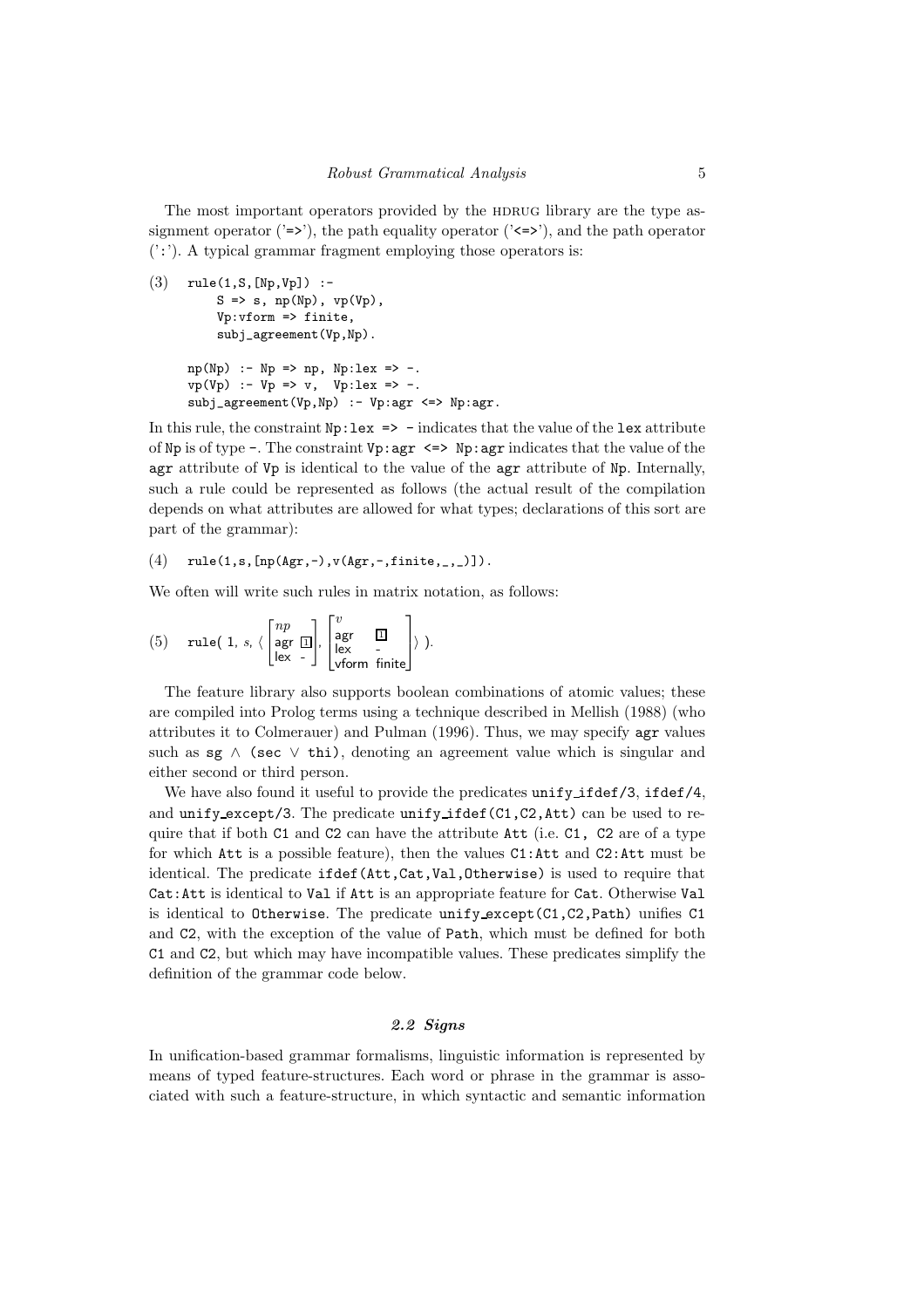is bundled. Within Head-driven Phrase Structure Grammar (hpsg), such featurestructures are called *signs*, a terminology which we will follow here.

At present, the grammar makes use of 15 different types of sign, where each type roughly corresponds to a different category in traditional linguistic terminology. For each type of sign, a number of features are defined. For example, for the type np, the features AGR, NFORM, CASE, and SEM are defined. These features are used to encode the agreement properties of an NP, (morphological) form, case and semantics, respectively. A more detailed presentation of these features follows below.

There are a number of features which occur in most types of sign, and which play a special role in the grammar. The feature sc (subcategorisation) (present on signs of type v, sbar, det, a, n and p), for instance, is a feature whose value is a list of signs. It represents the subcategorisation properties of a given sign. As will be explained below, it is used to implement rules which perform functor-argument application (as in Categorial Grammar).

The feature slash is present on v, ques and sbar. Its value is a list of signs. It is used to implement a (restricted) version of the account of nonlocal dependencies proposed in Pollard and Sag (1994) and Sag (1997). The value of slash is the list of signs which are 'missing' from a given constituent. Such a 'missing' element is typically connected to a preposed element in a topicalisation sentence or whquestion. The same mechanism can also be used for relative clauses.

The feature VSLASH is similar to SLASH in that it records the presence of a missing element, a verb in this case. It is used to implement an account of Dutch main clauses, based on the idea that main clauses are structurally similar to subordinate clauses, except for the fact that the finite verb occurs as first or second constituent within the clause and the clause final position where finite verbs occur in subordinate clauses is occupied by an *empty* verbal sign (i.e. an element which is not visible in the phonological or orthographic representation of the sentence).

The feature sem is present on all signs. It is used to encode the semantics of a word or phrase, encoded as a *quasi logical form* (Alshawi1992). The feature MOD is present on the types a, pp, p, adv, sbar and modifier. It is used to account for the semantics of modifiers. Its value is a list of quasi-logical forms. In the sections below on syntax, we only give an informal impression of the semantics. The details of the semantic construction rules and principles are dealt with in section 2.6.

#### 2.3 Syntax: principles, structures, and rules

An important restriction imposed by the grammar-parser interface is that each rule must specify the category of its mother and daughters. A consequence of this requirement is that general rule-schemata, as used in Categorial Grammar and hpsg cannot be used in the OVIS2 grammar. A rule which specifies that a head daughter may combine with a complement daughter, if this complement unifies with the first element on sc of the head (i.e. a version of the categorial rule for functorargument application) cannot be implemented directly, as it leaves the categories of the daughters and mother unspecified. Nevertheless, generalisations of this type do play a role in the grammar. We adopt an architecture for grammar rules similar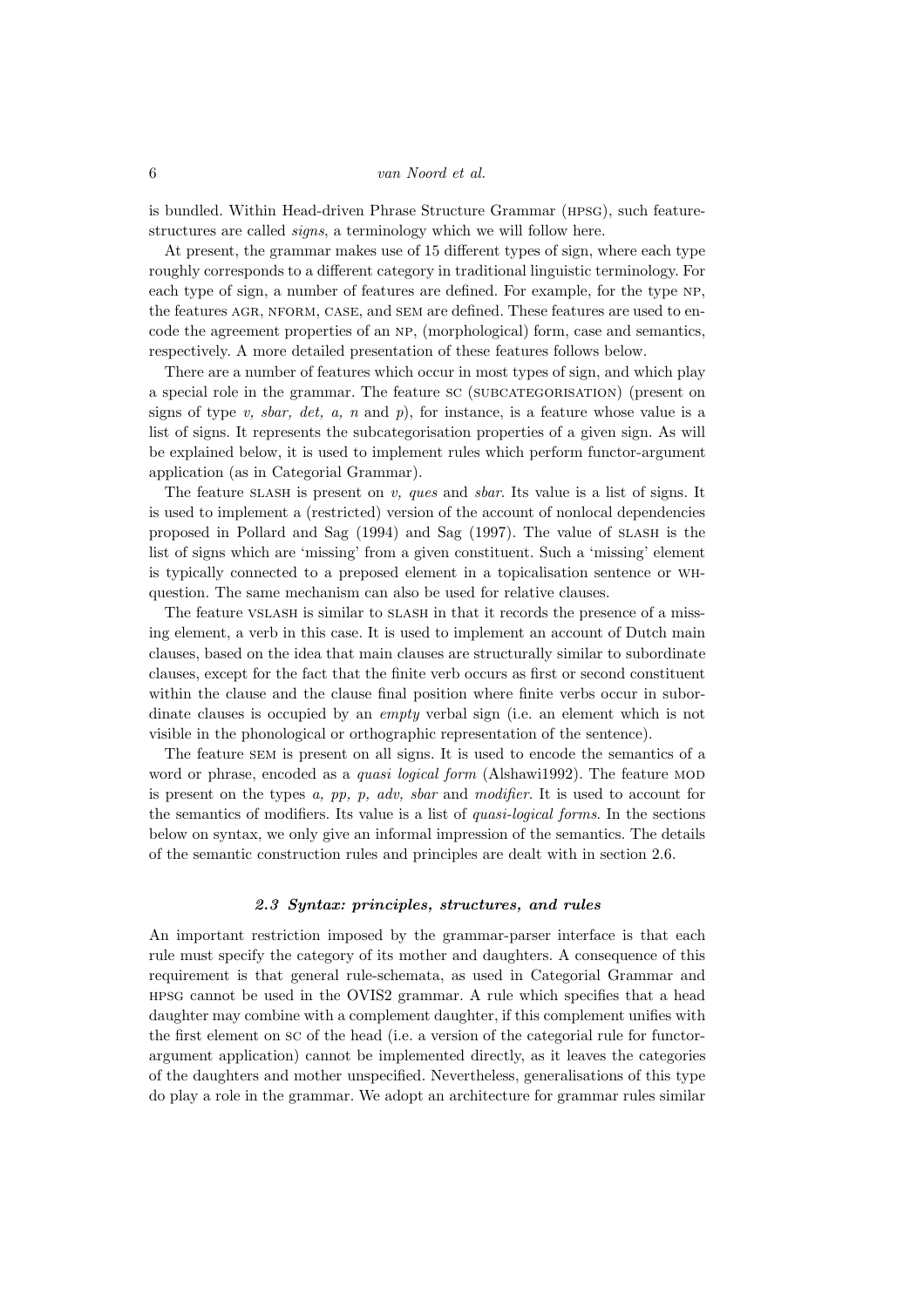```
hd_comp_struct(Head,Complements,Mother) :-
    hd_struct(Head,Complements,Head,Mother).
hd_mod_struct(Head,Modifier,Mother) :-
    hd_struct(Head, [], Modifier, Mother),
    Head:sem <=> HeadSem,
    Modifier:mod <=> [HeadSem].
hd_struct(Head,Complements,SemanticHead,Mother) :-
    head_feature_principle(Head,Mother),
    valence_principle(Head,Complements,Mother),
    filler_principle(Head,[],Mother),
    SemanticHead:sem <=> Mother:sem.
head_feature_principle(Head,Mother) :-
    unify_ifdef(Head,Mother,vform),
    unify_ifdef(Head,Mother,agr),
    unify_ifdef(Head,Mother,case),
    unify_ifdef(Head,Mother,mod),
    unify_ifdef(Head,Mother,pform),
    unify_ifdef(Head,Mother,aform),
    unify_ifdef(Head,Mother,vslash),
    unify_ifdef(Head,Mother,subj).
valence_principle(Head,Complements,Mother) :-
    ifdef(sc,Head,HeadSc,[]),
    ifdef(sc,Mother,MotherSc,[]),
    append(Complements,MotherSc,HeadSc)
```
Fig. 1. Structures and Principles

to that of hpsg, in which individual rules are classified in various structures, which are in turn defined in terms of general principles.

Rules normally introduce a structure in which one of the daughters can be identified as the head. The head daughter either subcategorises for the other (complement) daughters or else is modified by the other (modifier) daughters.

The two most common structures are the head-complement and head-modifier structure.<sup>1</sup> In figure 1 we list the definitions for these structures and the principles they refer to, except for the filler principle, which is presented in the section on topicalisation.

Head-complement and head-modifier structures are instances of headed structures. The definition of *headed* structure refers to the HEAD-FEATURE, VALENCE, and filler principles, and furthermore fixes the semantic head of a phrase. Note that the definition of hd-struct has a number of parameters. The idea is that a headed structure will generally consist of a head daughter, and furthermore of zero or more complement daughters and possibly a modifier. Head-complement and head-modifier

<sup>1</sup> Other structures are the main-clause and head-filler structure. These are discussed in the sections on main-clause syntax and topicalisation.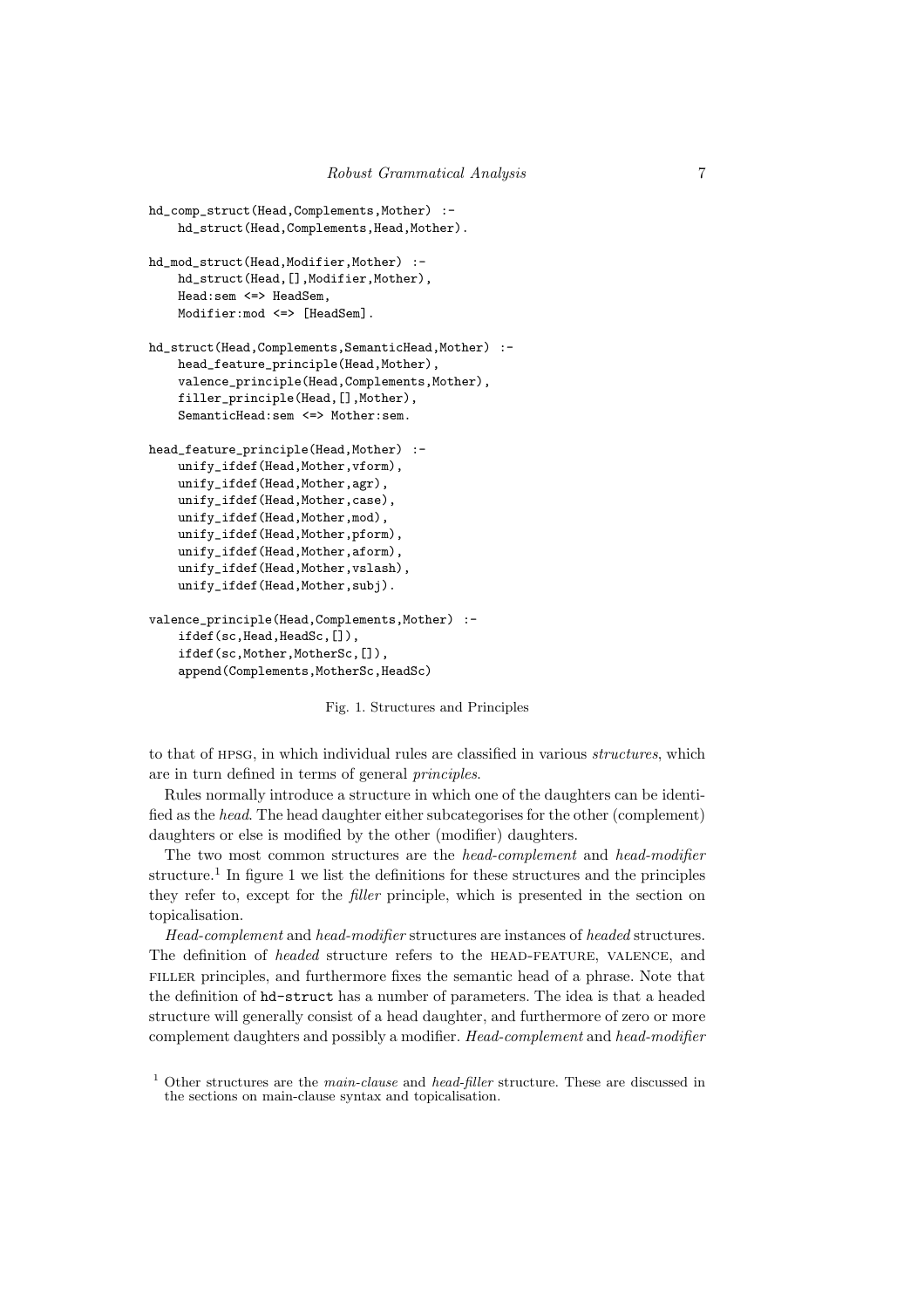structures differ from each other only in that the first introduces complements, but no modifiers, whereas the second introduces no complements, but a modifier. Moreover, the syntactic head is also the semantic head in head-complement structures, but not in a head-modifier structure. In head-modifier structures, the semantic contribution of the head to the meaning of the phrase as a whole is handled by unifying the head semantics with the value of (the first element of) mod on the modifier.

The HEAD FEATURE PRINCIPLE states for a number of features (the head-features) that their value on the head daughter and mother must be unified. As this principle generalises over various types of sign, its definition requires the predicate unify ifdef.

The VALENCE PRINCIPLE determines the value of the *valence feature* SC. The value of sc on the head daughter of a rule is the concatenation (append) of the list of complement daughters and the value of sc on the mother. Another way to put this is that the value of sc on the mother is the value of sc on the head daughter minus the elements on sc that correspond to the complement daughters. Note that the formulation of the valence principle is complicated by the fact that sc (or subj) may sometimes not be defined on the mother. In that case, it is assumed that the value of sc on the head daughter must correspond exactly to the list of complement daughters. The constraint ifdef(sc,Mother,MotherSc,[]) states that the value of sc on Mother unifies with MotherSc, if sc is defined for the type of Mother. Otherwise, MotherSc is assigned the value [] (i.e. the empty list).

The structures defined in figure 1 are used in the definition of grammar rules. The np-det-n rule introduces a head-complement structure in which (following the traditional semantic analysis) the determiner is the head, and the noun the complement:

```
rule(np_det_n, NP, [Det, N]) :-
         NP => np, Det => det, N => n,
         NP:nform => norm, hd_comp_struct(Det,[N],NP).
(6)
```
The n-adj-n rules introduces a *head-modifier* structure where the adjective is the modifier:

 $(7)$  rule(n\_adj\_n, N1, [AdjP, N0]) :- $N1 \Rightarrow n$ ,  $AdiP \Rightarrow a$ ,  $N0 \Rightarrow n$ , AdjP:agr <=> N0:agr, hd\_mod\_struct(N0,AdjP,N1).

Note that for a given rule, the types of the mother and daughters must be specified, and furthermore, the number of complements is always specified. This implies that the constraints in the principles in figure 1 can be reduced to a number of basic constraints on the values of particular features defined for the signs in the rule. The previous two rules can be depicted in matrix notation as (where  $\langle \rangle$  denotes the empty list):

$$
(8) \quad \text{np\_det\_n: } \begin{bmatrix} np \\ \text{agr} \\ \text{nfform} \\ \text{sem} \quad \boxed{2} \end{bmatrix} \quad \rightarrow \quad \begin{bmatrix} det \\ \text{sc} \\ \text{ac} \\ \text{agr} \quad \boxed{1} \\ \text{sem} \quad \boxed{2} \end{bmatrix} \quad \boxed{3} \ \text{n}
$$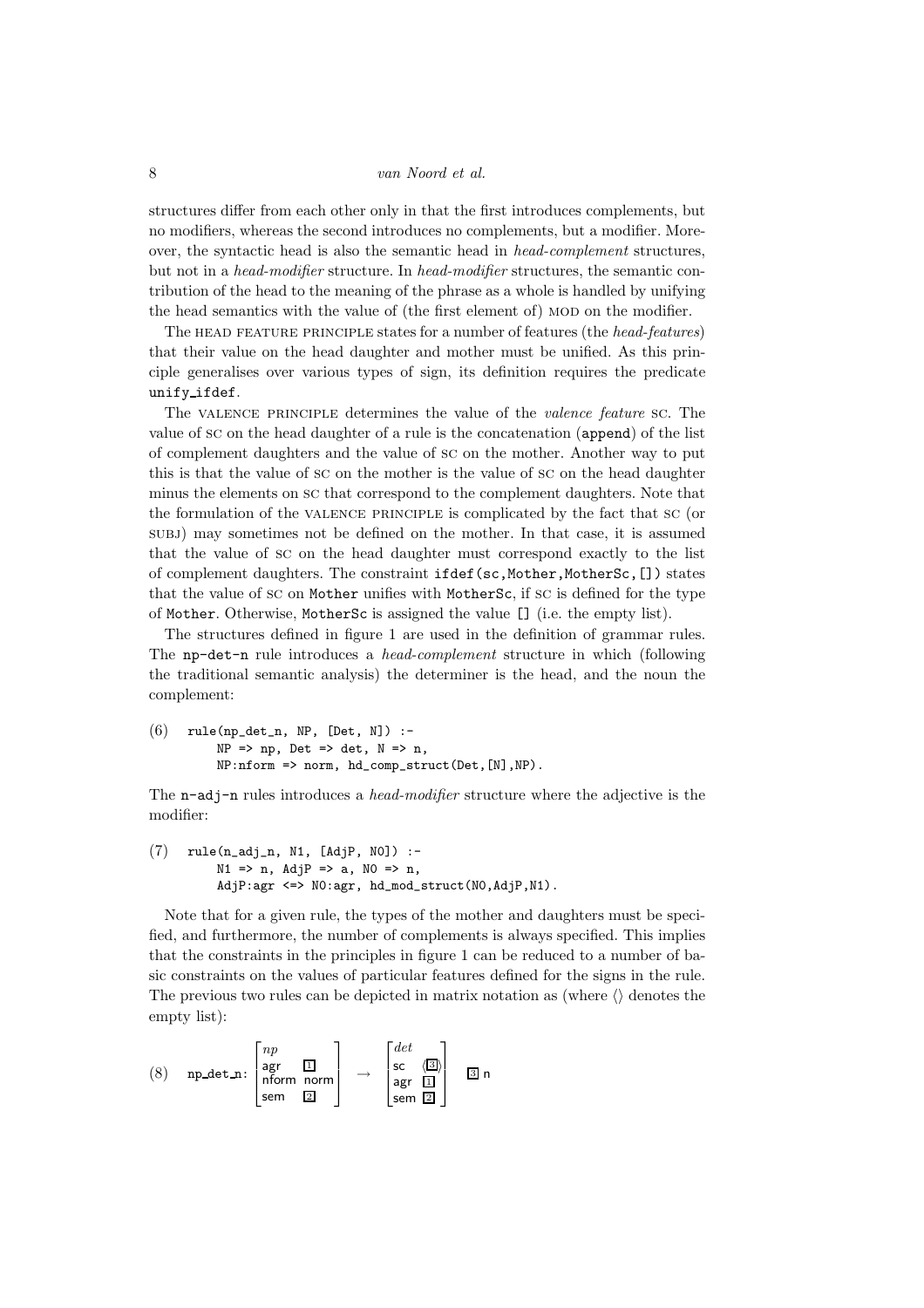

Fig. 2. The Rule Hierarchy (with PRINCIPLES shown in boxes, *structures* in ovals, and rules without frame). Note that the mod\_np rule (a unary rule which transforms temporal NPs into verbal modifiers) and the vgap rule (a rule which introduces verbal gaps) are exceptional in that they do not inherit from general principles.

$$
(9) \quad \texttt{n\_adj\_n}: \begin{bmatrix} n \\ \texttt{sc} & \texttt{I} \\ \texttt{agr} & \texttt{I2} \\ \texttt{sem} & \texttt{I3} \end{bmatrix} \quad \rightarrow \quad \begin{bmatrix} a \\ \texttt{sc} & \langle \rangle \\ \texttt{agr} & \texttt{I2} \\ \texttt{sem} & \texttt{I3} \\ \texttt{mod} & \langle \texttt{I1} \rangle \end{bmatrix} \quad \begin{bmatrix} n \\ \texttt{sc} & \texttt{I1} \\ \texttt{ger} & \texttt{I2} \\ \texttt{sem} & \texttt{I3} \end{bmatrix}
$$

An overview of all grammar rules defined in the fragment at the moment, together with the structures and principles from which they inherit, is given in figure 2.

The classification of rules into structures, which are in turn defined in terms of principles, allows us to state complicated rules succinctly and to express a number of generalizations. Nevertheless, it is also clear that the rules could have been more general, if rule schemata (in which the type of the daughters, or even the number of daughters is not necessarily specified) had been allowed. Given this restriction, one may even wonder whether the valence principle (and the feature sc that comes with it) cannot be eliminated in favour of more specific rules. Valence features are particularly important for grammars employing rule schemata, but they are much less crucial for more traditional types of grammar. Although eliminating valence features is not impossible in principle, we believe that the present set-up still has advantages, although these are less apparent than in grammars which make use of rule schemata. Expressing valence information lexically, instead of using more detailed syntactic rules, has the advantage that idiosyncratic subcategorization requirements (such as the restriction that *denken* (to think) requires a PP-complement headed by aan (about), or the fact that komen (to come) may combine with the particle aan (the combination of which means to arrive)) need not be stated in the rules. Similarly, all constraints having to do with case marking and agreement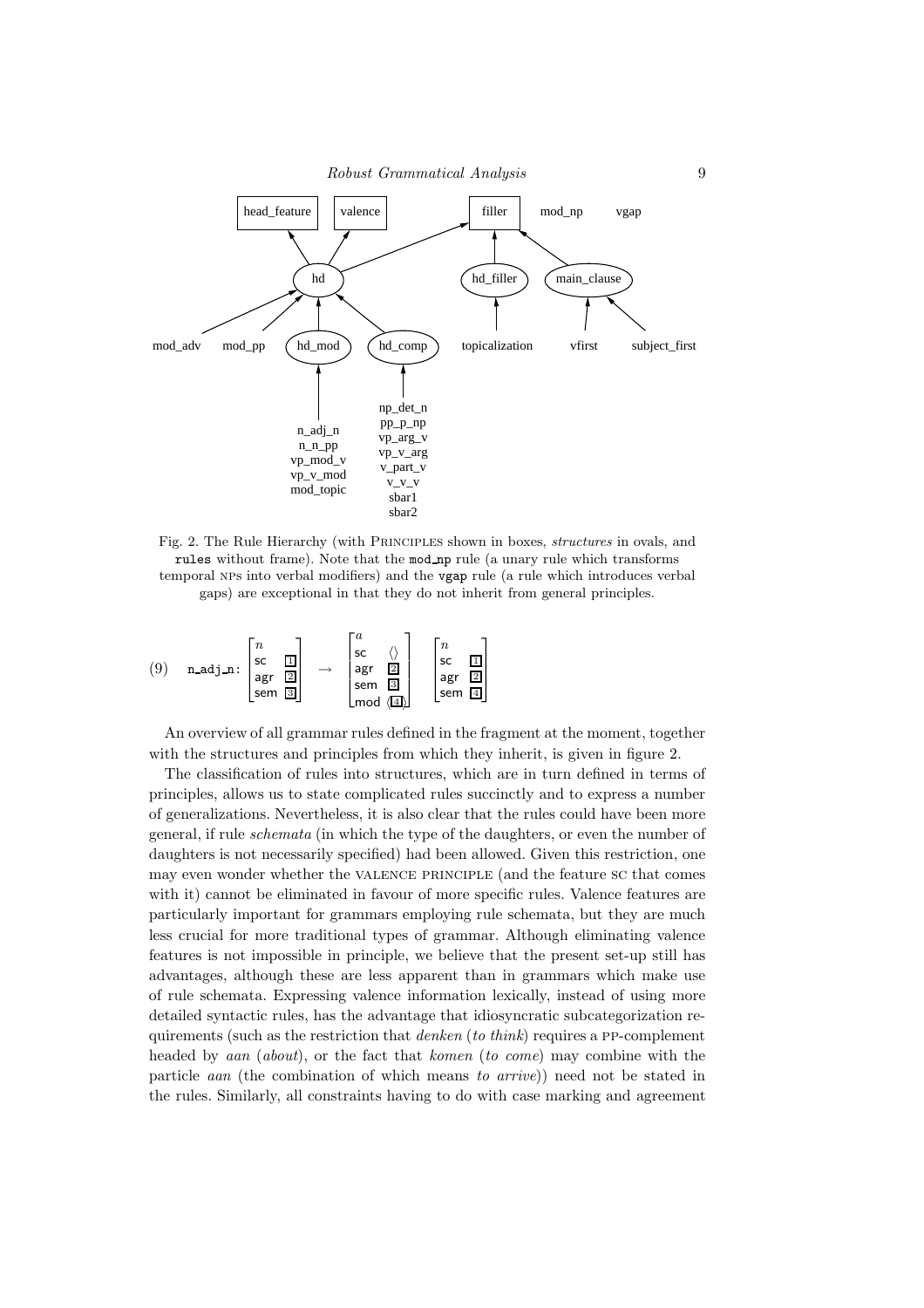```
intransitive(Pred,Sign) :- iv(Sign), iv_sem(Sign,Pred).
transitive(Pred,Sign) :- tv(Sign), tv_sem(Sign,Pred).
v(V) :- V \Rightarrow v, V: lex => basic,
    V: vslash \Rightarrow [], V: subj \iff [Subj],
    Subj => np, Subj:nform => norm.
iv(V) :- v(V), V:sc \iff [].
tv(V) :- v(V), V:sc <=> [Obj],
    Obj => np, Obj:nform => norm, Obj:case => acc.
weather_v(V) :- iv(IV), unify_except(IV,V,subj:h:nform),
    V:subj:h:nform => it.
```
Fig. 3. Fragment of the lexical hierarchy

can be expressed lexically, as well as the semantic relation between a head and its dependents.

## 2.4 The lexicon

The lexicon is a list of clauses lex(Word,Sign), associating a word (or sequence of words) with a specific sign.

Constraint-based grammars in general, and lexicalist constraint-based grammars in particular, tend to store lots of grammatical information in the lexicon. This is also true for the OVIS2 grammar. A lexical entry for a transitive verb, for instance, not only contains information about the morphological form of this verb, but also contains the features sc and subj for which quite detailed constraints may be defined. Furthermore, for all lexical signs it is the case that their semantics is represented by means of a feature-structure. This structure can also be quite complex. To avoid massive reduplication of identical information in the lexicon, the use of inheritance is therefore essential.

In figure 3, we illustrate the use of inheritance in the lexicon. All lexical entries for verbs have a number of properties in common, such as the fact that they are of type  $v$ , and take a normal (non-locative and non-temporal) NP as subject. This is expressed by the template  $v(V)$ . Intransitive verbs  $(iv(V))$  can now be characterised syntactically as verbs which do not subcategorise for any (non-subject) complements. Transitive verbs  $(tv(V))$  subcategorise for an NP with accusative case. The templates intransitive(Pred,Sign) and transitive(Pred,Sign), finally, combine the syntactic and semantic properties of intransitive and transitive verbs. The variable Pred is used in the semantics to fix the value of the predicate defined by a particular verb. A limited form of non-monotonic inheritance is supported (see Carpenter (1992) and Bouma (1992) for more general approaches). For instance, 'weather' verbs require the dummy pronoun het (it) as subject, but behave otherwise as intransitive verbs. This can be expressed by letting weather v inherit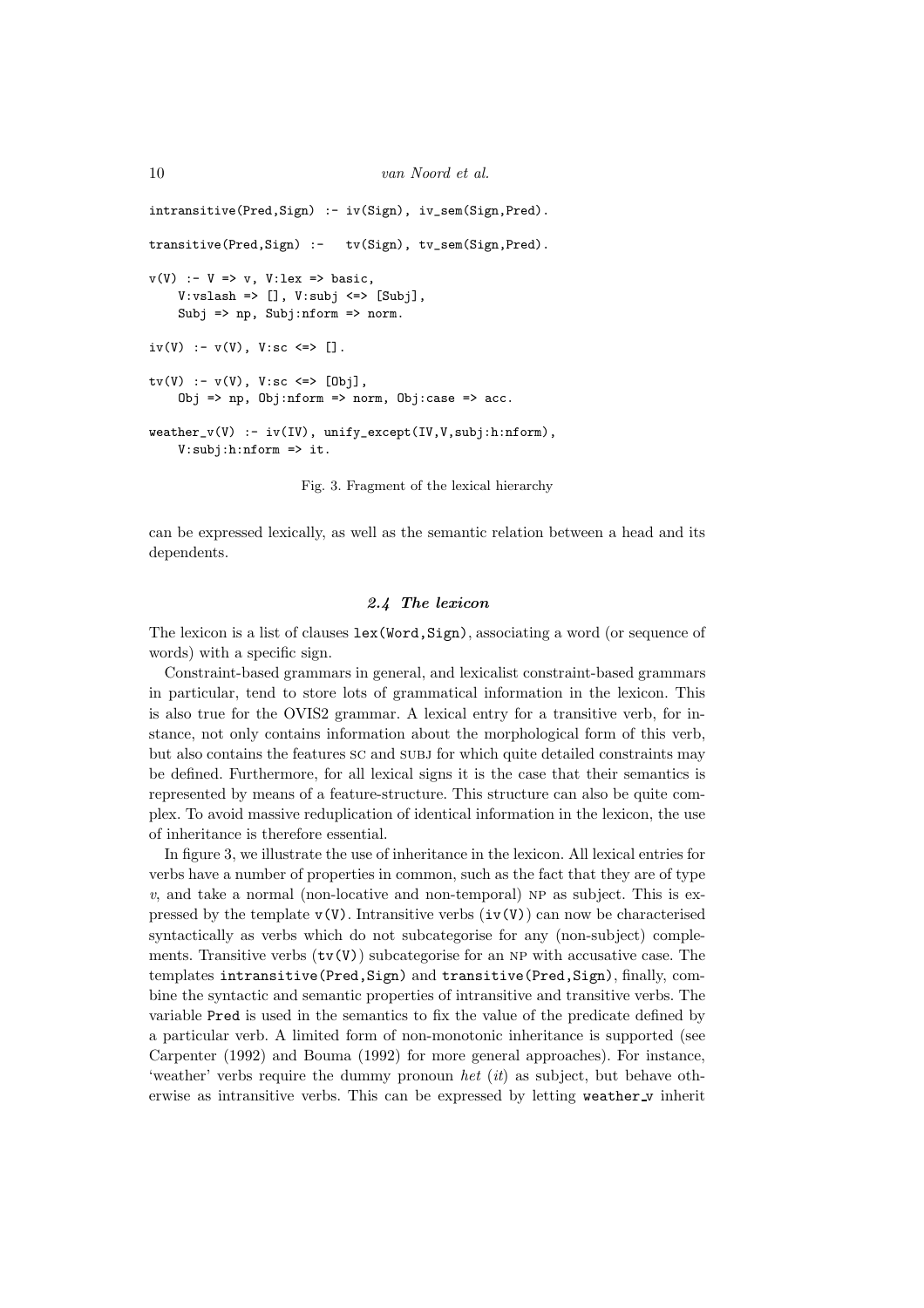from iv, with the exception of the value of the NFORM attribute of (head of the list containing) the subject, which is assigned an exceptional value. The attribute-value matrices for the templates  $iv(V)$  and  $tv(V)$  are:



The lexicon itself (i.e. the predicate lex/2) is defined in terms of the predicates entry, inflection and lexical rules:

```
(11) lex(Word, Sign) :-
         entry(Root,Sign0),
         inflection(Root,Word,Sign0,Sign1),
         lexical_rules(Sign1,Sign).
```
The definition of entry(Root, Sign) defines for each root form what its associated sign is. For instance, for verbs we must typically distinguish a first person singular form, a second and third person singular form, and a plural form (which is also the form of the infinitive). The predicate inflection defines how inflected forms are derived. For example, there is an inflection rule which adds a t to the base form of a verb, and specifies that its agreement features are third person singular, and its vFORM value is  $fin.$  Lexical rules can be used to transform the sign associated with a lexical entry. For instance, the account of nonlocal dependencies sketched below makes use of a lexical rule which removes a sign from sc and places it on slash. A more detailed account of this lexical rule is given in the section on nonlocal dependencies. As an example, assume the stem arriveer (to arrive) is defined as an intransitive:

```
(12) entry (arriveer, Sign) :-
         intransitive(arriveren,Sign).
```
Such a definition will give rise to a number of lexical entries. One of these will be the third person singular finite form:

$$
(13) \quad \text{lex} \left(\text{ariveert}, \begin{bmatrix} v \\ \text{lex} & \text{basic} \\ \text{sc} & \langle \rangle \\ \text{subj} & \left\langle \begin{bmatrix} np \\ \text{inform} & \text{norm} \\ \text{agr} & \text{sg} \wedge \text{thi} \end{bmatrix} \right\rangle \end{bmatrix} \right).
$$

## 2.5 Syntactic Coverage

Below, we describe the syntactic coverage of the grammar. The grammar is not intended as a general, wide-coverage, grammar for Dutch. This implies not only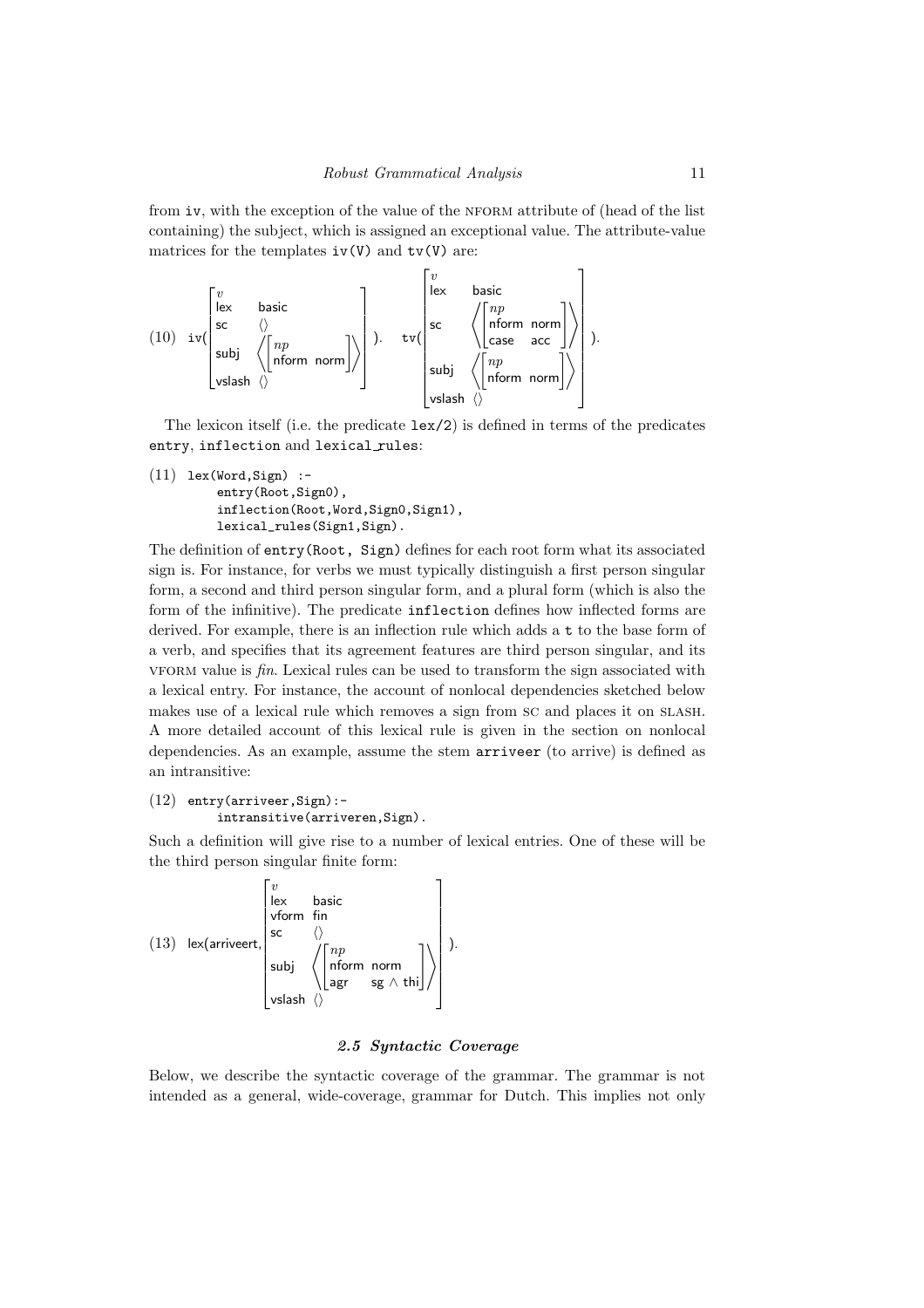that coverage in the lexical domain is limited, but also that several grammatical constructions are not taken into consideration (e.g. passives) or accounted for only to a certain extent (e.g. the grammar of Dutch verb clusters). The coverage of the grammar is quite satisfactory for the OVIS application, however. For instance, when evaluating the grammar on a corpus of 1000 transcribed test-sentences, we obtained a semantic concept accuracy of 95% (see section 4.2 for discussion).

## 2.5.1 Noun phrases

The four types which are relevant in the syntax of noun phrases are  $np$  (noun phrase),  $det$  (determiner),  $a$  (adjective) and  $n$  (noun). Each type has the attributes AGR and SEM. Furthermore,  $det$  and n have an attribute sc. The np type has three further attributes: CASE, NFORM and PFORM. Finally,  $a$  is also specified for MOD.

The features  $AGR$  (*agreement*), CASE, and NFORM (*noun form*) are used to encode agreement properties (encoded as a boolean combination of person, number, determiner and definiteness), the case value and the form of an item. Their possible values are listed in (14). Note that agr contains the information needed for subject-verb agreement, as well as for np-internal agreement (between determiner, adjective, and noun). The agreement types de and het (the two forms of the definite article) distinguish between neuter and nonneuter nouns. CASE and NFORM are relevant for full NPs only.

Agr (fir ∨ sec ∨ thi)  $\land$  (sg ∨ plu)  $\land$  (de ∨ het)  $\land$  (def ∨ indef) Case nom ∨ acc  $Nform$  norm  $\vee$  loc  $\vee$  temp  $\vee$  num (14)

Full nps never take complements, so they do not have a feature sc. Adjectives may modify a noun, therefore the feature MOD is defined for type  $a$ .

The two rules we presented in  $(6)$  and  $(7)$  (section 2.3) are used to form NPs consisting of a determiner and a (possibly complex) noun, and ns consisting of an adjective followed by a (possibly complex) noun. The derivation of the NP  $de$ volgende intercity (the next intercity) is shown in figure 4.

## 2.5.2 Prepositional phrases

Prepositional phrases are of type pp and are headed by prepositions, i.e. elements of type p. Prepositions subcategorize (usually) for an NP, so the value of  $SC$  on P will be a list of length one, containing the np-complement. The feature pform takes as value the specific form of the preposition heading the PP (i.e.  $van, op, naar,$ . . .). This information can be used to let a verb select a pp headed by a specific preposition.

Full PPs can modify nouns or verb phrases. Therefore, PP has a feature MOD. mod has to be present on p as well, as the relation between the semantics of the preposition and the element it modifies is encoded as part of the lexical entry of a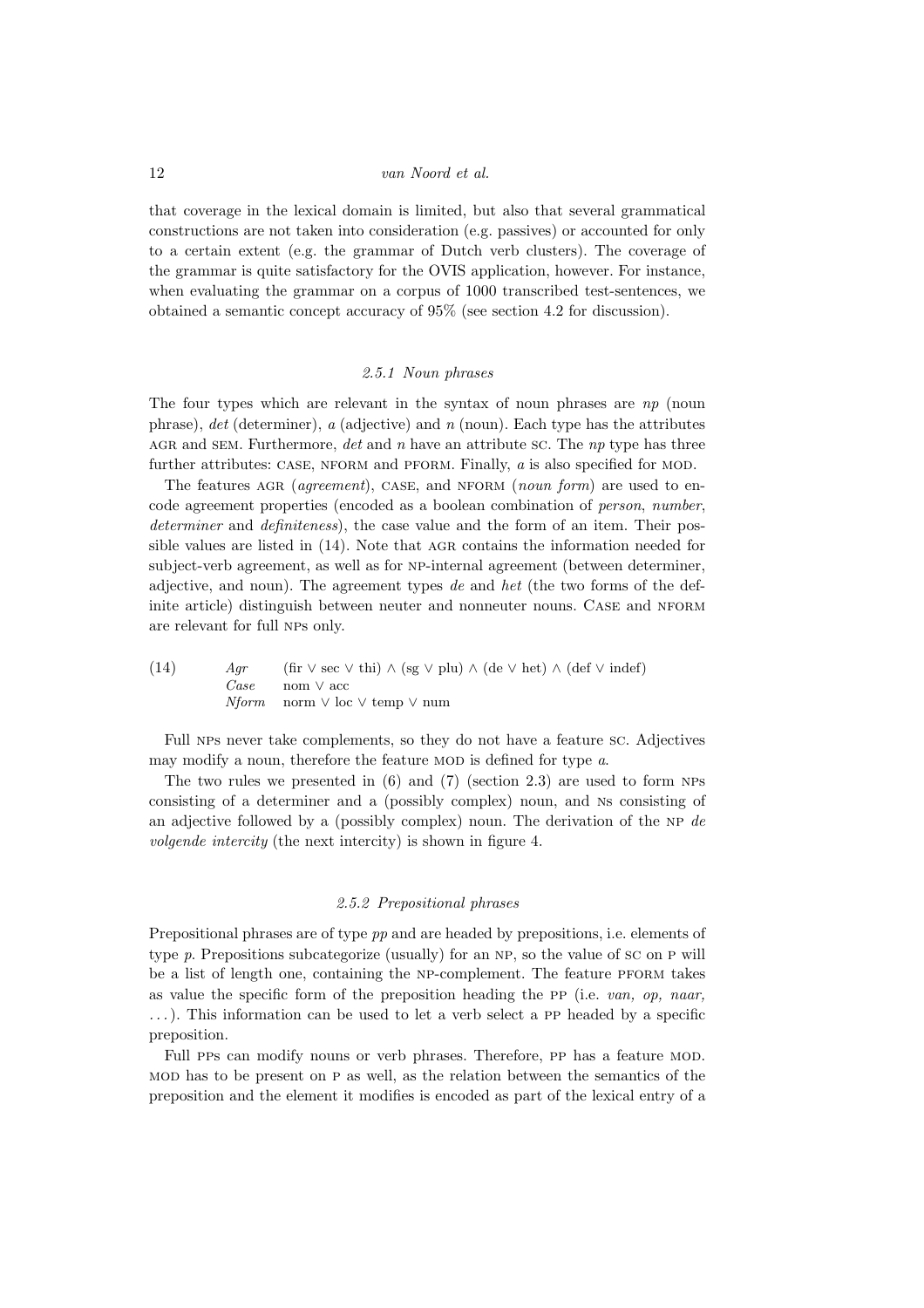

Fig. 4. de volgende intercity (the next intercity)

preposition. Here, we give the rule which forms pps and the rule which lets a pp combine as a modifier with a noun.

$$
(15) \quad \text{pp-p-np: } \begin{bmatrix} pp \\ \text{pform} \\ \text{sem} \\ \text{mod} \quad \boxed{\boxed{2}} \\ \text{mod} \quad \boxed{\boxed{3}} \end{bmatrix} \rightarrow \begin{bmatrix} p \\ \text{pform} \\ \text{sc} \\ \text{sem} \\ \text{sem} \quad \boxed{\boxed{2}} \\ \text{mod} \quad \boxed{\boxed{3}} \end{bmatrix} \quad \boxed{\boxed{4} \text{ np}}
$$

$$
(16) \quad \texttt{n\_n\_pp:} \begin{bmatrix} n \\ \texttt{sc} \\ \texttt{agr} \end{bmatrix} \longrightarrow \begin{bmatrix} n \\ \texttt{sc} \\ \texttt{agr} \end{bmatrix} \begin{bmatrix} p \\ \texttt{sc} \\ \texttt{agr} \end{bmatrix} \begin{bmatrix} pp \\ \texttt{sem} \end{bmatrix}
$$

Using these rules, we can derive the phrase intercity uit Goes (intercity from Goes) as illustrated in figure 5.

It should be noted that since adjectives precede the nouns they modify and pps follow them, an expression such as volgende intercity uit Groningen (next intercity from Groningen) will receive two parses. This appears to be a case of spurious ambiguity. There are intensional adjectives, such as *zogenaamde* (alleged), which need to be able to take scope over a complex noun, but it seems that modifying pps never need to take scope over a adjective + noun combination. It is not easy to rule out the latter type of derivation, however, without introducing additional features.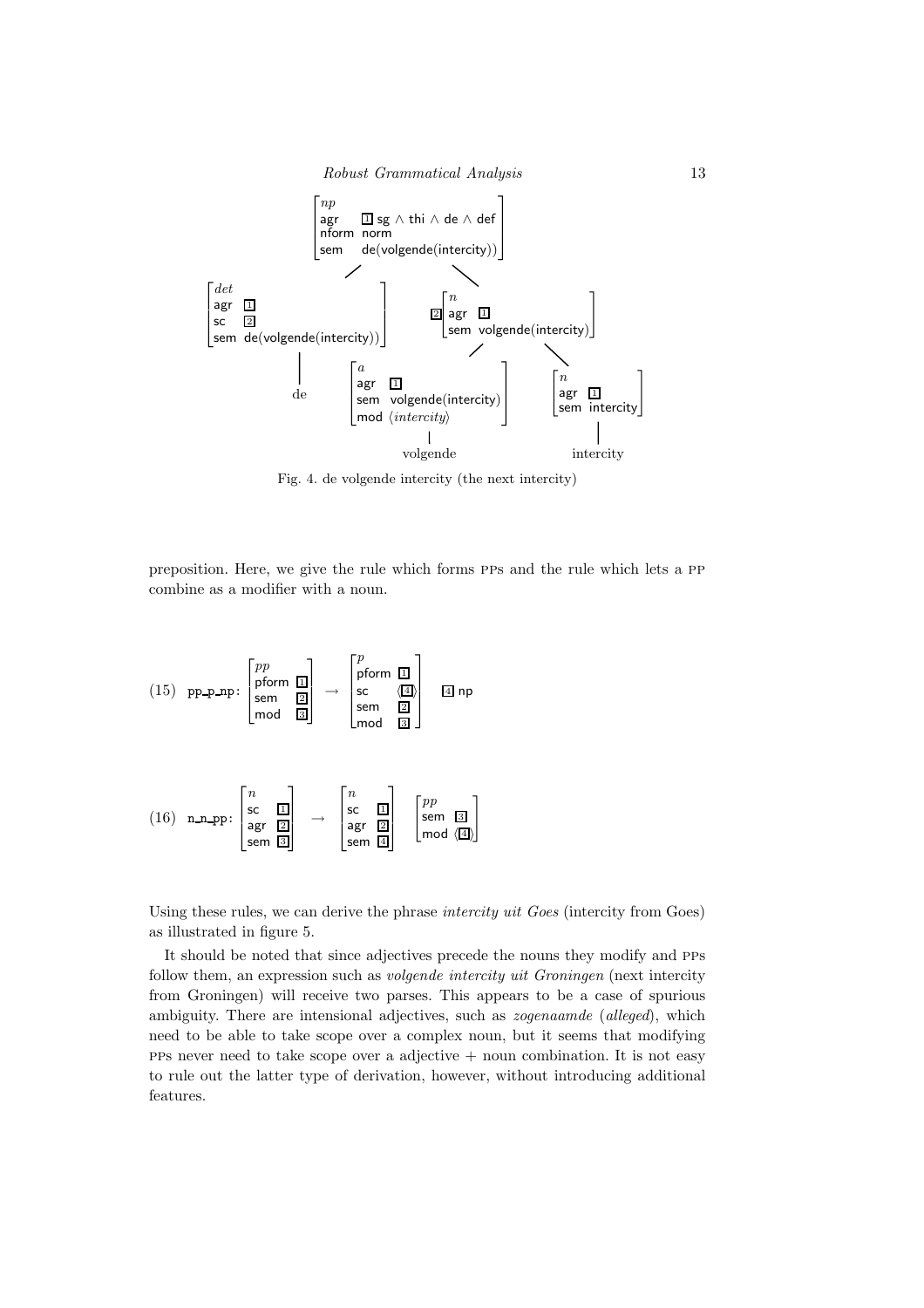

Fig. 5. intercity uit Goes (intercity from Goes)

2.5.3 Verb phrases

Both verbs and verb phrases are of type  $v$ :

 $\sqrt{ }$ null  $\begin{array}{ll}\n\text{num} & \text{num} \lor \text{nom} \\
\text{vform} & \text{fin} \lor \text{inf} \lor \text{te} \lor \text{psp}\n\end{array}$  $\overline{\phantom{a}}$ subi  $\overline{\phantom{a}}$  sem Qlf  $\overline{\phantom{a}}$ lex lex ylex ∨ nlex null null ∨ nonnull listof(Sign) listof(Sign)<br>Qlf slash listof(Sign)<br>| vslash Vslash Vslash 1  $\overline{1}$  $\overline{1}$  $\overline{1}$  $\overline{1}$  $\overline{1}$  $\mathbf{I}$  $\overline{ }$  $\overline{1}$  $\overline{1}$  $\overline{1}$ (17)

The features LEX, NULL, and VFORM are specific for  $v$ . The feature VFORM is used to distinguish finite, infinitive, te-infinitive and past participle verbs (and verb phrases headed by such verbs). The feature lex is used to distinguish lexical verbs  $(ylex)$  from verbal phrases that are not lexical  $(nlex)$ . The feature  $ylex$  subsumes two further subtypes basic ∨ complex, to distinguish basic and complex lexical verbs. The latter are combinations of a verb and a separable prefix  $(aan+komen,$ arrive) or combinations of a modal verb and a main verb (wil vertrekken, want to leave). The feature NULL is used to distinguish verbal traces (i.e. verbal signs without phonological content) from other verbal signs. The features SUBJ, SLASH, and VSLASH and NULL are discussed in the section below on sentential syntax.

There are a number of similar rules for combining a verb or a verbal projection with one of its complements. One rule combines a noun phrase complement with a verbal head (een kaartje kopen, buy a ticket):

$$
(18) \text{ vp_np-v: } \begin{bmatrix} v \\ v \\ \text{sc} \\ v \\ \text{form} \quad \boxed{2} \\ \text{slash} \quad \boxed{3} \\ v \text{slash} \quad \boxed{4} \end{bmatrix} \rightarrow \begin{bmatrix} v \\ v \\ \text{sc} \quad \boxed{2} \\ v \text{form} \quad \boxed{2} \\ \text{slash} \quad \boxed{3} \\ v \text{slash} \quad \boxed{4} \end{bmatrix}
$$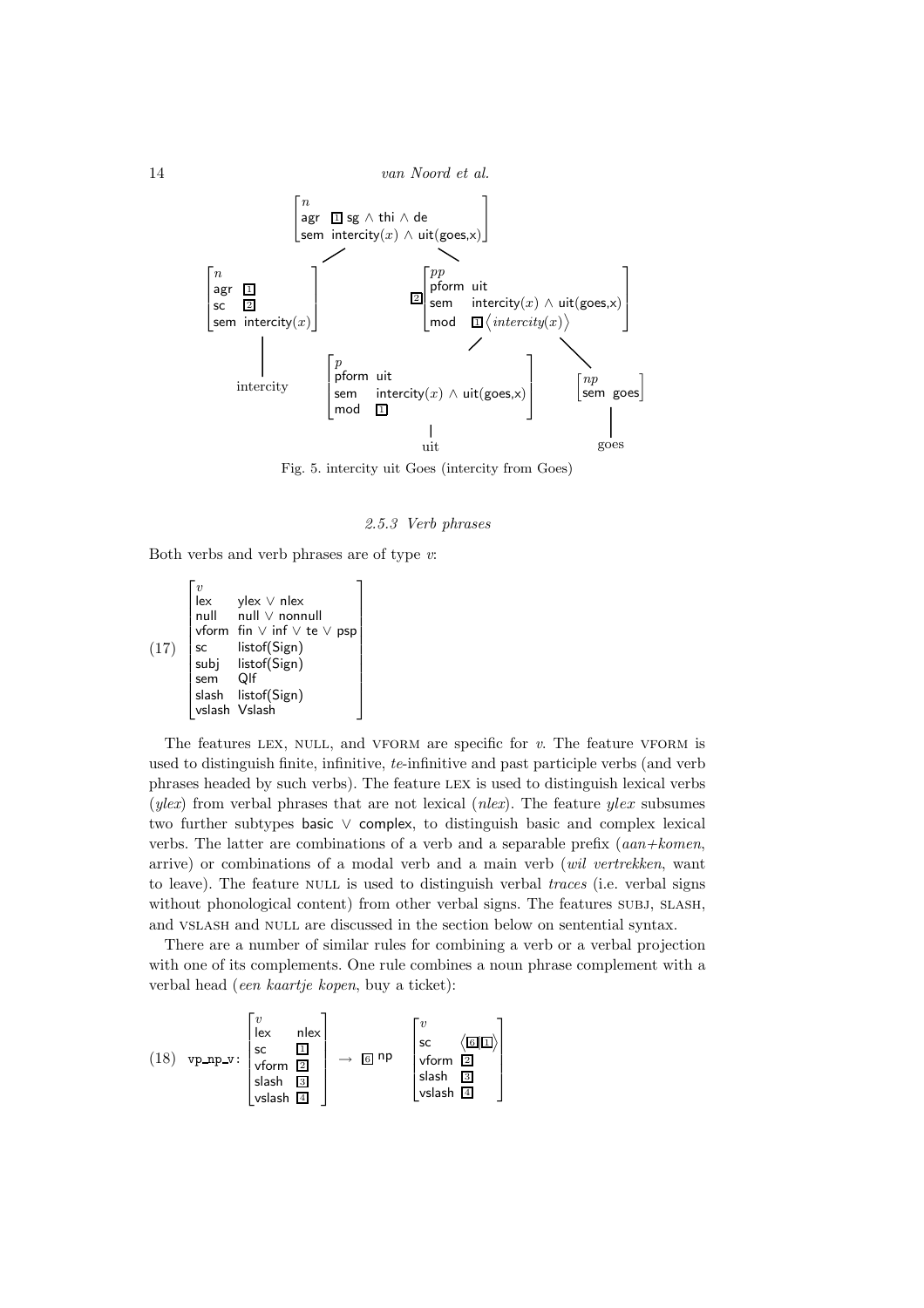Since pps may either precede or follow the head (vanuit Leiden vertrekken, vertrekken vanuit Leiden, depart from Leiden), there are two rules to combine such a pp and a verbal head. Finally, there is a rule which combines a verbal head with a te-infinitive (weigeren naar Groningen te komen, refuse to come to Groningen). The result of combining a verb (or verbal projection) with its complement is a phrase (i.e. the value of LEX on the mother is *nlex*).

A verbal modifier can be either an adverb, a pp, or a temporal np. There are unary rules rewriting signs of type modifier into each of these categories. One such rule is the following:

$$
(19) \quad \text{mod\_adv}: \begin{bmatrix} \text{modifier} \\ \text{mod } \Box \langle \_ \rangle \end{bmatrix} \rightarrow \begin{bmatrix} \text{adv} \\ \text{mod } \Box \end{bmatrix}
$$

At the moment, we allow all modifiers to precede or follow the verb  $(ik \text{ moet } )$ morgen in Assen zijn/ in Assen zijn morgen/ morgen zijn in Assen, I must be in Assen tomorrow, ik moet tien uur in Assen zijn/?in Assen zijn tien uur, I must be in Assen at ten o'clock). Therefore, there are two similar rules,  $vp\_v\_mod$  and vp mod v, in which a verb combines with a modifier. The first is illustrated here:

vp mod v: v lex nlex sc <sup>1</sup> vform <sup>2</sup> slash <sup>3</sup> vslash <sup>4</sup> → modifier mod h <sup>5</sup> i v sc <sup>1</sup> vform <sup>2</sup> slash <sup>3</sup> vslash <sup>4</sup> sem <sup>5</sup> (20)

A special type modifier (with sem and mod as only attributes) in combination with three unary rules is used to introduce the various types of verbal modifier. A sample derivation is given in figure 6 (the value of the features SLASH and VSLASH is not shown, but is  $\langle \ \rangle$  on all verbal signs in this derivation).

Finally, there are two vp-rules that give rise to 'complex' lexical expressions, instead of phrases. Firstly, consider the  $v_v v$  v rule:

$$
(21) \quad \text{v\_v\_v}: \begin{bmatrix} v \\ \text{lex} \\ \text{sc} \\ \text{vform} \\ \text{slash} \end{bmatrix} \rightarrow \begin{bmatrix} v \\ \text{lex} \\ \text{sc} \\ \text{sc} \\ \text{vform} \\ \text{slash} \end{bmatrix} \rightarrow \begin{bmatrix} v \\ \text{lex} \\ \text{sc} \\ \text{vform} \\ \text{slash} \end{bmatrix} \begin{bmatrix} v \\ \text{lex} \\ \text{os} \\ \text{lum} \end{bmatrix} \quad \begin{bmatrix} v \\ \text{lex} \\ \text{vislash} \\ \text{vislash} \end{bmatrix}
$$

The  $v_v$  v rule is used to derive phrases in which a modal verb precedes its infinitival complement ((dat ik om tien uur) wil vertrekken, that I want to leave at ten o'clock). We adopt an analysis of such constructions in which modals *inherit* the arguments on sc of the infinitival verb with which they combine. This is illustrated for the root wil (want) in (1).

$$
(1) \text{ will } \mapsto \begin{bmatrix} v \\ \text{lex basic} \\ \text{sc} \end{bmatrix} \begin{bmatrix} v \\ \text{lex} \\ \text{lex} \\ \text{sc} \end{bmatrix} \begin{bmatrix} v \\ \text{lex} \\ \text{in} \end{bmatrix} \begin{bmatrix} \text{max} \\ \text{max} \end{bmatrix}
$$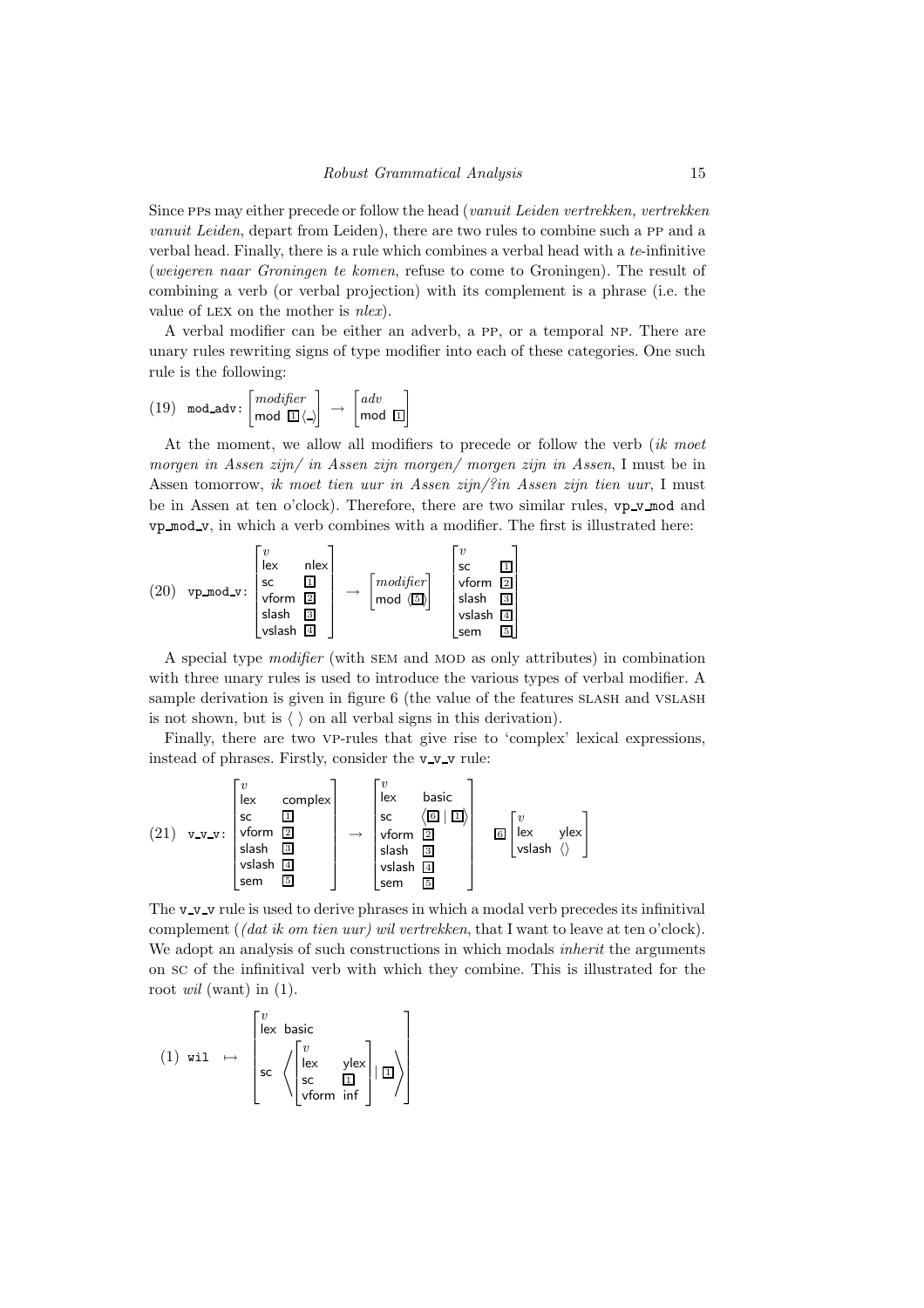

Fig. 6. (dat Rob) in Goes de trein mist (that Rob misses the train in Goes)

This allows us to derive phrases such as  $(data\,ik)$  een kaartje wil kopen (that I want to buy a ticket) where the finite modal verb combines with the infinitival verb before combining with the object of kopen (figure 7). Note that it is essential that the modal verb selects a  $[LEX\; ylex]$  argument in this case, as this excludes the derivation of ungrammatical expressions such as (dat ik) wil een kaartje kopen. The result of combining a modal with an infinitival verb is [LEX *complex*] (i.e. subsumed by [LEX ylex]). This implies that such combinations can be selected by another modal verb (i.e. (dat ik) een kaartje zou willen kopen, that I would like to buy a ticket).

Next, consider the v\_part\_v rule:



The rule v\_part\_v is used to account for constructions such as  $(data\;ik\;voor\;tien\;uur)$ aan wil komen (that I want to arrive before ten o'clock). The prefix (or particle) aan of the verb aankomen (arrive) is separated from the root komen in this case. As the root komen specifies that it selects such a particle on its sc-list, the modal verb inherits this specification. The rule  $v$  part  $\mathbf v$  allows us to combine a verb or verbal complex with a particle. There are two reasons for not using an analogue of the vp np v-rule in this case. First, modifiers may not appear in between a particle and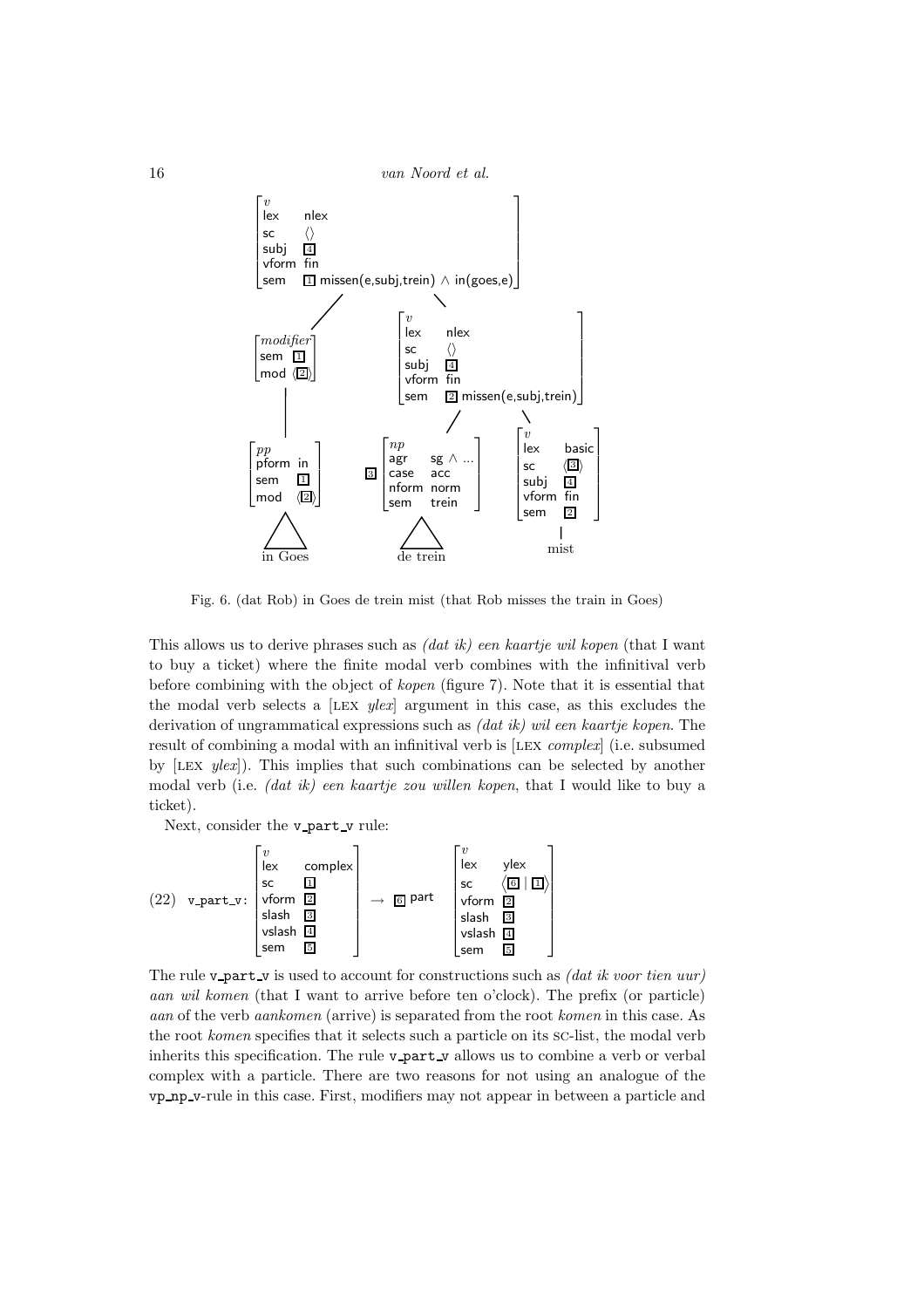

Fig. 7. (dat ik) een kaartje wil kopen (that I want to buy a ticket)

the verbal complex selecting this particle  $(*$  (dat ik) aan om tien uur wil komen). This is accounted for by requiring that the head in the rule for particles must be [LEX ylex] (and combinations of a modifier and a verbal head are always [LEX  $\textit{nlex}$ ]). Second, particles may appear 'inside' a verb cluster ((dat ik voor tien uur) zou aan willen komen, that I would like to arrive before ten o'clock). This implies that the result of combining a particle with a verb cluster must be [LEX ylex], instead of [LEX  $nlex$ ] as specified on the vp\_np\_v-rule.

It should be obvious that these two rules, and the limited form of argument inheritance we allow (i.e. structure sharing of sc-lists only, and no concatenation of sc-lists), is not sufficient to account for the full range of verb clustering data in Dutch. For one thing, the grammar as it stands cannot handle 'inverted' word orders ((dat ik de trein) halen moet, that I must catch the train), where the infinitive precedes the modal verb. It is rather straightforward to include rules for inverted word orders. A potentially more problematic omission is the fact that perception verbs (horen, zien) and causative laten, which also introduce verb clusters ((dat ik) Rob een kaartje laat kopen, that I let Rob buy a ticket), cannot be accounted for. The analysis of this construction in van Noord and Bouma (1997a) is based on the notion 'argument inheritance'. This presupposes the possibility of recursive constraints in syntax (to concatenate sc-lists) as well as rules with an indefinite number of daughters. Both are excluded within the present formalism.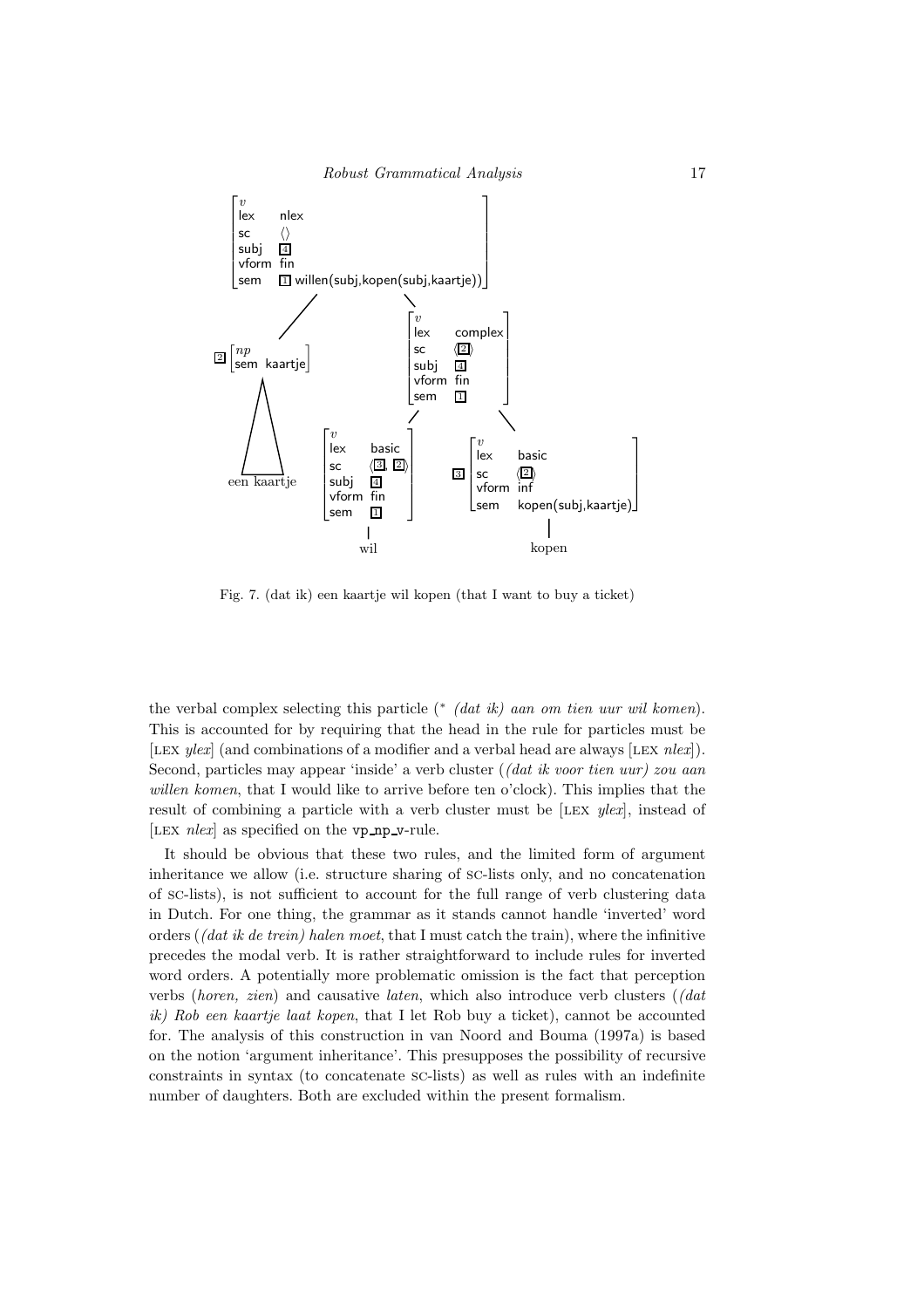#### 2.5.4 Subordinate clauses

Subordinate clauses containing a vp headed by a finite verb are of type sbar (the name sbar stems from X-bar grammar, where clauses introduced by a complementizer are (barred) projections of s). As finite subordinate clauses are always introduced by a complementizer, we assume that this complementizer is the head of the clause and that it subcategorises for a subject np and a (finite) vp. The lexical entry for the complementizer dat (that), for instance, is:



The complementizer unifies the NP on its sc with the subject of the VP. This implies that the NP is interpreted as subject of the VP. Furthermore, the complementizer has no independent semantics, but simply passes on the semantics of the vp. Since dat clauses cannot be modifiers, its MOD feature is empty. Other complementizers such as *omdat* (because) will have a non-empty value for this attribute to indicate that subordinate sentences headed by such complementizers can occur as modifier.

The rule constructing subordinate clauses is defined as follows:<sup>2</sup>

$$
(23)\ \left[\begin{matrix}sbar\\ \text{slash} \\\text{sen} \\\text{sem}\end{matrix}\right] \longrightarrow \left[\begin{matrix}comp\\ \text{sc} \\\text{slash} \\\text{slash} \\\text{sem}\end{matrix}\right] \right] \longrightarrow \left[\begin{matrix}comp\\ \text{sc} \\\text{slash} \\\text{slash} \\\text{sem}\end{matrix}\right] \qquad \text{and} \qquad \boxed{2}
$$

A sample derivation is given in figure 8.

## 2.5.5 Main clauses

Main clauses with a finite verb in initial position (as in yes/no-questions) are of type ques. Main clauses in which the finite verb appears in second position (as in declarative sentences or wh-questions) are of type root. The attributes associated with these types are:

|      | ques    |                          |                      |
|------|---------|--------------------------|----------------------|
| (24) |         | $ subj$ listof(Sign) $ $ | $\lceil root \rceil$ |
|      | sem QIf |                          | sem Qlf              |
|      |         | slash listof(Sign)       |                      |

 $\blacksquare$ 

<sup>&</sup>lt;sup>2</sup> There is an additional rule, for constructing subordinate clauses with a missing ('extracted') subject. This rule (sbar2) could be used in an account of nonlocal dependencies which allows for extraction out of subordinate clauses as well.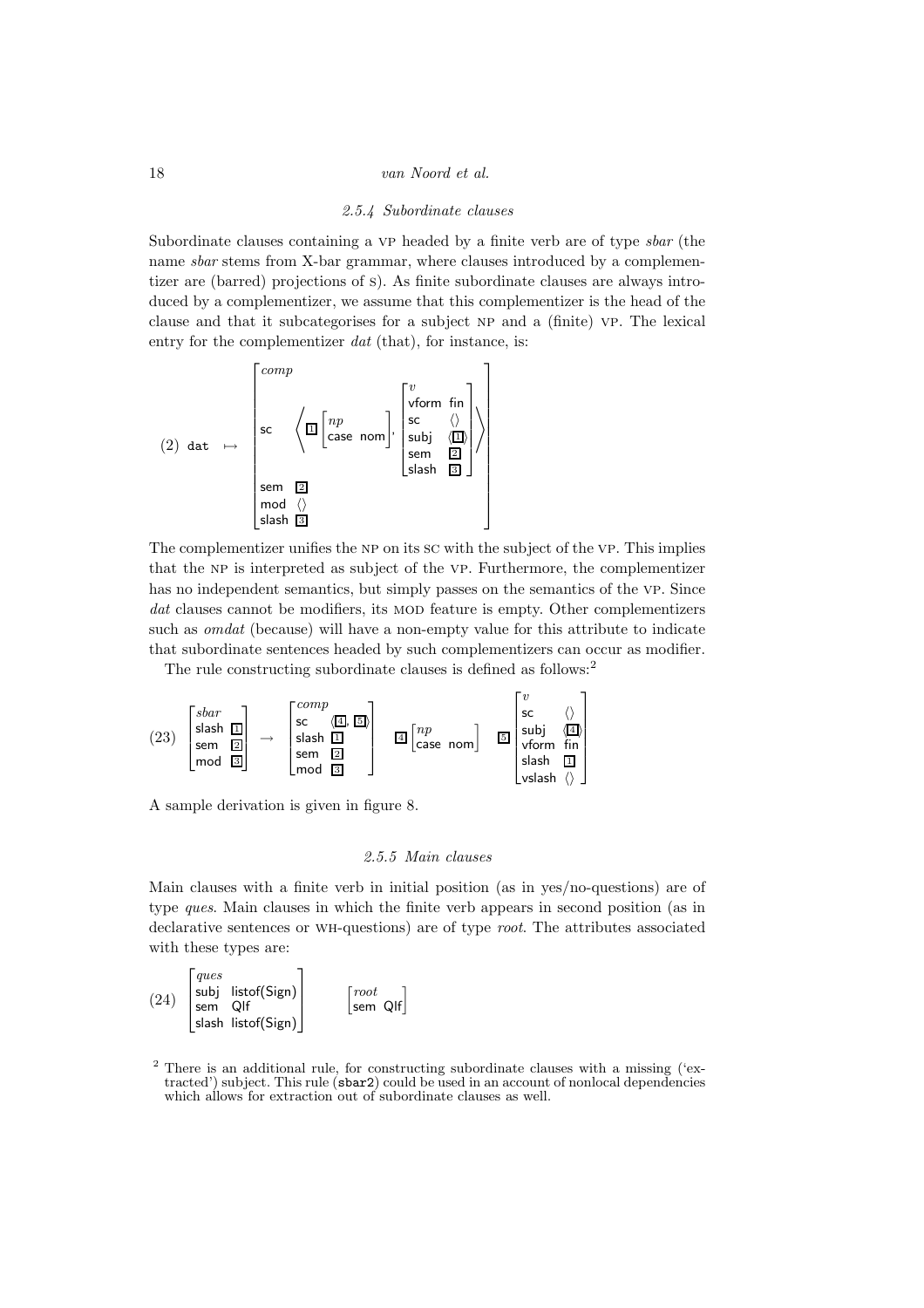

Fig. 8. dat Mark-Jan naar Amsterdam gaat (that Mark-Jan is going to Amsterdam)

Dutch main clauses differ from subordinate clauses in that the finite verb in main clauses appears in first or second position. There is a tradition, both in transformational and non-transformational grammar, to account for this fact by postulating a dependency between the finite verb and the position where finite verbs occur in subordinate clauses. The advantage of postulating such a dependency is that the grammar rules used for subordinate clauses are also applicable in main clauses. In transformational grammar, a dependency of this type can be established by means of a head-movement operation which moves the verb from its final position to a position at the beginning of the sentence.

Within the framework of HPSG (Netter1992; Frank1994) we can obtain a similar dependency by postulating a verbal trace, i.e. a verbal sign without phonological content, at the end of the clause. Using this verbal trace as the head, we can use the vp rules discussed above to build up a vp as usual.

The rule for introducing such a verbal trace is given in figure 9. Note that the sign for verbal traces differs from that of an ordinary verb in that its subcategorisation list in not instantiated, but made reentrant with vslash:vsc. Similarly, the semantics of the verbal gap is reentrant with vslash:vsem. Furthermore, a verbal gap is a basic (i.e. non-complex) lexical verb, with no phonological content (i.e. [NULL] null). We can also safely assume that verbal traces are finite, as main clauses are always headed by a finite verb. The value of subj is the empty list, as vps headed by a verbal trace never combine with a subject directly (as will be shown below). Finally, SLASH also can be assumed to be empty.<sup>3</sup>

There are two rules which combine a finite verb with a vp containing a verbal trace, and which also introduce a subject (figure 10). Both rules are highly similar (they are therefore both instances of a main-clause-struct). The only difference is the category of the mother, and the order of the daughters. The *vfirst*-rule introduces phrases of the type ques, i.e. instances of verb-first clauses, in which

<sup>&</sup>lt;sup>3</sup> The lexical rule which moves complements from sc to sLASH does not apply to verbal traces. Instead, it can be applied to the finite verb which 'binds' the trace. Also, if a verbal gap combines with a complement having a non-empty slash, the relevant passing on of the slash value is handled by the finite verb which binds the trace. This is possible because the sc-list of the verbal trace and the binder will be shared.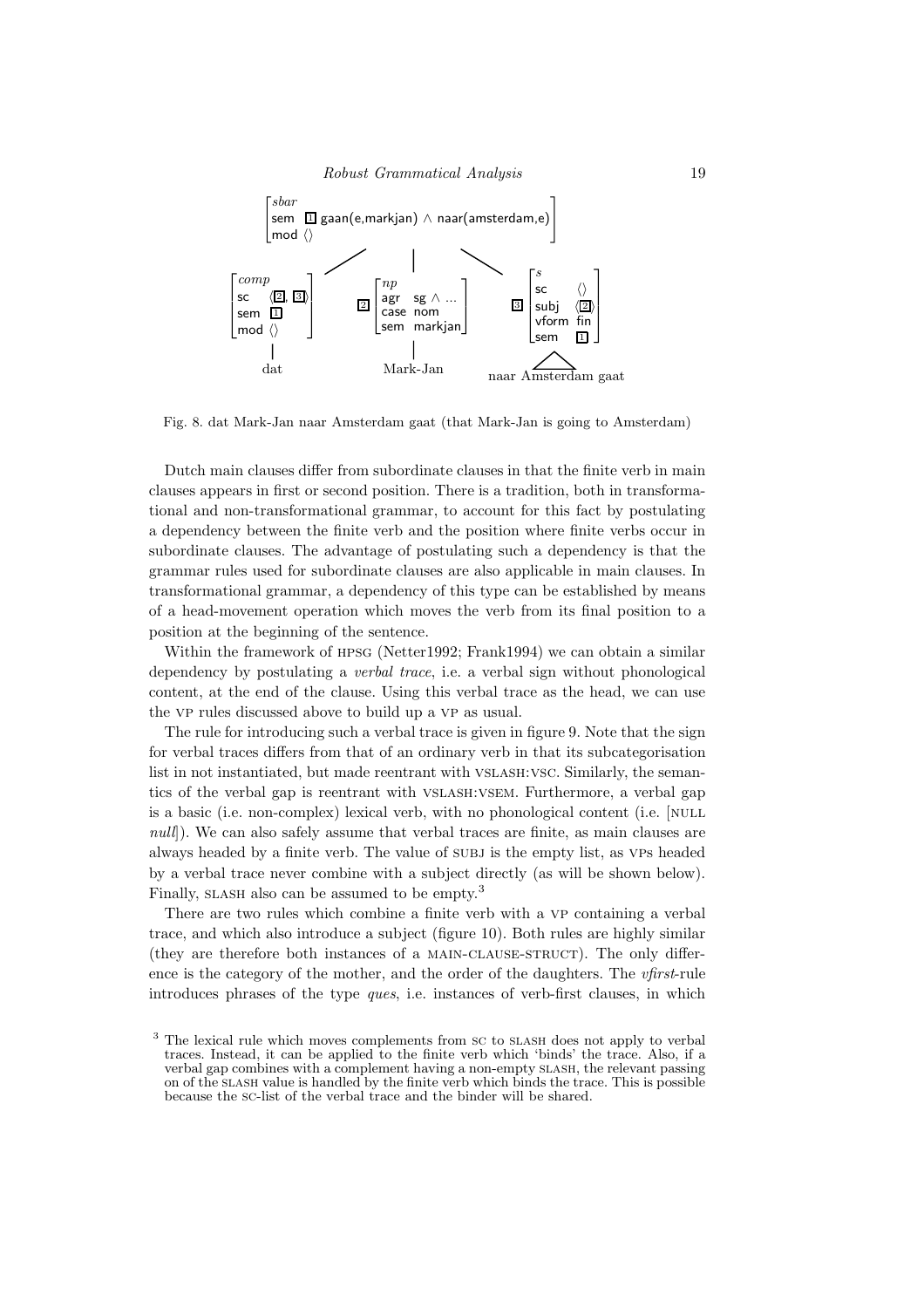

Fig. 9. Verbal Gap



Fig. 10. Rules for verb-first and subject first main clauses (y/n questions and simple declarative sentences)

the subject follows the main verb. The subject-first-rule introduces phrases of type root, in which the subject is first, and the main verb follows the subject. The constraints imply, among others, that the vp must contain a verbal trace, that the sc-information of the main verb is reentrant with VSLASH:VSC of the VP (and thus, indirectly, with the sc-value of the verbal trace), and that the semantics of main verb is shared with the value of vslash:vsem on the vp (and thus, indirectly, with the semantics of the verbal trace). Note also that the vp acts as semantic head of the construction. This is necessary in order to ensure that the effect of verbal modifiers within the vp is properly taken into account. An example derivation of a subject first main clause is given in figure 11.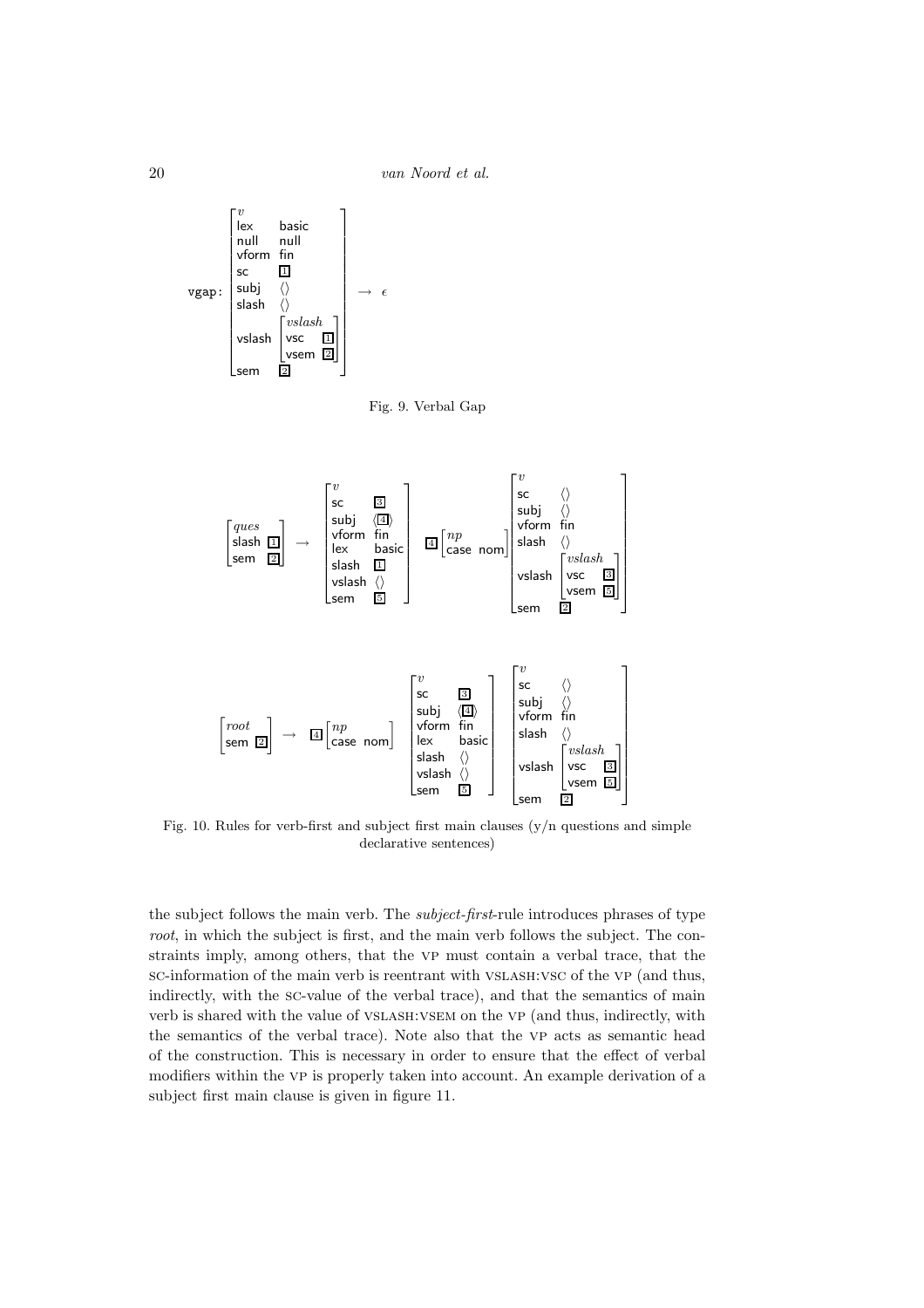

Fig. 11. Rob koopt geen kaartje (Rob does not buy a ticket)

## 2.5.6 Wh-questions and topicalisation

In the previous section, we have introduced a rule for verb-initial and subject-initial main clauses. The first phrase in a main clause can also be a (non-subject) complement or a modifier. This is typically the case for (non-subject) wh-questions. Sentences with a 'fronted' complement are treated as instances of a non-local dependency construction (where the dependency is mediated through slash). In sentences with a fronted modifier, it is assumed that the first element modifies the remainder of the clause, and thus a local treatment can be given.

Examples of sentences with a fronted complement are given in (3).

- (3) a. Naar welk station wilt u reizen?
	- To which station do you want to travel
	- b. De laatste trein kunt u nog halen. The last train, you can still catch

These examples are handled by means of a lexical complement-extraction rule applicable to verbs, and a syntactic head-filler-rule for combining the fronted element with a *ques*-phrase containing a non-empty SLASH-value. The COMPLEMENTextraction rule can apply in two ways: First, it can take a complement from sc and put it on slash (4a). This implies that this complement will not be found locally, but that it will be unified with an element in 'fronted' position. Second, it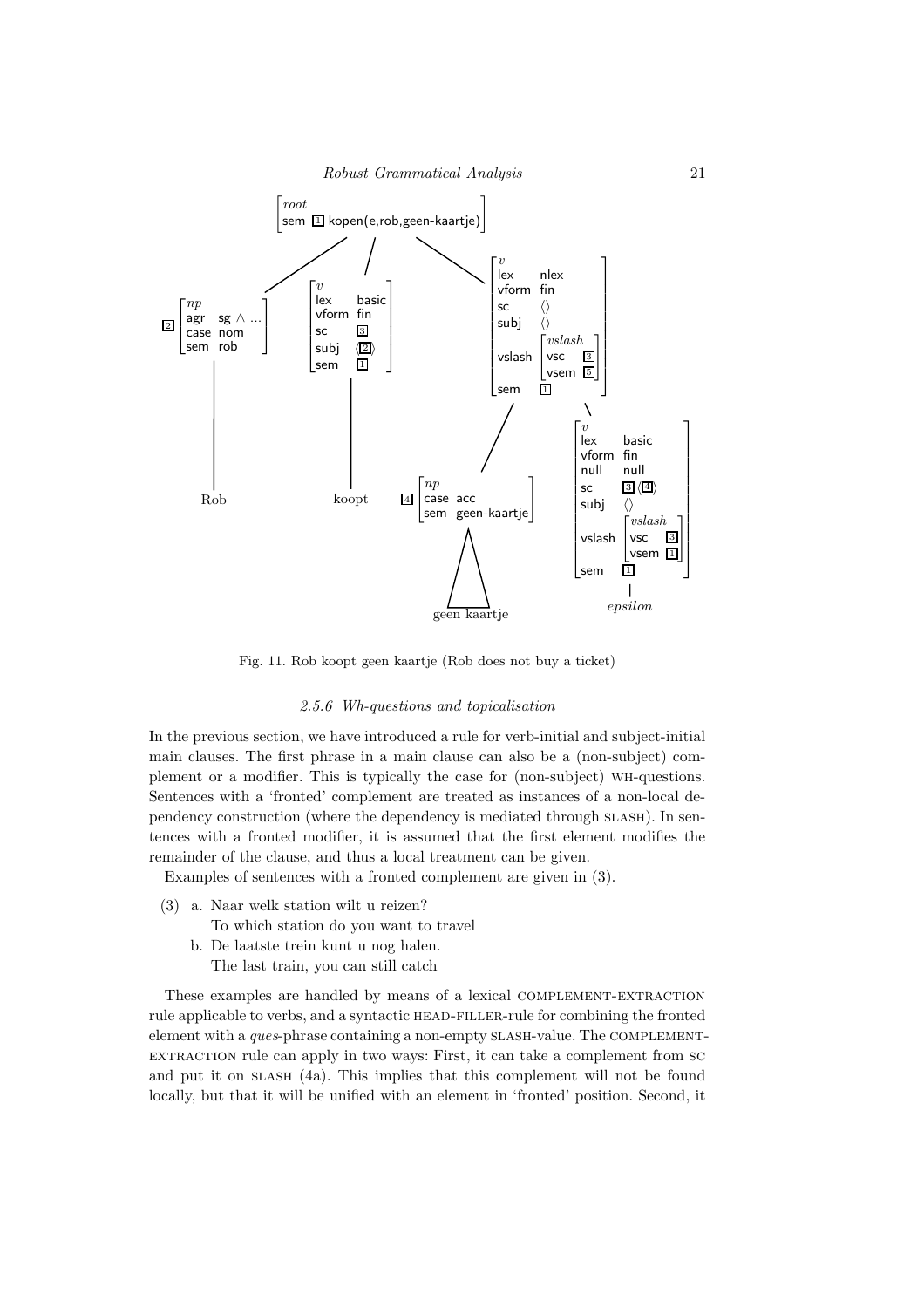

Fig. 12. De laatste trein kunt u halen

can make the SLASH value of a verb reentrant with the SLASH value of one of its complements (4b). This implies that true non-local dependencies are possible, as the head of a phrase can pass on information about missing elements from one of its dependents. If the complement-extraction rule does not apply, the slash value of the verb, as well as the sLASH value of all its complements, is set to  $\langle \rangle$  (the empty list).

$$
(4) \quad \text{a.} \quad \begin{bmatrix} v \\ \text{sc} & \langle \underline{\mathbf{u}} \rangle p p \\ \text{with} & \boxed{2} \\ \text{from } \boxed{3} \end{bmatrix} \rightarrow \begin{bmatrix} v \\ \text{sc} & \langle \rangle \\ \text{slash} & \boxed{1} \\ \text{with} & \boxed{2} \\ \text{with} & \boxed{2} \\ \text{from } \boxed{3} \end{bmatrix}
$$
  
  
b. 
$$
\begin{bmatrix} v \\ \text{sc} & \langle v \rangle \\ \text{with} & \boxed{2} \\ \text{with} & \boxed{2} \\ \text{with} & \boxed{3} \end{bmatrix} \rightarrow \begin{bmatrix} v \\ \text{sc} & \langle \boxed{v} \\ \text{slash} & \boxed{1} \\ \text{slash} & \boxed{1} \\ \text{slash} & \boxed{3} \\ \text{with} & \boxed{2} \\ \text{with} & \boxed{3} \end{bmatrix}
$$

An example of a derivation involving SLASH is given in figure 12. The COMPLEment extraction rule has applied to halen (to catch) to produce a verbal sign with an empty sc-list and an  $np$  on slash. A verbal trace contains a reentrancy between its sc-list and its vslash:vsc-list. When the verbal trace combines with halen, the information that halen has an  $np$  on slash will therefore also be instantiated on vslash:vsc. This information is passed up to the resulting verb phrase. The *complement extraction* rule also applies to the finite verb *kunt* (can), but in this case it establishes a reentrancy between the slash value of the verb on the sc-list of kunt and the SLASH-value of kunt itself. The VFIRST rule unifies the SC-list of kunt with the VSLASH:VSC-list of the verb phrase halen  $\epsilon$ , and thus, SLASH (of the verb on sc of kunt, and thus on kunt itself) is instantiated as  $\langle np \rangle$ . This information is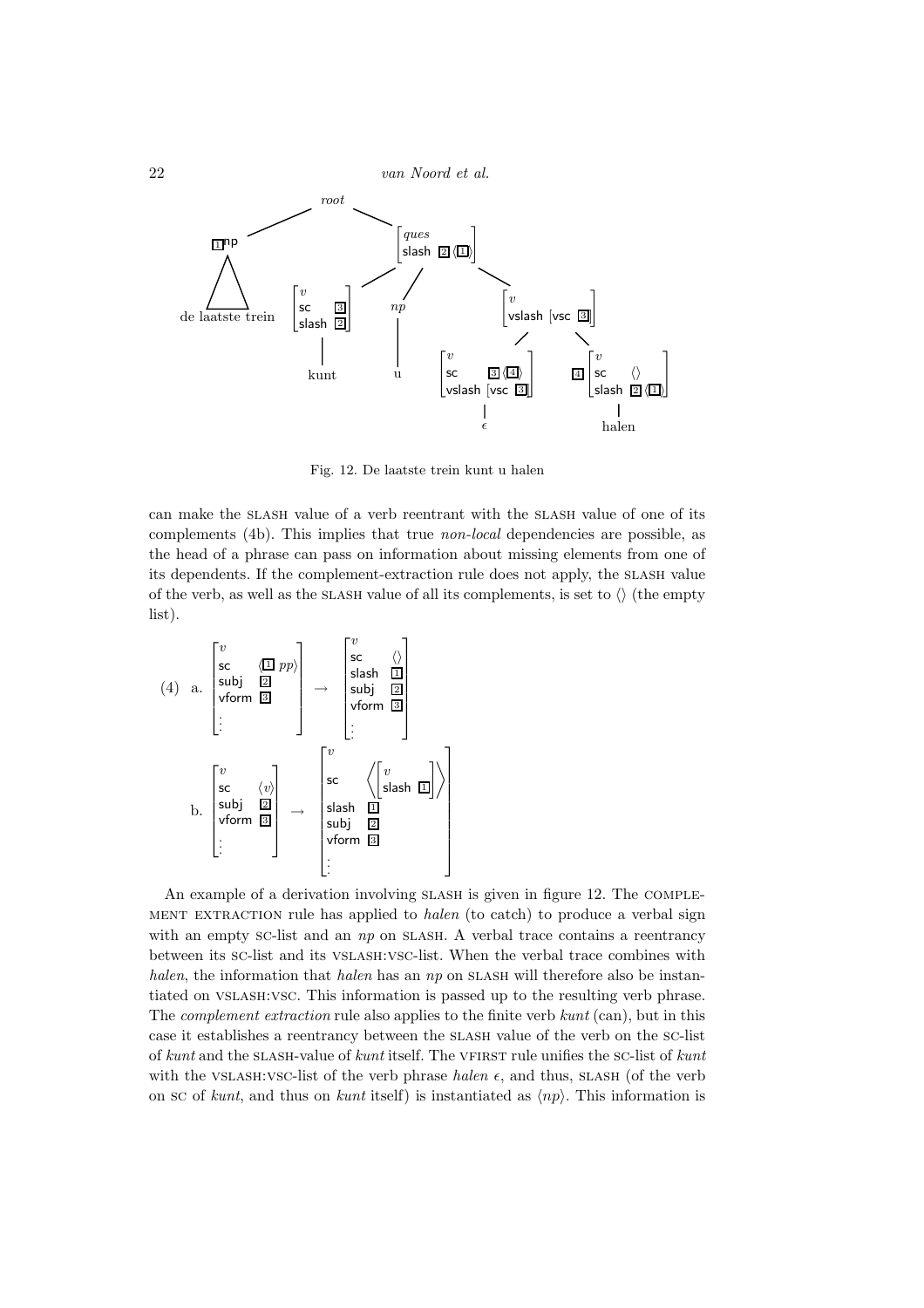passed on to the resulting ques phrase, which can then be combined with the initial np using the TOPICALISATION rule in 25.

$$
(25) \begin{bmatrix} root \\ \text{sem } \Box \end{bmatrix} \rightarrow \begin{bmatrix}ques \\ \text{slash } \Box \end{bmatrix}
$$

It should be noted that our account of non-local dependencies differs from earlier slash-based accounts, such as those in Gazdar et al. (1985) and Pollard and Sag  $(1994)$  in that it does not make use of a FOOT FEATURE principle. Instead, we adopt the approach of Sag (1997), who imposes the canonical constraint that the slash-value of a head is the set-union of the slash-values of its daughters. An extraction lexical rule can be used to remove an element from sc (comps) and to add this element to the set of elements on slash. In our implementation, we have made several simplifying assumptions. First, slash is not a set, but a list. Second, this list can contain at most one element. This assumption (which has the effect of restricting the number of 'missing' elements from a phrase to at most one) is too restrictive for a highly limited number of cases in English, but appears to be valid for Dutch. Third, instead of imposing a general constraint that slash must be the concatenation on the slash values of all elements on sc, we allow the complement extraction rule to unify the value of slash with one specific element on sc. We have to make this assumption, as the more general alternative requires the use of delayed evaluation, something which we wish to avoid in this grammar, or difference lists. While the latter alternative is possible within the present formalism, it also introduces a number of complications which are avoided in the present implementation. The fourth and final simplification is that complement extraction and slash feature passing is only possible for verbs. This is certainly too restrictive, as extraction out of subordinate clauses of type sbar (welke trein zegt Gertjan dat Rob gemist heeft?, which train does Gertjan say that Rob has missed) and out of pps (Waar gaat deze trein naar toe?, Where does this train go to), and a number of other types of phrase is possible as well.

Sentences where the first phrase is a modifier are dealt with without appealing to slash. Instead, it is assumed that in sentences such as (5), the fronted elements modify the following ques phrase. This requires an additional (mod-topic) rule, given in (26).

- (5) a. Hoe laat gaat de volgende trein naar Zwolle? When does the next train to Zwolle leave?
	- b. Woensdag moet ik om tien uur in Zwolle zijn. Wednesday, I must be in Zwolle by ten o'clock.

$$
(26)\ \left[\begin{matrix} root \\ sem \ \Box \end{matrix}\right] \ \to \ \left[\begin{matrix} modifier \\ sem \ \Box \end{matrix}\right] \ \left[\begin{matrix}ques \\ slash \ \langle \rangle \end{matrix}\right]
$$

Of course, this account rests on the assumption that modifiers of embedded verbs or phrases cannot be fronted, an assumption which is almost certainly false in general (see Hukari and Levine (1995), for instance), but which appears to be rather unproblematic for present purposes.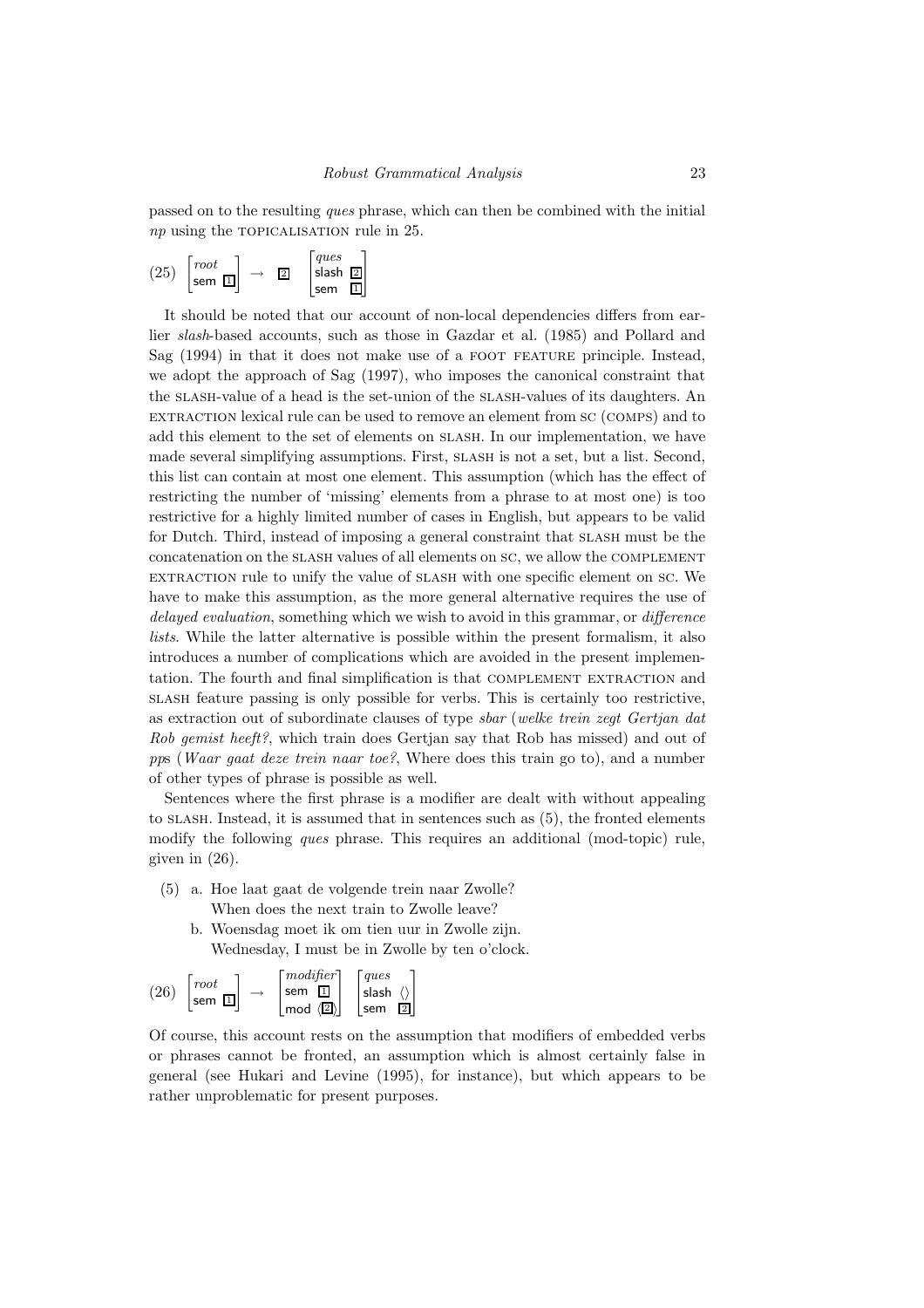#### 2.5.7 Special grammar rules

The domain which has been selected for OVIS (information dialogues concerning public transportation) and the fact that OVIS deals with spoken language, imply that it is crucial that a number of grammatical phenomena are described in a robust manner. In particular, temporal expressions, locative expressions (names of cities and stations), and a number of typical spoken language constructions, such as greetings, occur frequently in such dialogues.

The grammar rules and lexical entries for these phenomena make use of the OVIS2 grammar formalism, but are not organised according to the linguistic principles discussed above. This is true not only for the syntax, but also for semantics. The reason for dealing with these phenomena by means of a set of more or less ad hoc rules and lexical entries is that the constructions discussed below are often extremely idiosyncratic. At the same time, describing the regularities that can be observed does not seem to require the overhead of the grammar architecture we assume for the rest of the grammar. The most economical and robust solution seemed therefore to encapsulate the grammar for these constructions in relatively independent grammar modules.

## 2.6 Semantics

The output of the grammatical analysis is a semantic, linguistically motivated and domain-independent, representation of the utterance, in the form of a Quasi Logical Form (qlf). The qlf formalism was developed in the framework of the Core Language Engine (CLE, (Alshawi1992; Alshawi and Crouch1992)). Since then, the formalism was used and further developed in projects such as the Spoken Language Translator (Agnäs et al.1994), Clare (Alshawi et al.1992), in the Fracas-project (Cooper et al.1994) and in Trace & Unification Grammar (Block1994). In ovis the qlf is translated into a domain-specific update expression, which is passed on to the pragmatic interpretation module and dialogue manager for further processing. The dialogue manager maintains an information state to keep track of the information provided by the user. An *update* expression is an instruction for updating the information state (Veldhuijzen van Zanten1996). Below, we motivate our choice for qlfs as semantic representation language and we discuss how these qlfs are translated into updates.

## 2.6.1 The semantic representation language

Predicate logic, (sometimes extended with for example *generalised quantifiers* or discourse markers), is often used to represent the meaning of sentences. Due to its long tradition in describing semantics of natural languages it is now a well established and well understood technique. The main advantage of artificial languages like predicate logic is that they are unambiguous. An ambiguous natural language utterance will therefore correspond to more than one expression in predicate logic, one for each reading of the utterance. The disadvantage of this approach is that for very ambiguous inputs, expensive computations must be carried out to compute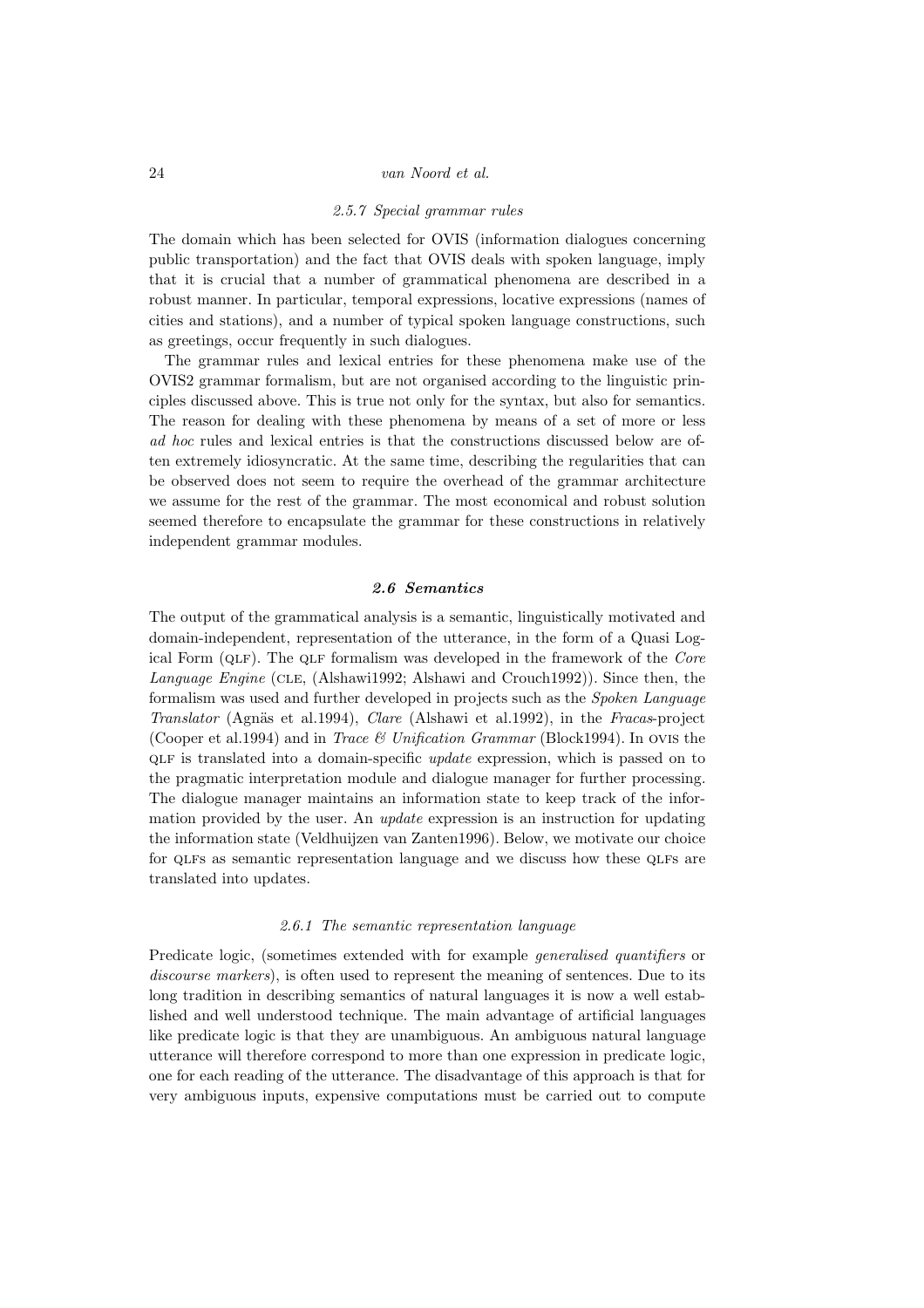all readings. The alternative adopted in formalisms based on the idea of monotonic semantic interpretation ((Cooper et al.1994), see also (Nerbonne1992) and (Pinkal1995)) is to represent ambiguity by means of under-specification and to postpone the computation of individual readings as long as possible.

Representing ambiguity by under-specification, and postponing the computation of individual readings, has at least two computational advantages. First, parsing can benefit significantly from the fact that ambiguities which are only semantic (i.e. do not have a syntactic counterpart) are represented by a single derivation. Second, ambiguity resolution can often proceed without enumerating all possible readings of an input separately. A striking example of the latter situation is the translation of qlf's that are ambiguous with respect to quantifier-scope into a domain-specific meaning representation as it is used by the dialogue manager of the ovis-system. The utterance in  $(6a)$ , for instance, gives rise to a single QLF  $(6b)$ , which could be resolved (ignoring the existential quantification over events and the fact that it is a question) to either  $(6c)$  or  $(6d)$ . The domain-specific reading of  $(6a)$  (which corresponds to  $(6c)$  is computed on the basis of  $(6b)$  directly, and thus never needs to consider the two different readings of this QLF.

(6) a. Gaat er niet een latere (trein)? Is there not a later train?



d.  $\exists x \text{ (later train}(x) \land \text{not}(\text{leave}(e_1, x)))$ 

## 2.6.2 Quasi logical form

In figure 13 we give a QLF as it is produced by the OVIS-grammar. It is a typed feature-structure, whose main components are predicative forms  $(p_{\textit{--}form})$ , representing relations (which may also be higher order, such as *not* and *and*), and terms. Generalised quantifiers are represented by term expressions  $(t \text{-} expr)$ . The example in (13) contains two generalised quantifiers, corresponding to the (existentially quantified) event-variables introduced by the two verbal predicates (Davidson1967). Note that these quantifiers appear as arguments of the predicates, and thus are unscoped with respect to each other.

Our implementation of QLF in the OVIS grammar follows roughly the presentation in (Cooper et al.1994), although some of the apparatus supplied for contextual resolution in that work has been omitted. As the ovis-grammar uses typed featurestructures, QLF's are represented as feature-structures below.

A QLF is either a  $q\ell f$ -term or a  $q\ell f$ -formula. A  $q\ell f$ -term is one of the following: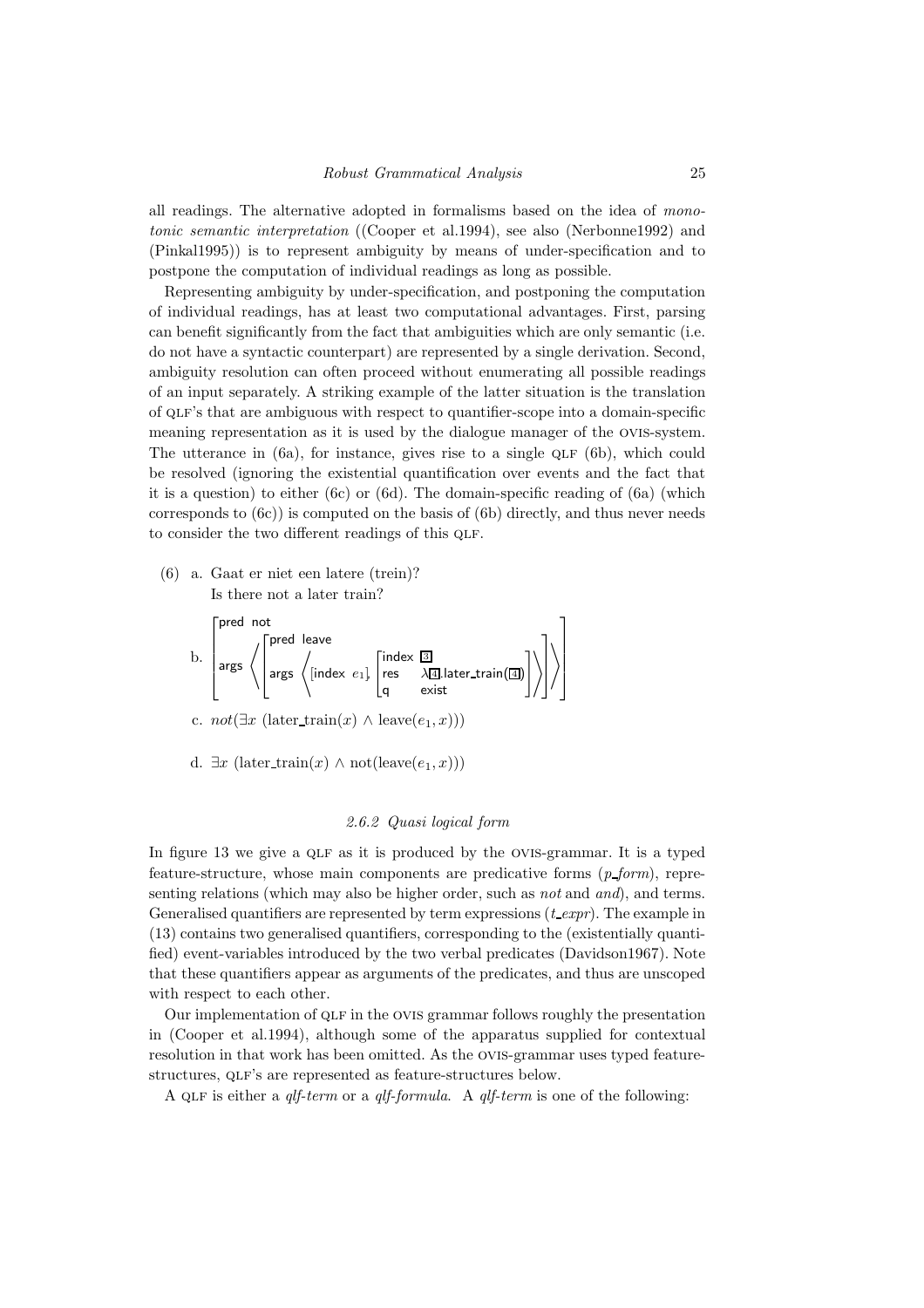$$
\begin{bmatrix} p_{\text{form}} \\ \text{pred want} \\ \text{args } \left\langle \left[ \frac{t_{\text{expr}}}{\text{index } e_1} \right], \overline{\mathbf{B}} \right], \end{bmatrix} \begin{bmatrix} p_{\text{form}} \\ \text{pred and} \\ \text{args } \left\langle \left[ \frac{p_{\text{form}}}{\text{pred } \text{leave}} \right], \overline{\mathbf{B}} \right\rangle \end{bmatrix}, \begin{bmatrix} p_{\text{form}} \\ \text{pred } \text{have} \\ \text{args } \left\langle \left[ \frac{t_{\text{expr}}}{\text{index } e_2} \right], \overline{\mathbf{B}} \right\rangle \end{bmatrix}, \begin{bmatrix} p_{\text{form}} \\ \text{pred } \text{at} \\ \text{args } \left\langle \overline{\mathbf{B}}, \text{hour}(4) \right\rangle \end{bmatrix} \right\rangle
$$

Fig. 13. QLF for 'Ik wil om ongeveer vier uur vertrekken' (I want to leave at about four o'clock)

- $\bullet\,$ a term index. $^4$
- a constant term,
- $\bullet$  an term-expression of type  $t$ -expr and containing the features INDEX, RESTR and QUANT<sup>5</sup> (see (13)), where INDEX is a variable, RESTR is an expression of predicate logic (possibly with lambda-abstraction) and quant is a generalised quantifier.

A QLF formula is one of the following:  $6$ 

- a predicate-argument formula of type  $p$  form, and with features PRED and  $ARGS$  (see  $(13)$ ). Predicates may be higher order, arguments may be formulas or terms,
- a formula of type  $v_{\text{form}}$  with features VAR and FORM representing a formula with lambda-abstraction (see(14b)). This is an auxiliary level of representation, introduced to facilitate the interaction between grammar-rules and lexical entries,
- a formula of type  $s\text{-}form$  (see(14b)), with features scope and FORM. The value of scope is either a variable or a list of indices indicating the relative scope of term expressions (generalised quantifiers) (see (14c)).

The definitions can best be illustrated with a simple example in which we compare a qlf expression with its corresponding formula in predicate logic. In figure 14 the sentence Everybody speaks two languages is given both a translation in QLF and in predicate logic. In the QLF-translation of the full sentence the scope order  $(\overline{5})$  of the two quantifiers is left unspecified. Resolving scope order amounts to instantiating  $\boxed{5}$  to  $\boxed{1}$ ,  $\boxed{3}$  (for everybody there are two languages that s/he speaks) or to  $\boxed{3}$ ,  $\boxed{1}$ (there are two languages that everybody speaks).

<sup>&</sup>lt;sup>4</sup> In the original formalism *indices* and *variables* are distinguished. An index uniquely identifies a term expression. At this moment indices and variables have the same function in our implementation. We may need to distinguish between them later.

<sup>&</sup>lt;sup>5</sup> In chapter 5 of (Cooper et al.1994) term expressions also contain a slot CAT for specifying information about the lexical form and syntactic/semantic type of an expression (e.g. quantifier, pronoun, etc.) and a slot REF for specifying the (contextual) referent of an expression. We do use cat, but have omitted it from the presentation below. We currently do not use REF.

<sup>6</sup> In chapter 5 of (Cooper et al.1994) two more formula constructs are introduced. These are not used in the current implementation.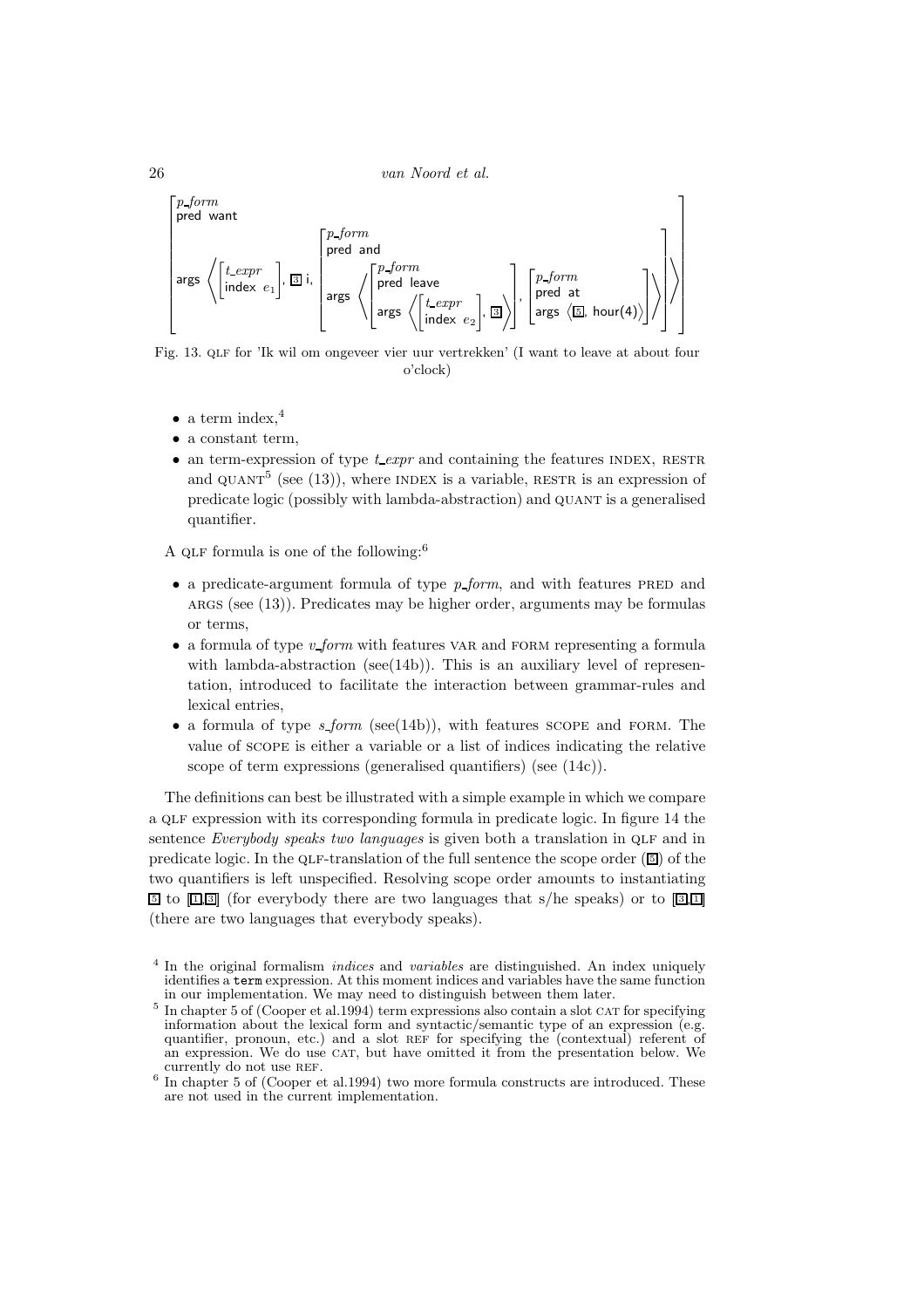

Fig. 14. The relation between an expression in QLF and a fomula of predicate logic

#### 2.6.3 Construction of  $QLF's$

During grammatical analysis QLFs are constructed compositionally (see also (Alshawi and Crouch1992)). In head complement structures the head daughter is the syntactic as well as the semantic head of the structure. This means that the semantic content of the complement constituents is combined with the semantic content of the head. The value of the sem feature of the head is passed up to the mother (see figure 1).

In head modifier structures the modifier is the semantic head. The semantics of the syntactic head of the structure is plugged into the MOD feature of the modifier. Below we will show how the semantics of the modifier is combined with the semantics of the constituent it modifies. The value of the sem feature of the modifier is passed up to the mother.

We now discuss the semantics of various linguistic categories. Determiners subcategorise for a noun (see Figure  $15(a)$ ). The semantics of the noun is unified with restriction of the determiner. Nouns introduce a  $v_{\text{form}}$  (fig. 15(b.)) Note that it is also assumed that quantifiers may scope at this point. Adjectives are modifiers (fig.15(c.)). They operate on structures whose semantic content is of type  $v_{\text{form}}$ . The lambda variables of the two formulas are unified and the semantic content of the structure is the conjunction of the logical formula of the adjective and the logical formula of the structure it modifies.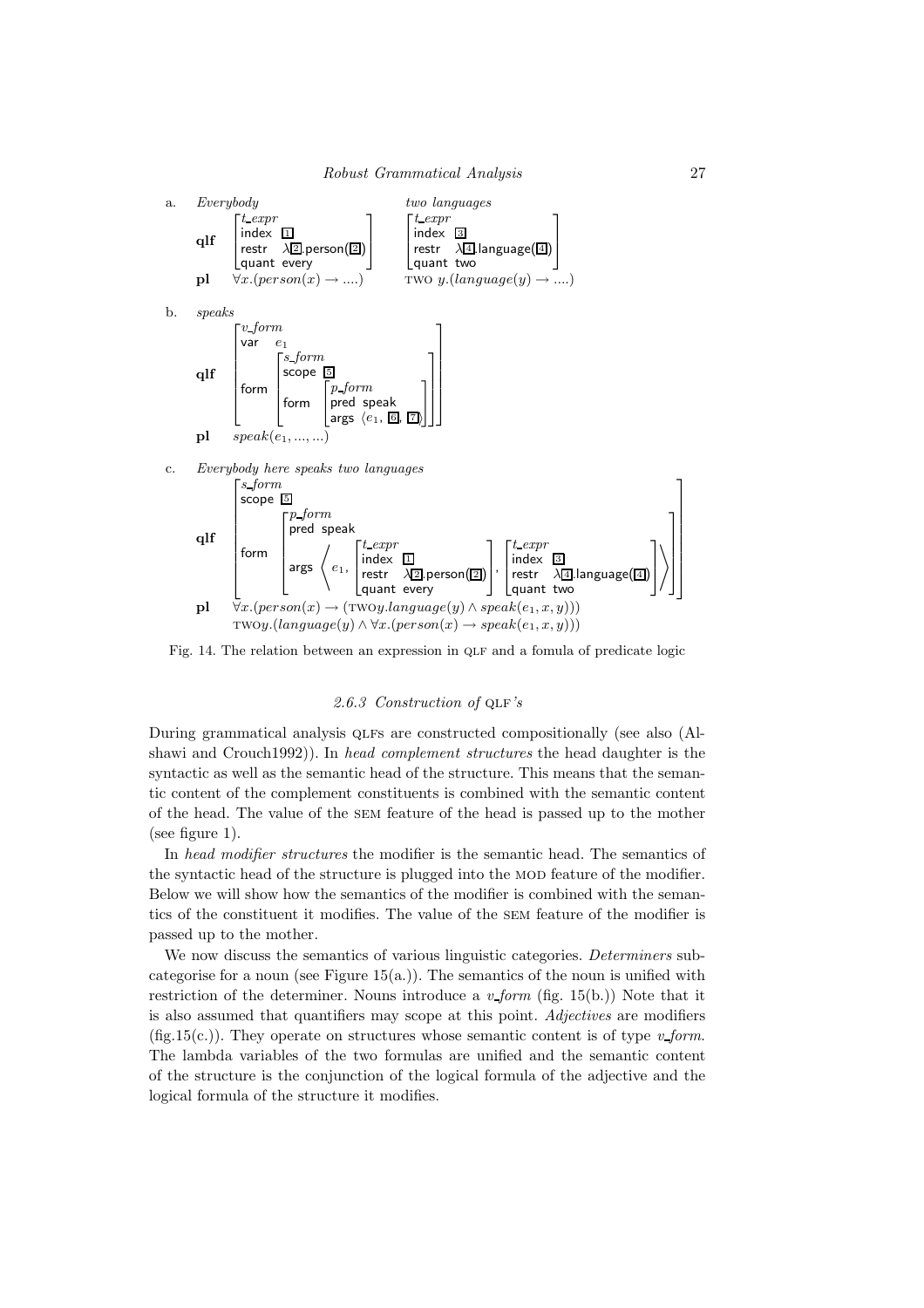

Fig. 15. Examples showing the semantics of determiners, nouns, and adjectives.

The semantics of *verbs* corresponds with a  $v_1$  (see fig. 16a). The value of var is reentrant with the INDEX of the event introduced by the verb. The semantics of the subject is unified with the second element of the argument list of the verb. Intransitive verbs have two semantic arguments, corresponding to the event and subject, respectively. Transitive verbs have three arguments, where the third argument is unified with the semantics of the single element on sc.

Modal verb are *subject-control* verbs. This means that the subject of the vPcomplement is controlled by the subject of the modal verb. Semantically, this means that the index of the subject must be unified with the semantics of the subject of the vp-complement. Note also that we assume that assume that the sc-list of a modal verb may contain complements introduced by the vp-complement (as explained in section 2.5.3). These are not relevant for the semantics of the modal verb.

The semantics of adverbial phrases resembles that of adjectives. In figure (17) the semantics of prepositions heading a pp which acts as a verbal modifier is given. Ppmodifiers introduce a conjunction, with the verbal semantics as first argument, and the prepositional semantics as second. The INDEX of the VP is the first argument of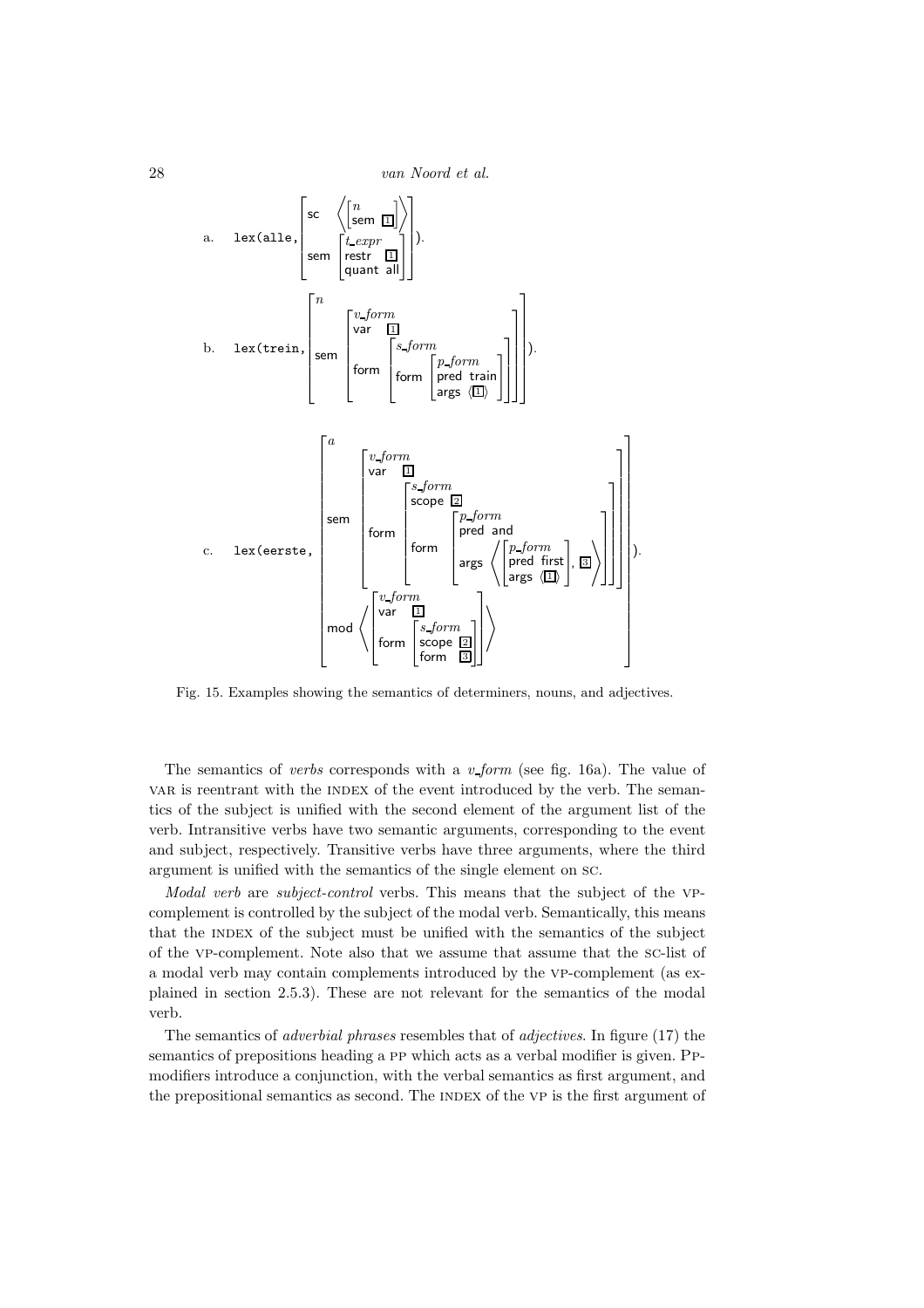

Fig. 16. Verbal semantics.

the predicate introduced by the preposition, the semantics of the np-object of the preposition corresponds to the second argument.

In Dutch, temporal NP's can act as verbal modifiers:

- (7) a Ik wil zondag vertrekken I want to leave on Sunday
	- b Ik wil drie januari naar Amsterdam I want to go to Amsterdam on the third of January
	- c Ik wil er uiterlijk drie uur zijn I want to arrive at the latest at three o'clock

As NPs normally do not have a modifier semantics, there is a unary rule that transforms temporal nps into modifiers (figure 18). The structure that is modified is specified in the MOD feature. The semantic content of the modifier is constructed as if it was a PP with P\_FORM  $om$  (at). The semantic content of the (temporal) NP daughter is plugged into the second position of the argument list of the preposition.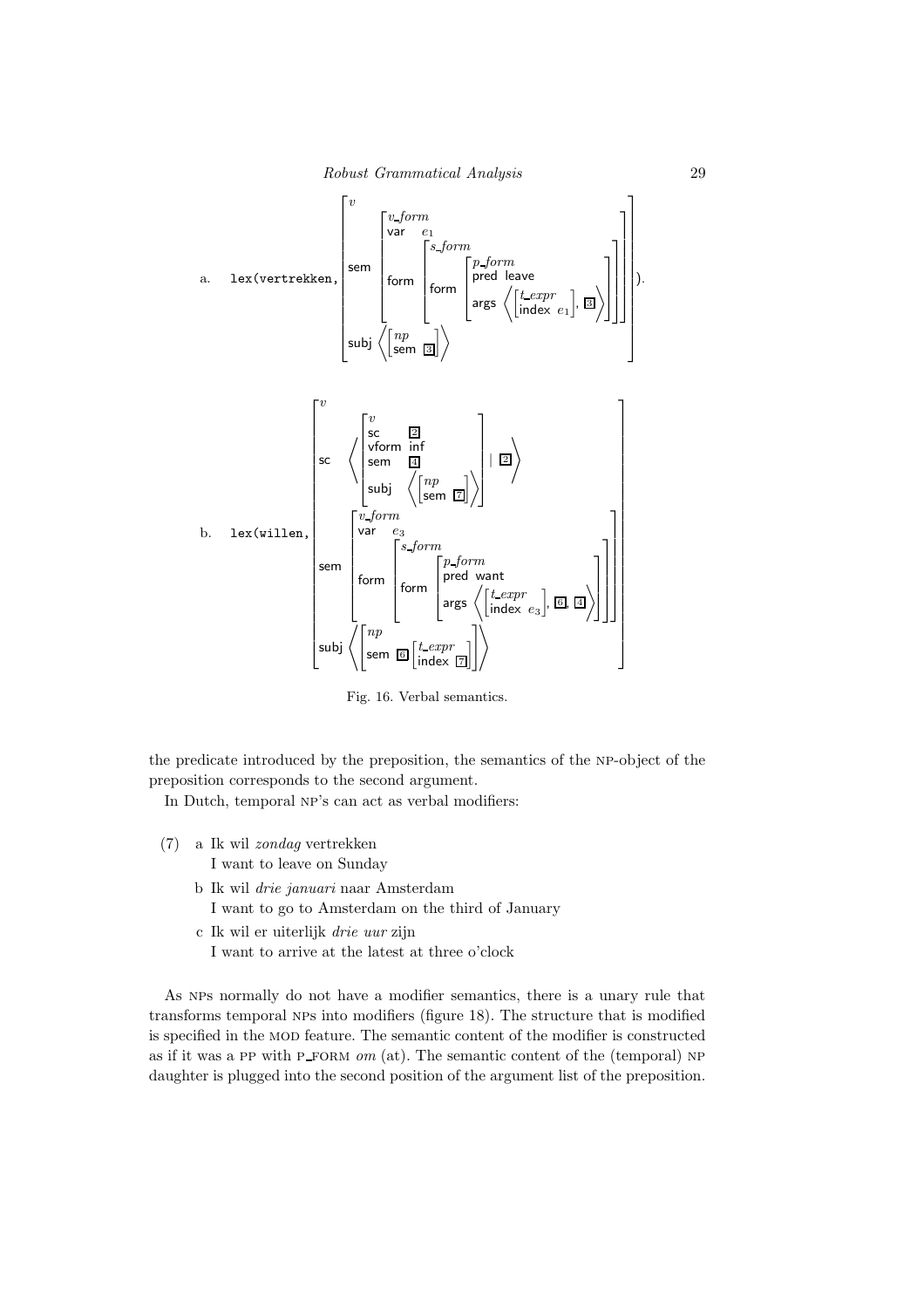

Fig. 17. Adverbial semantics for prepositions.



Fig. 18. Rule mod\_np to treat temporal noun phrases as modifiers.

# 2.7 Constructing updates from  $Q_{LFS}$

The dialogue manager keeps track of the information provided by the user by maintaining an information state or form (Veldhuijzen van Zanten1996). This form is a hierarchical structure, with slots and values for the origin and destination of a connection, for the time at which the user wants to arrive or depart, etc. An example is given in (8a). Each user utterance leads to an update of the information state. An update is an instruction for updating the information in an information state. Updating can mean that new information is added or that given information is confirmed, retracted or corrected. For example, given the information state in (8a), the update in  $(8b)$  (which might be the translation of No, I do not want to travel to Leiden but to Abcoude!) leads to the information state in (8c). The  $\#$ -operator in (8b) indicates that the information within its scope (indicated by square brackets) is to be retracted, and the '!'-operator indicates a correction.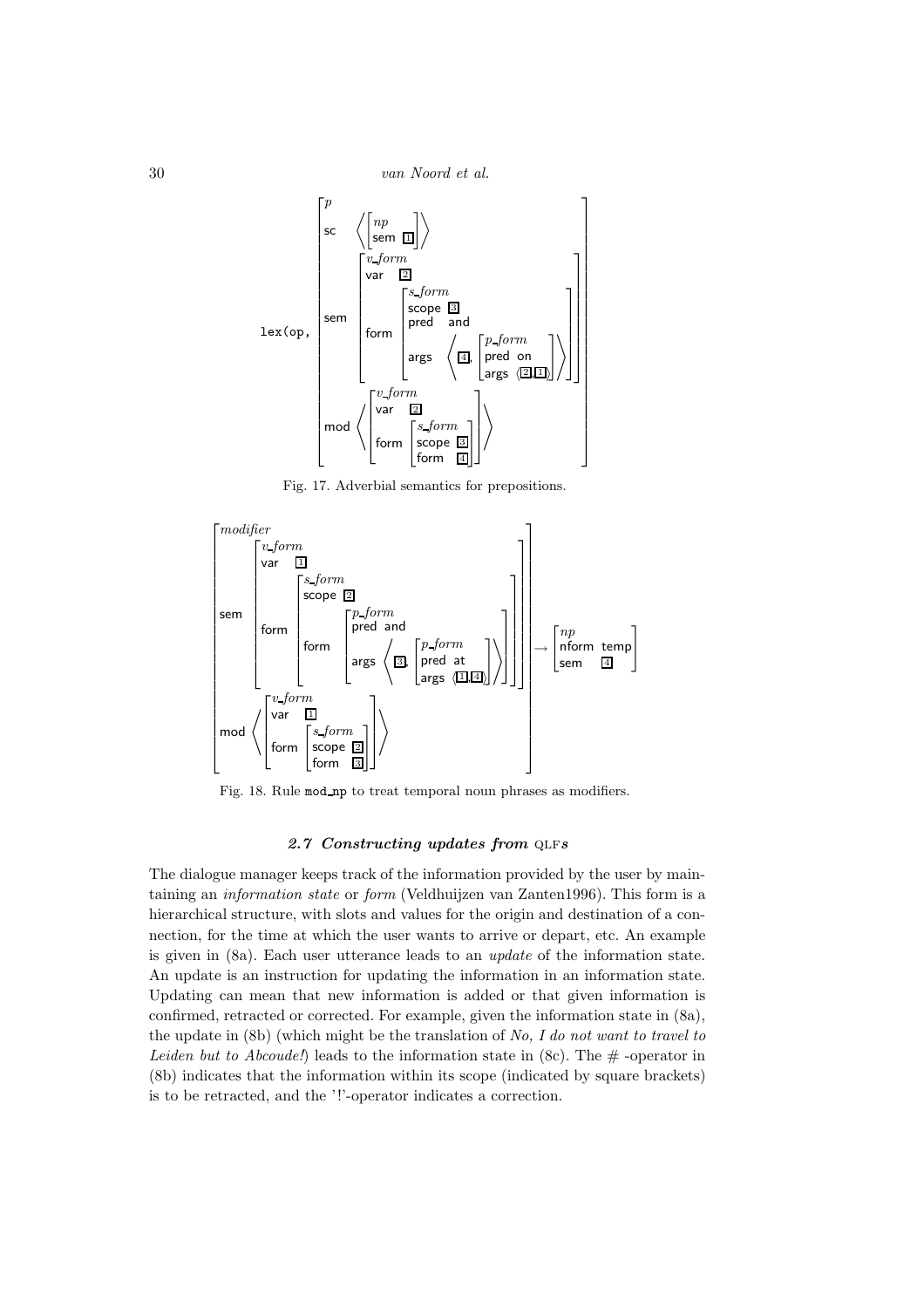Robust Grammatical Analysis 31

$$
(8) \ a. \ \left[\text{travel} \ \left[\text{origin} \ \left[\text{plane} \ \left[\text{tume [clock-hour 3]}\right]\right]\right]\right] \\ \ b. \ \ \text{travel} \ \text{destination} \ \left[\text{place [town leiden]}\right] \\ \ c. \ \left[\text{travel} \ \left[\text{origin} \ \left[\text{plane [town leiden]}\right]\right]\right] \\ \ c. \ \left[\text{travel} \ \left[\text{origin} \ \left[\text{plane [town groningen]}\right]\right]\right] \\ \ \text{destination} \ \left[\text{place [town groningen]}\right] \\ \ \text{destination} \ \left[\text{place [town abcoude]}\right] \end{matrix}\right]\right]
$$

The result of parsing is a QLF, a linguistically motivated and domain-independent representation of the meaning of a sentence. The translation of a QLF into a domainspecific  $update$  is done by applying translation-rules to the individual parts of a QLF. These translation rules may be context-sensitive. In particular, some parts of the qlf provide the context which determines how other parts are to be translated. For example, the QLF in  $(9)$  (corresponding to the phrase *leave at four o'clock* contains two p forms, one for the predicate leave and one for four o'clock. The second gives rise to an update expression moment.at.time.clock hour.4. The first provides the contextual information that the moment referred to is a departure-time. The translation can therefore be extended to origin.moment.at.time.clock hour.4. There is no linguistic information which indicates that a special update-operator has to be used. In such cases, it is assumed that the information is new, and thus the assert-operator  $(2)$  can be used, giving rise to the translation for the full phrase: origin.moment.at.[= time.clock hour.4].

$$
(9) \begin{bmatrix} p\_form \\ pred and \\ args \end{bmatrix} \left\langle \begin{bmatrix} p\_form \\ pred \text{ leave} \\ args \end{bmatrix} \left\langle \begin{bmatrix} t\_expr \\ \text{index } e_1 \end{bmatrix}, \begin{bmatrix} s\_form \\ s\_args \end{bmatrix} \right\rangle \right\rangle
$$

Contextual translation is a powerful technique. For instance, the utterance Groningen Amsterdam gives rise to a conjunctive QLF, containing two term expressions for locations. Translating each of the conjuncts individually would make it impossible to decide whether an origin or destination location is being specified. By translating the conjunction in one step (and assuming that the order of conjuncts corresponds to the order in the utterance), we can resolve the first locative to origin and the second to destination. As another example, the adverb graag is ignored in the translation from QLF to update if it occurs as part of a full sentence (ik wil graag naar Amsterdam, 'I would like to go to Amsterdam'), but is translated as 'yes' (i.e. a confirmation of information provided by the system) if it occurs in isolation. Such a translation is motivated by dialogues of the following type:

(10) [system:] Dus U wilt van Amsterdam naar Groningen reizen? So you want to travel from Amsterdam to Groningen? [user:] Graag. Please.

Similarly, the translation of the negations nee (no) and niet (not) depends on context. If the two occur in isolation, they indicate a denial of information provided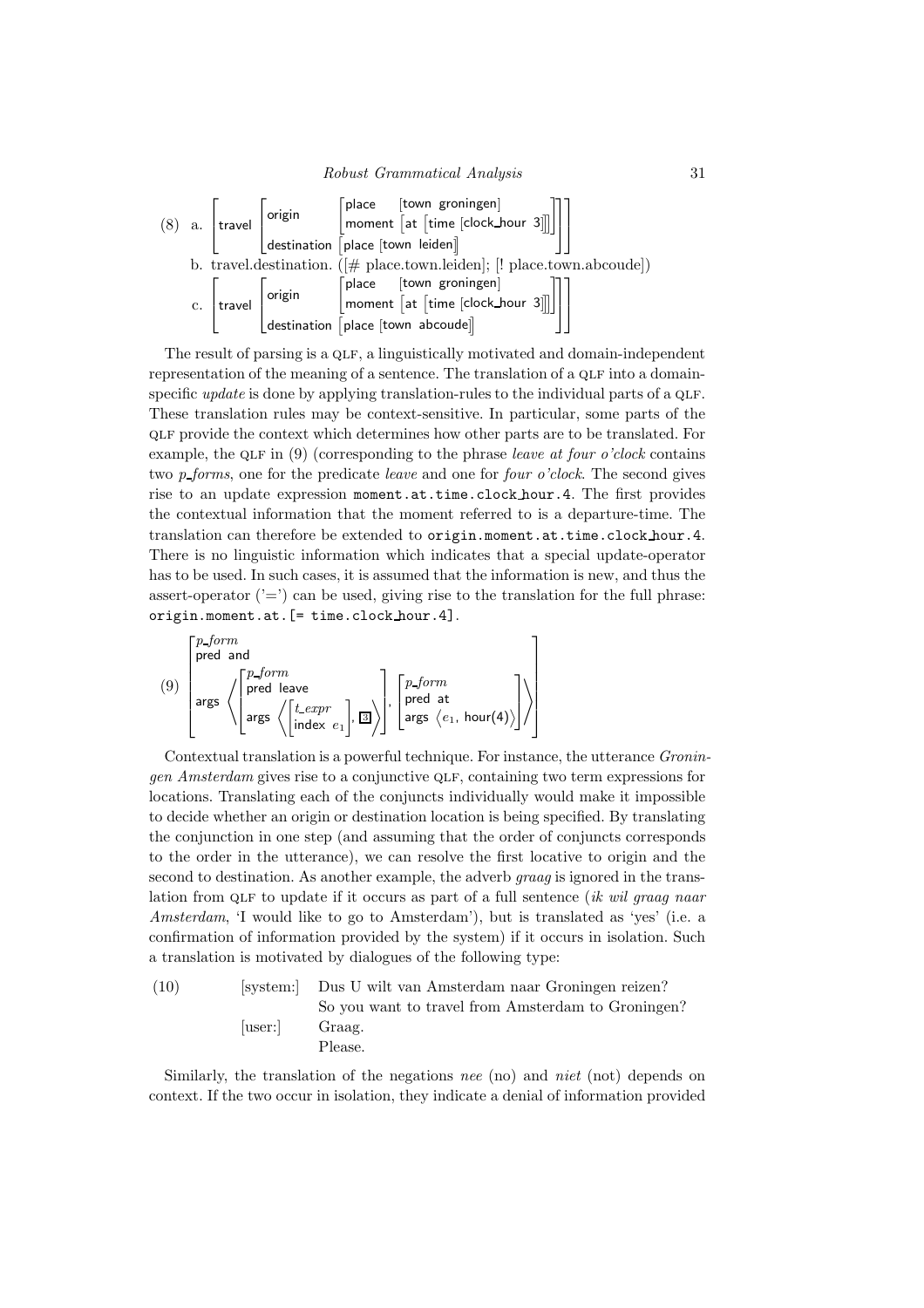by the system. However, if nee is followed by another phrase, say a locative, it signals a correction (11a), whereas if niet is followed by another phrase, it signals a denial (11b).

(11) a. 'Nee, naar Assen' (No, to Assen) destination.[!place.assen] b. 'Niet naar Assen' (Not to Assen) destination.[#place.assen]

It should be noted that the translation of QLF's to updates uses primarily the information provided by np's, pp's and adverbs. Verbs typically provide the context for translating other parts of the qlf. Also, as quantification plays no role in updates, the scope of generalised quantifiers can be largely ignored. Thus, we are able to translate QLF's into domain-specific meanings without resolving quantifier scope.

#### 3 Robust parsing of word-graphs

## 3.1 Word-graphs

The input to the NLP module consists of word-graphs produced by the speech recogniser (Oerder and Ney1993). A word-graph is a compact representation for all sequences of words that the speech recogniser hypothesises for a spoken utterance. The states of the graph represent points in time, and a transition between two states represents a word that may have been uttered between the corresponding points in time. Each transition is associated with an acoustic score representing a measure of confidence that the word perceived there was actually uttered. These scores are negative logarithms of probabilities and therefore require addition as opposed to multiplication when two scores are combined. An example of a typical word-graph is given as the first graph in figure 19.

At an early stage, the word-graph is normalised to eliminate the pause transitions. Such transitions represent periods of time for which the speech recogniser hypothesises that no words are uttered. After this optimisation, the word-graph contains exactly one start state and one or more final states, associated with a score, representing a measure of confidence that the utterance ends at that point. The word-graphs in figure 19 provide an example.

From now on, we will assume word-graphs are normalised in this sense. Below, we refer to transitions in the word-graph using the notation  $trans(v_i, v_j, w, a)$  for a transition from state  $v_i$  to  $v_j$  with symbol w and acoustic score a. Let  $\text{final}(v_i, a)$ refer to a final state  $v_i$  with acoustic score  $a$ .

#### 3.2 Parsing word-graphs

The normalized word-graph is parsed by an appropriate parser. Parsing algorithms for strings can be generalized to parse such word-graphs (for some examples cf. van Noord (1995)). In the ideal case, the parser will find a path in the word-graph that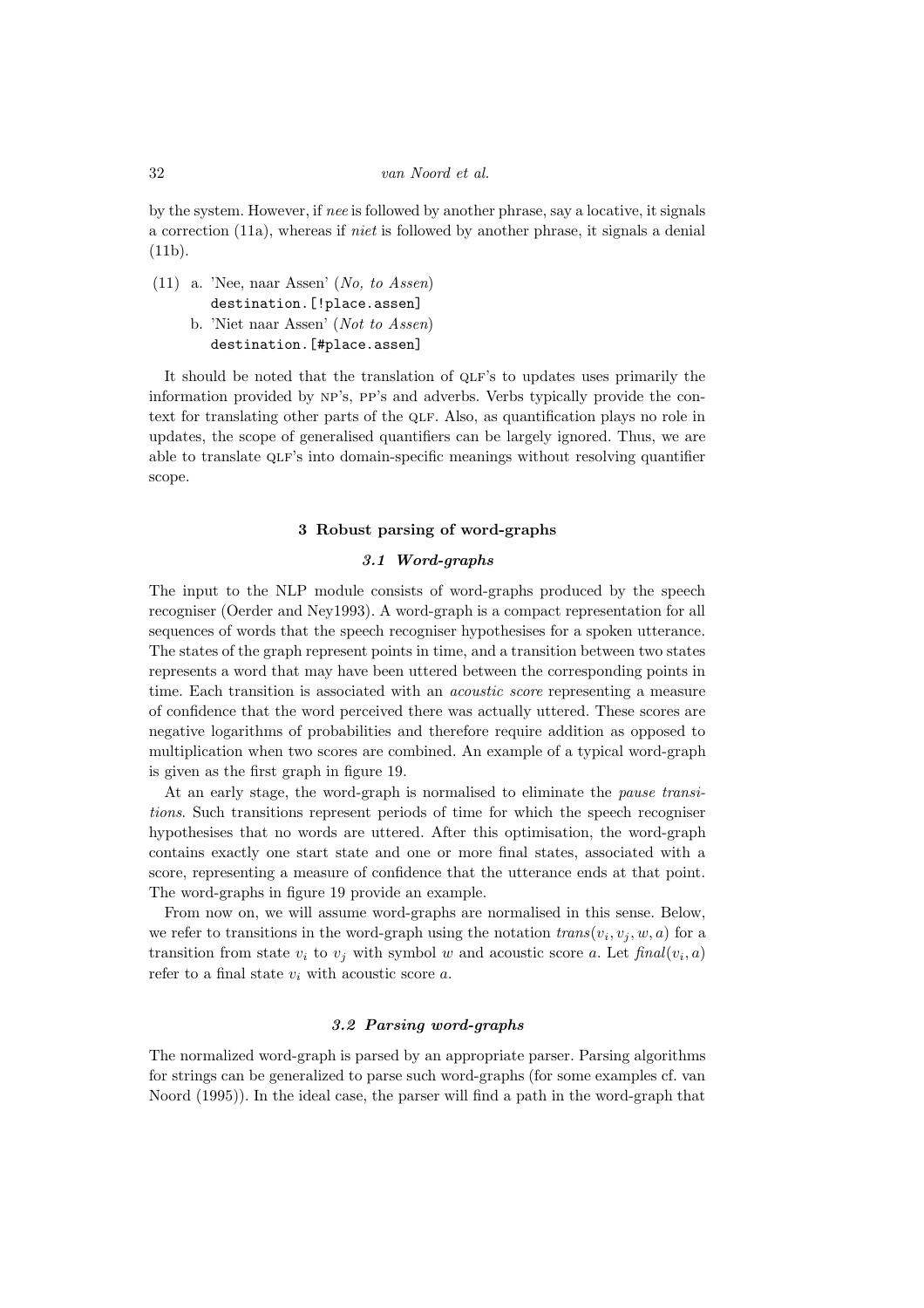

Fig. 19. Word-graph and normalized word-graph for the utterance Zondag vier februari (Sunday Februari fourth). The special label  $\#$  in the first graph indicates <sup>a</sup> pause transition. These transitions are eliminated in the second graph.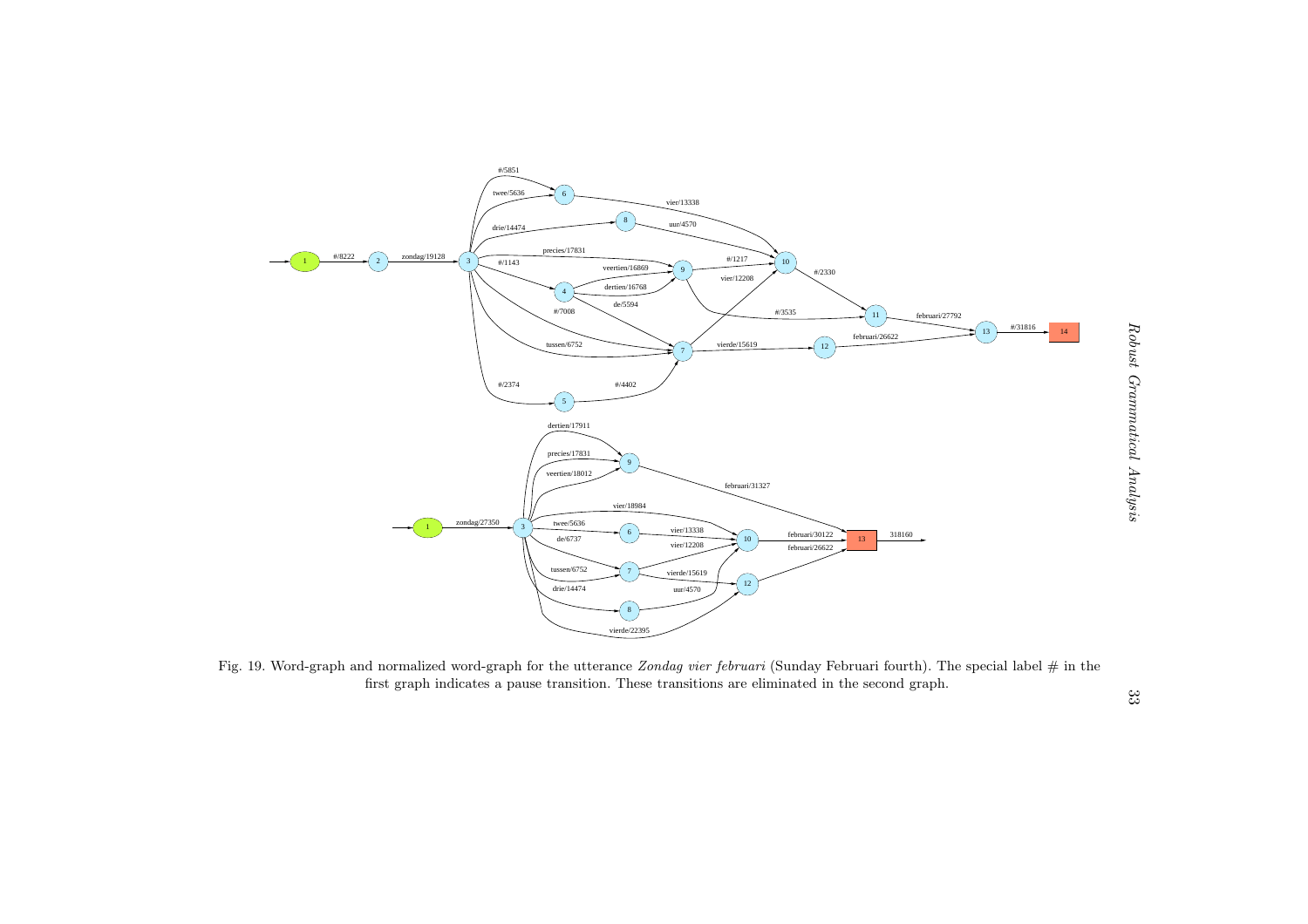can be assigned an analysis according to the grammar, such that the path covers the complete time span of the utterance, i.e. the path leads from the start state to a final state. The analysis gives rise to an update of the dialogue state, which is then passed on to the dialogue manager.

However, often no such paths can be found in the word-graph, due to:

- errors made by the speech recognizer,
- linguistic constructions not covered in the grammar, and
- irregularities in the spoken utterance.

Even if no full analysis of the word-graph is possible, it is usually the case that useful information can be extracted from the word-graph. Consider for example the utterance:

(12) Ik wil van van Assen naar Amsterdam I want from from Assen to Amsterdam

The grammar will not assign an analysis to this utterance due to the repeated preposition. However, it would be useful if the parser would discover the prepositional phrases van Assen and naar Amsterdam since in that case the important information contained in the utterance can still be recovered. Thus, in cases where no full analysis is possible we would like to fall back on an approach reminiscent of concept spotting. The following proposal implements this idea.

Firstly, the grammar is defined in such a way that each *maximal projection* such as s, np, pp, etc., can be analysed as a top category. This is well-motivated because utterances very often consist of a single np or pp (section 3.3).

Often, the task of the parser is to discover all instances of the top category from the start state of the word-graph to a final state. But in our case, we require that the parser discovers all instances of the top category anywhere in the word-graph, i.e. for all partial paths in the word-graph. This has the desired effect for example (12): both pps will be found by the parser.

Thus we require that the parser finds all major categories anywhere in the wordgraph. If a bottom-up chart parser is used, then we might use the inactive chart items for this purpose. However, since we do not want to be forced to a particular parsing strategy, we have chosen to adopt a different approach. In section 3.4 we show that in a logic programming setting the use of underspecification of the state names associated with the top-most goal obtains the desired effect, without loss of efficiency.

Therefore, after the parser has finished, we have a word-graph annotated with a number of instances of top categories. For each of these categories we are interested in the word-graph state where this category starts  $(v_i)$ , the word-graph state where this category ends  $(v_i)$ , the sequence of symbols associated with this category  $(x)$ , the accumulated acoustic score (*a*), and the qlf (*q*). Let  $\text{parsed}(v_i, v_j, x, a, q)$  refer to such categories.

We are interested in paths from the start state to the final state consisting of a number of categories and transitions in the word-graph (the latter are called skips). The problem consists in finding the optimal path, according to a number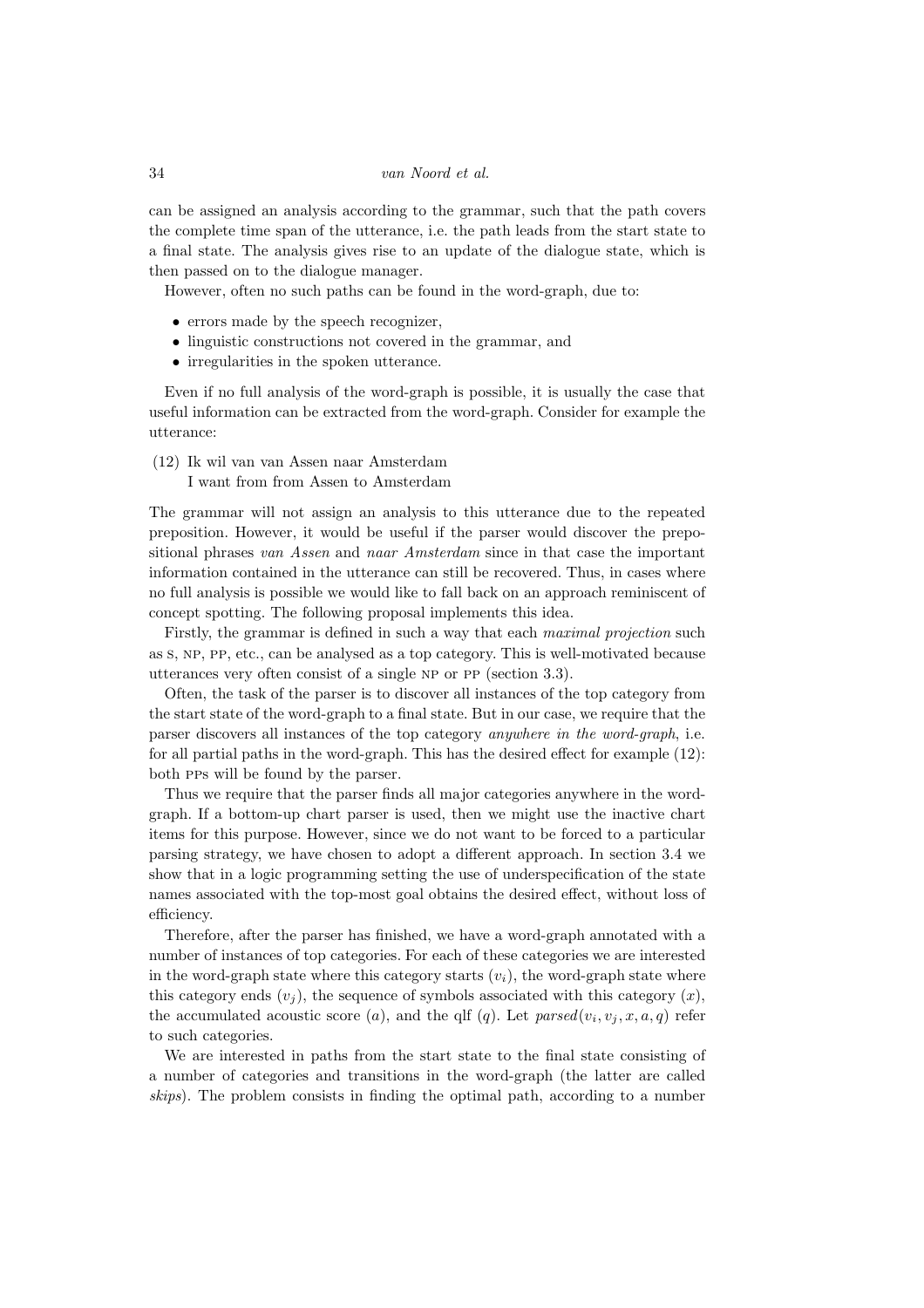of criteria. This problem is formalized by defining the annotated word-graph as a directed acyclic graph (section 3.5). The vertices of this graph are the states of the word-graph; the edges are the transitions of the word-graph and the categories found by the parser.

The criteria which are used to favor some paths over other paths are expressed as a weight function on the edges of the graph. The criteria we might take into account are discussed in section 3.6. For instance, a typical criterion will favor paths consisting of a small number of categories, and a small number of skips. The case in which the parser found a full analysis from the start state of the word-graph to a final state then reduces to a special case: the analysis solely consisting of that category will be favored over sequences of partial analyses.

Obviously, it is not a good idea to generate all possible sequences of categories and skips, and then to select the best path from this set: in typical word-graphs there are simply too many different paths. If a certain uniformity requirement on weights is met, however, then efficient graph search algorithms are applicable. The particular algorithm implemented in OVIS2, namely a variant of the DAG-SHORTEST-PATH algorithm (Cormen, Leiserson, and Rivest1990) is discussed in section 3.7.

The criteria used to determine the best path may also include Ngram statistics. It turns out that in those cases some complications arise in the definition of the annotated word-graph. This is explained in section 3.8.

In a previous implementation (Nederhof et al.1997) we used a version of Dijkstra's algorithm. A comparison is presented in section 3.9. Finally, section 3.10 discusses methods in which the parser is applied only to a single path of the word-graph.

## 3.3 Grammar

We require that grammatical analysis finds all maximal projections anywhere in the input word-graph. This implies that the top category of the grammar should be defined in such a way that it derives each of these maximal projections. For this reason, the grammar contains the declaration:

```
(27) top_category(X) :- X => start.
```
Furthermore, there are unary rules rewriting this start category into each of the relevant maximal projections. One such rule is:

```
(28) rule(start_np,Start,[Np]) :-
         Start => start, Np => np,
         Start:sem <=> Np:sem.
```
Similar rules are defined for pp, sbar, root, advp, etc.

## 3.4 Parser

Five different parsing algorithms were implemented and compared (a bottom-up Earley parser, an inactive chart parser, an LR parser, a left-corner parser and a head-corner parser). The most efficient parser (both in terms of CPU-time and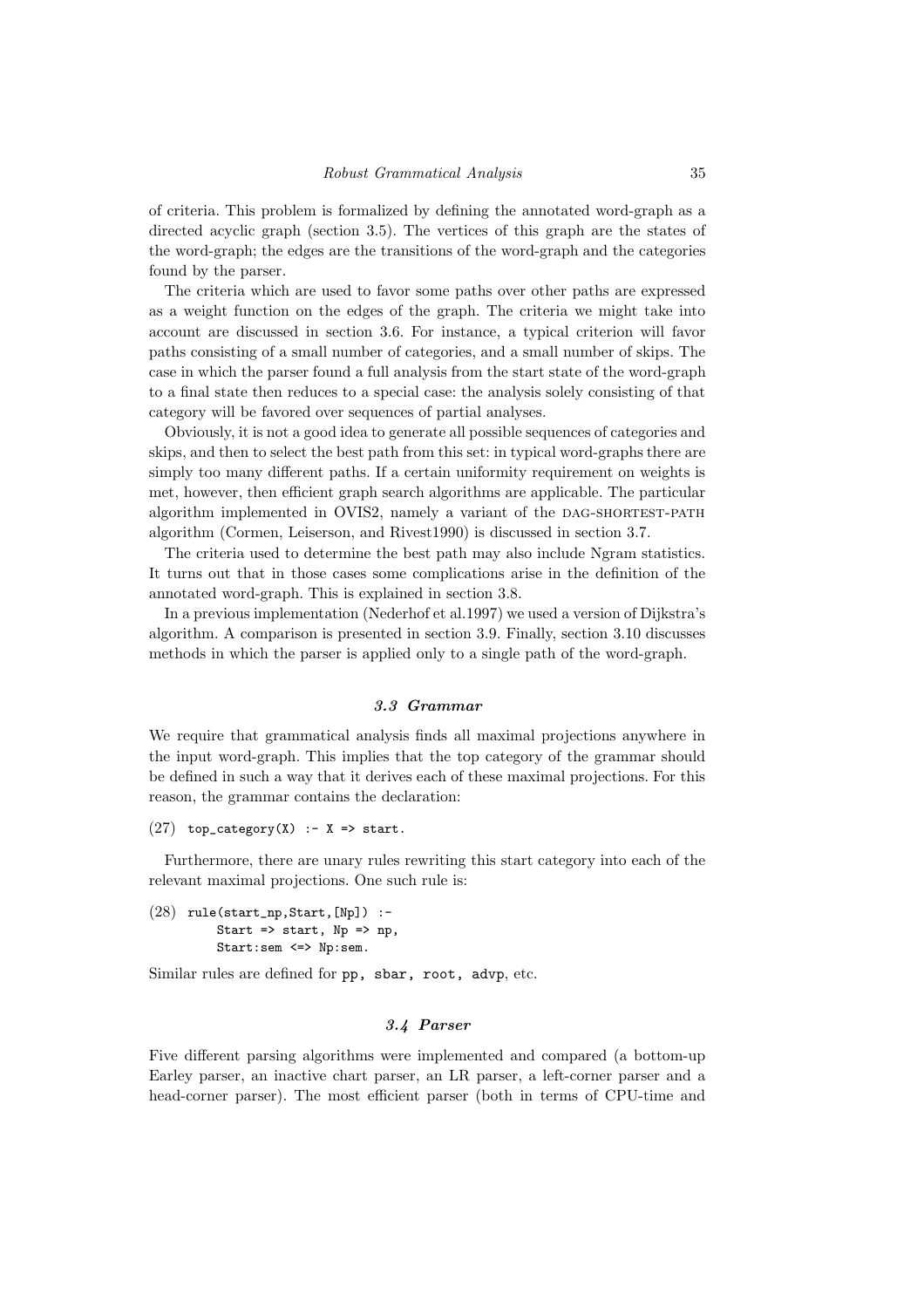memory usage) for this application turned out to be a head-corner parser implemented with goal-weakening and selective memoization. The head-corner parser is presented in detail in van Noord (1997a).

In order to apply this (or any of the other) parser(s) for robust processing, we use underspecification of the state names for the input parse goal in order to parse the start category anywhere in the word-graph. Normally the parser will be called using a goal such as the following:

```
(29) ?- parse(start(Sem),q0,q16).
```
indicating that we want to find a path from state q0 to q16 which can be analysed as a category start(Sem) (a sentence with a semantic representation that is yet to be discovered). If we want to recognize top categories at all positions in the input, then we can simply generalize the parse goal to:

```
(30) ?- parse(start(Sem), _, _).
```
Now it may seem that such an underspecified goal will dramatically slow down the parser, but this turns out to be a false expectation, at least for the head-corner and left-corner parsers. In fact we have experienced no such decrease in efficiency. This can only be understood in the light of the use of memoization: even though we now have a much more general goal, the number of different goals that we need to solve is much smaller.

#### 3.5 Annotated word-graph

An annotated word-graph is a word-graph annotated with the results of the parser. Such an annotated word-graph is defined with respect to an input word-graph (given by the functions trans and final) and with respect to the results of parsing (given by the function parsed).

The *annotated word-graph* is a directed acyclic graph  $(V, E)$  where

- *V* is the set of vertices consisting of the states of the word-graph  $v_0 \dots v_n$ , and a new vertex  $v_{n+1}$ .  $v_0$  is the start state.  $v_{n+1}$  is the final state.
- $E$  is the set of edges consisting of:
	- 1. skip edges. For all  $trans(v_i, v_j, w, a)$  there are edges  $(v_i, v_j, w, a, \epsilon)$ .
	- 2. category edges. For all  $\text{parsed}(v_i, v_j, x, a, q)$  there are edges  $(v_i, v_j, x, a, q)$ .
	- 3. stopping edges. For all final $(v_i, a)$  there are edges  $(v_i, v_{n+1}, \epsilon, a, \epsilon)$ .

## 3.6 Weights

The weights that are associated with the edges of the graph can be sensitive to the following factors.

• Acoustic score. Obviously, the acoustic score present in the word-graph is an important factor. The acoustic scores are derived from probabilities by taking the negative logarithm. For this reason we aim to minimize this score. If edges are combined, then we have to sum the corresponding acoustic scores.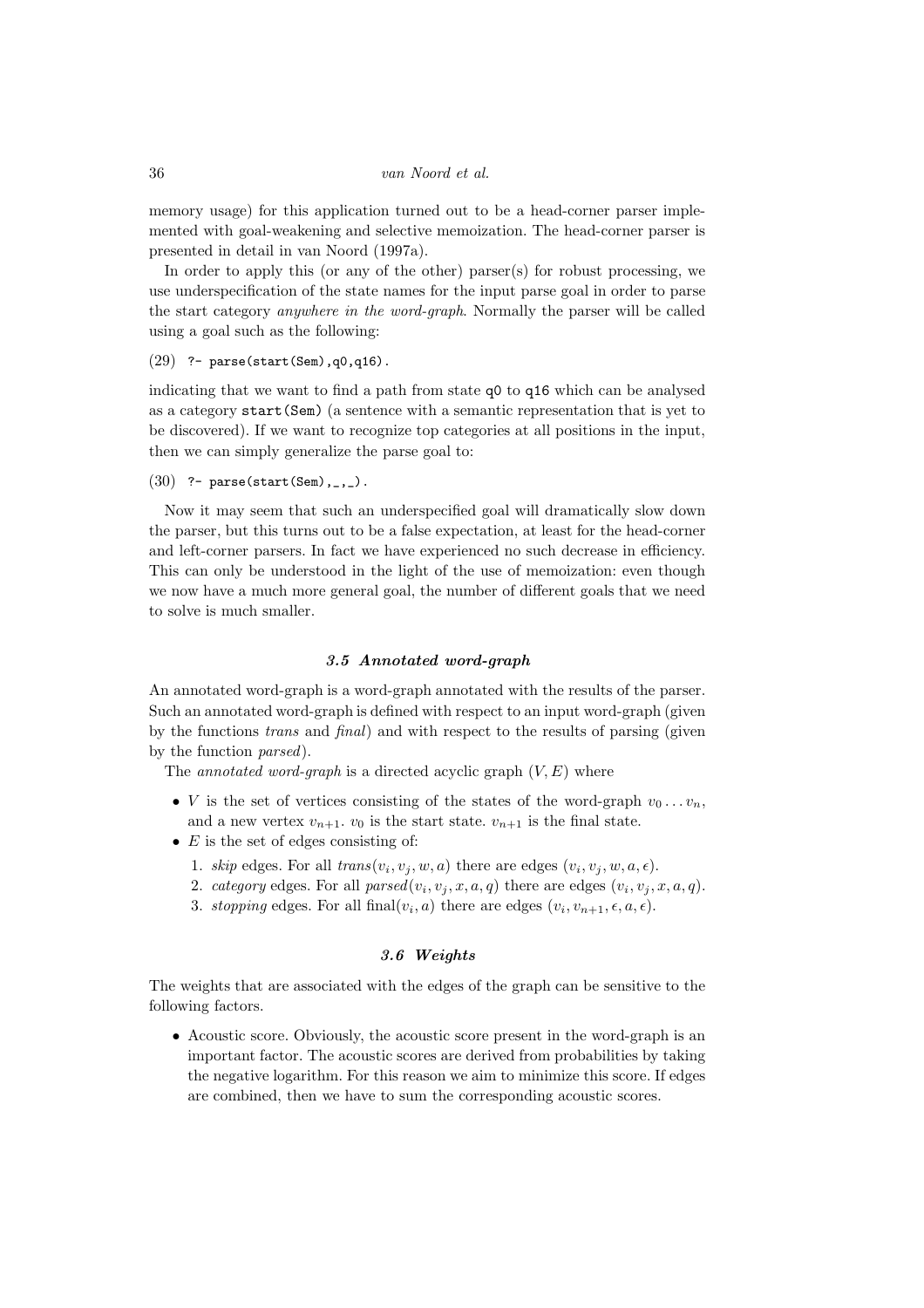- Number of 'skips'. We want to minimize the number of skips, in order to obtain a preference for the maximal projections found by the parser. Each time we select a skip edge, the number of skips is increased by 1.
- Number of maximal projections. We want to minimize the number of such maximal projections, in order to obtain a preference for more extended linguistic analyses over a series of smaller ones. Each time we select a category edge, this number is increased by 1.
- Quality of the QLF in relation to the context. We are experimenting with evaluating the quality of a given QLF in relation to the dialogue context, in particular the question previously asked by the system (Koeling1997).
- Ngram statistics. We have experimented with bigrams and trigrams. Ngram scores are expressed as negative logarithms of probabilities. This implies that combining Ngram scores requires addition, and that lower scores imply higher probability.

The only requirement we make to ensure that efficient graph searching algorithms are applicable is that weights are uniform. This means that a weight for an edge leaving a vertex  $v_i$  is independent of how state  $v_i$  was reached.

In order to be able to compute with such multidimensional weights, we express weights as tuples  $\langle c_1, \ldots, c_k \rangle$ . For each cost component  $c_i$  we specify an initial weight, and we need to specify for each edge the weight of each cost component. To specify how weights are updated if a path is extended, we use the function uw that maps a pair of a multidimensional weight and an edge a to multidimensional weight.<sup>7</sup> Moreover, we need to define an ordering on such tuples. In order to experiment with different implementations of this idea we refer to such a collection of specifications as a *method*. Summarizing, such a weight method is a triple  $W =$  $\langle ini, uw, \prec \rangle$  where

- 1. ini is the initial weight;
- 2. uw is the update weight function;
- 3.  $\prec$  is an ordering on weights

Example: speech method. As a trivial example of such a method, consider the problem of finding the best path through the word-graph ignoring all aspects but the acoustic scores present in the word-graph. In order to implement a method  $W^{\text{speed}}$ to solve this problem, we define weights using a unary tuple  $\langle c \rangle$ . The initial weight is  $ini = \langle 0 \rangle$  and uw is defined as follows:

(31) 
$$
uw(\langle c \rangle, (v_i, v_j, w, a, q)) = \begin{cases} \langle c + a \rangle & \text{for skip edges} \\ \langle \infty \rangle & \text{for category edges} \\ \langle c + a \rangle & \text{for stopping edges} \end{cases}
$$

<sup>7</sup> We do not define a weight function on edges, but we specify how weights are updated if a path is extended, for generality. This approach allows e.g. for the possibility that different cost components employ different operations for combining weights. For example, some cost components may use addition (e.g. for weights which are expressed as negative logarithms derived from probabilities), whereas other cost components may require multiplication (e.g. for probabilities).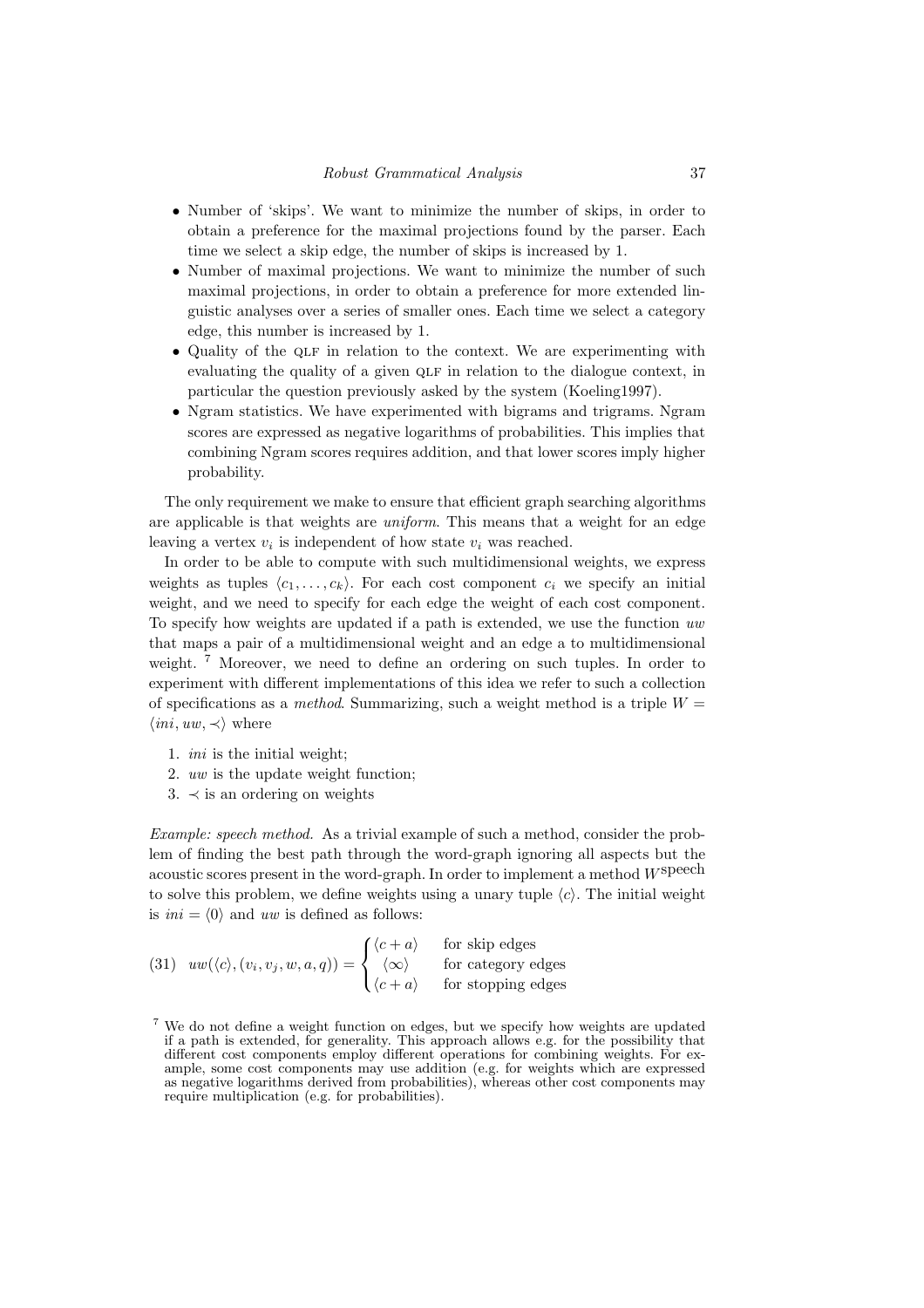Note that we specify an infinite weight for category edges because we want to ignore such edges for this simple method (i.e. we are simply ignoring the results of the parser). We define an ordering  $\prec$  on such tuples, simply by stating that  $\langle w \rangle \prec \langle w' \rangle$  iff  $w < w'$ .

Example: nlp\_speech method. A more interesting example is provided by the following method which not only takes into account acoustic scores, but also the number of skip edges and category edges. Weights are expressed as  $\langle c_1, c_2, c_3 \rangle$ , where  $c_1$  is the number of skips,  $c_2$  is the number of categories, and  $c_3$  is the acoustic score.

We define  $ini = (0, 0, 0)$  and uw is defined as follows.

(32) 
$$
uw(\langle c_1, c_2, c_3 \rangle, (v_i, v_j, w, a, q)) : \begin{cases} \langle c_1 + 1, c_2, c_3 + a \rangle & \text{for skip edges} \\ \langle c_1, c_2 + 1, c_3 + a \rangle & \text{for category edges} \\ \langle c_1, c_2, c_3 + a \rangle & \text{for stopping edges} \end{cases}
$$

Finally, we define the ordering on such tuples:

(33) 
$$
\langle c_1, c_2, c_3 \rangle \prec \langle c'_1, c'_2, c'_3 \rangle
$$
 iff :  $\begin{cases} c_1 < c'_1 \text{ or} \\ c_1 = c'_1 \text{ and } c_2 < c'_2 \text{ or} \\ c_1 = c'_1 \text{ and } c_2 = c'_2 \text{ and } c_3 < c'_3 \end{cases}$ 

#### 3.7 Search algorithm

The robustness component can be characterised as a search in the annotated wordgraph. The goal of the search is the best path from  $v_0$  to  $v_{n+1}$ . This search reduces to a well-known graph search problem, namely the problem of finding the shortest path in a directed acyclic graph with uniform weights.

We use a variant of the DAG-SHORTEST-PATH algorithm (Cormen, Leiserson, and Rivest1990). This algorithm finds shortest paths for uniformly weighted directed acyclic graphs. The first step of the algorithm is a topological sort of the vertices of the graph. It turns out that the state names of the word-graph that we obtain from the speech recogniser are already topologically sorted: state names are integers, and edges always connect to larger integers. The second step of the algorithm maintains an array A which records for each state  $v_k$  the weight associated with the best path known from  $v_0$  to  $v_k$ . A similar array, P, is used to represent for each state the history of this best path, as a sequence of qlfs (since that is what we want to obtain eventually).

The first step of the algorithm initialises these arrays such that for each state  $v_i(i \neq 0)A[v_i] = \infty$ , and  $P[v_i] = \text{NIL}$ . For  $v_0$  we specify  $A[v_0] = ini$  and  $P[v_0] =$  $\epsilon$ . After this initialisation phase the algorithm treats each edge of the graph in topologically sorted order of the source vertex, as follows:

 $(34)$  foreach state  $v_i$  (in topologically sorted order) do foreach edge  $(v_i, v_j, w, a, q)$ do  $\mathtt{relax}\;(v_i,v_j,w,a,q)$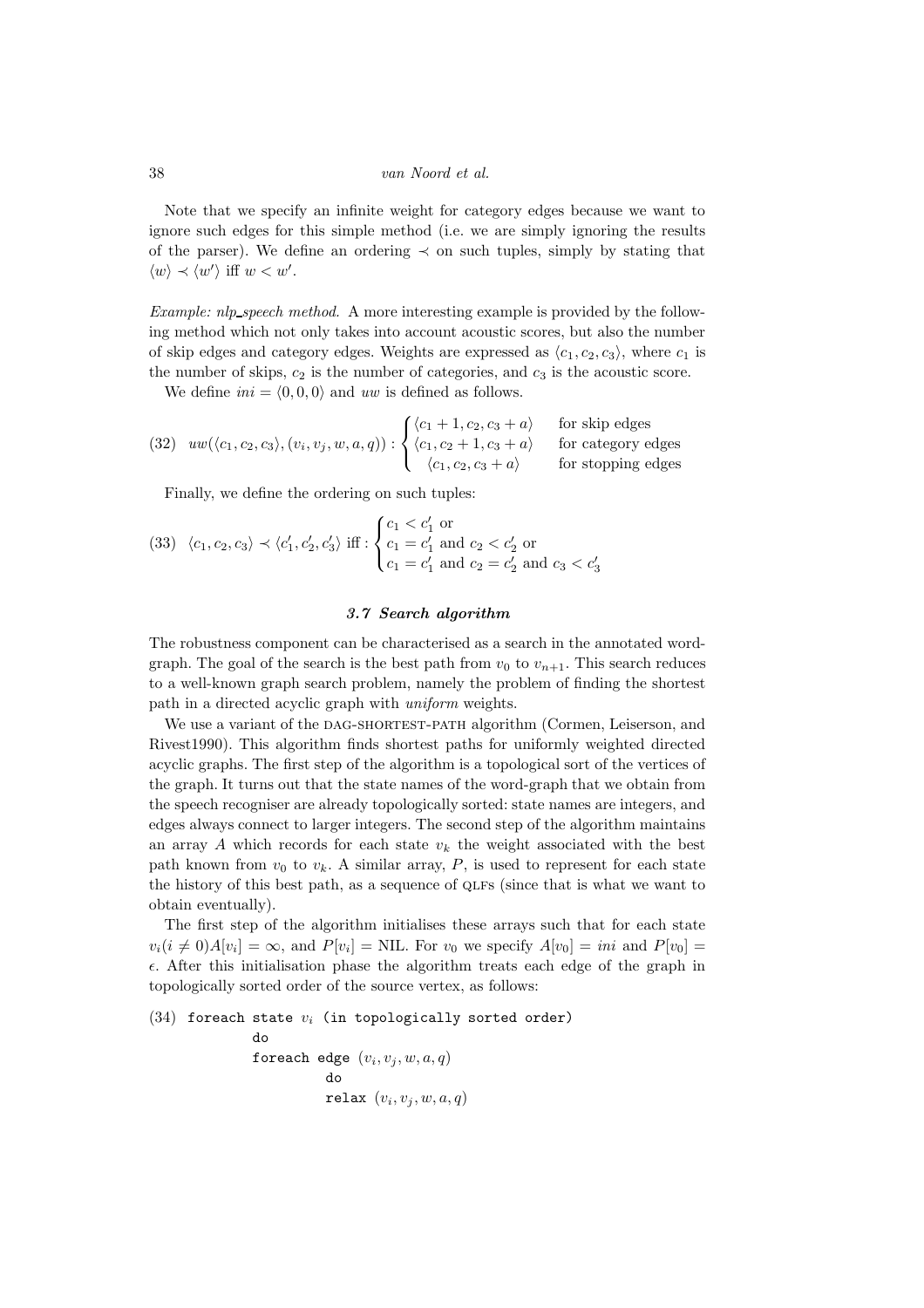The function relax is defined on edges and updates the arrays if a better path to a vertex has been found:

(35) function relax 
$$
(v_i, v_j, w, a, q)
$$
 if  $uw(A[v_i], (v_i, v_j, w, a, q)) \prec A[v_j]$  then  $A[v_j] =: uw(A[v_i], (v_i, v_j, w, a, q))$  $P[v_j] =: P[v_i].q$ 

When the algorithm finishes,  $P[v_{n+1}]$  constitutes the sequence of QLFs associated with the best path found. The weight of this path is given by  $A[v_{n+1}]$ . This algorithm is efficient. Its running time is  $O(V + E)$ , where V is the number of vertices and  $E$  is the number of edges. Therefore, it can be expected that this part of processing should not decrease parsing efficiency too much, since the number of edges is  $O(V^2)$ .<sup>8</sup> For a more detailed account of the correctness and complexity of this algorithm, see Cormen, Leiserson, and Rivest (1990). <sup>9</sup>

A simple generalisation of the algorithm has been implemented in order to obtain the N best solutions. In this case we maintain in the algorithm for each vertex the N best paths found so far. Such a generalisation increases the worst-case complexity by only a constant factor, and is very useful for development work.

## 3.8 Complications for Ngrams

In this section we want to extend the *nlp\_speech* method to take into account Ngram probabilities. Obviously, we can extend the weight tuple with a further argument which expresses the accumulated weight according to the Ngram probabilities. However, a potential problem arises. If we extend a given path by using the transition labeled w, then we want to take into account the probability of reading this word w given the previous  $N-1$  words. However note that in the definition of the annotated word-graph given above these words are not readily available. Even if we make sure that each path is associated with the last words seen so far, we must be careful that weights remain uniform.

The solution to this problem is to alter the definition of the graph, in such a way that the relevant  $N-1$  words are part of the vertex. If we want to take into account Ngram probabilities  $(N = 2, 3, \ldots)$ , then the vertices of the graph will be tuples  $(v, w_1 \ldots w_{N-1})$  where v is a state of the word-graph as before, and  $w_1 \ldots w_{N-1}$  are the previous  $N-1$  words. For example, in the case of bigrams  $(N = 2)$ , vertices are pairs consisting of a word-graph state and a word (the previous word). A number of special symbols  $y_{N-1} \ldots y_1$  is introduced as beginning-of-sentence markers. The start vertex is now  $(v_0, y_{N-1} \ldots y_1)$ . The notation  $x : k$  is used to refer to the last  $k$  elements of  $x$ .

<sup>&</sup>lt;sup>8</sup> This compares well with the  $O(V^3)$  complexity which can be obtained for most parsers. <sup>9</sup> Note that the algorithm is different from the Viterbi algorithm. The latter algorithm finds the best path through a possibly cyclic weighted graph, for a given sequence of observed outputs. In the current application we require an algorithm to find the best path in an acyclic weighted graph (without an additional observed output sequence).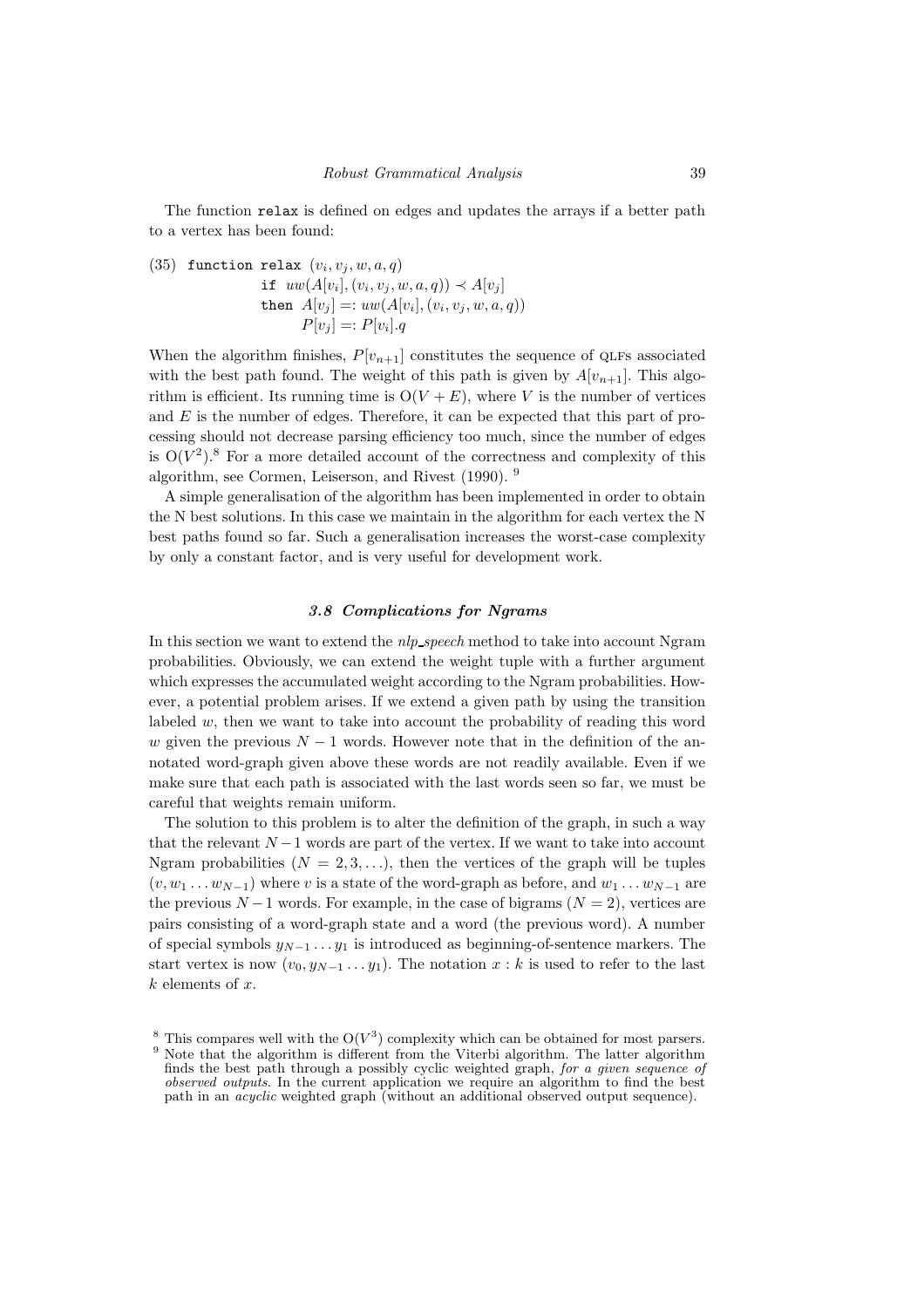The annotated word-graph for Ngrams is a weighted graph  $(V, E)$  and some fixed N, such that:

- V is a set of pairs  $(v, w_1 \ldots w_{N-1})$  where v is a word-graph state and  $w_i$  are labels in the word-graph. The start vertex is  $(v_0, y_{N-1}, \ldots, y_1)$ ; the final vertex is  $(v_{n+1}, \epsilon)$ .
- $E$  is the set of edges consisting of:
	- 1. skip edges. For all  $trans(v_i, v_j, w, a)$ , and all vertices  $V_i = (v_i, x)$  and  $V_j =$  $(v_j, xw : N-1)$ , there are edges  $(V_i, V_j, w, a, \epsilon)$ .
	- 2. category edges. For all  $\text{parsed}(v_i, v_j, x_2, a, q)$ , and for all vertices  $V_i =$  $(v_i, x_1)$  and  $V_j = (v_j, x_1 x_2 : N - 1)$ , there are edges  $(V_i, V_j, x_2, a, q)$ .
	- 3. stopping edges. For all final $(v_i, a)$  and for all vertices  $V_i = (v_i, x)$  there are edges  $(V_i, (v_{n+1}, \epsilon), \epsilon, a, \epsilon)$ .

Example: nlp\_speech\_trigram method. The start state of the graph search now is the vertex  $(v_0, y_2y_1)$ . Weights are expressed as 4-tuples by extending the triples of the nlp speech method with a fourth component expressing trigram weights. These trigram weights are expressed using negative logarithms of (estimates of) probabilities. Let  $tri$  be the function which returns for a given sequence of three words this number. Moreover, the definition of this function is extended for longer sequences of words in the obvious way by defining  $tri(w_0w_1w_2x) = tri(w_0w_1w_2) +$  $tri(w_1w_2x)$ .

The initial weight is defined as  $ini = (0, 0, 0, 0)$ . Weights are updated as follows:

(36) 
$$
uw(\langle c_1, c_2, c_3, c_4 \rangle, ((v_i, w_0w_1), (v_j, y), x, a, q)) =
$$
  

$$
\begin{cases} \langle c_1 + 1, c_2, c_3 + a, c_4 + tri(w_0w_1x) \rangle & \text{for skip edges} \\ \langle c_1, c_2 + 1, c_3 + a, c_4 + tri(w_0w_1x) \rangle & \text{for category edges} \\ \langle c_1, c_2, c_3 + a, c_4 \rangle & \text{for stopping edges} \end{cases}
$$

Finally, we define an ordering on such tuples. The function total is defined on tuples as follows. Here  $k_{\text{nlp}}$  and  $k_{\text{wg}}$  are constants.

(37)  $total(\langle c_1, c_2, c_3, c_4 \rangle) = c_4 + k_{\text{nlp}} * (c_1 + c_2) + k_{\text{wg}} * c_3.$ 

We then define the ordering as:

 $\langle c_1, c_2, c_3, c_4 \rangle \prec \langle c_1'$  $'_{1},c'_{2}$  $c_2', c_3'$  $c_3', c_4'$  $\langle \phi_4 \rangle$  iff total( $\langle c_1, c_2, c_3, c_4 \rangle$ ) < total( $\langle c_1 \rangle$  $c'_{1}, c'_{2}$  $c_2', c_3'$  $'_{3}, c'_{4}$ (38)  $\langle c_1, c_2, c_3, c_4 \rangle \prec \langle c'_1, c'_2, c'_3, c'_4 \rangle$  iff  $total(\langle c_1, c_2, c_3, c_4 \rangle) < total(\langle c'_1, c'_2, c'_3, c'_4 \rangle)$ .

## 3.9 Comparison with Dijkstra's algorithm

In a previous version of the implementation we used a generalised version of Dijkstra's algorithm (Dijkstra1959), (Nilsson1971), (Cormen, Leiserson, and Rivest1990), instead of the DAG-SHORTEST-PATH presented above. Dijkstra's algorithm is more general in that it is not restricted to acyclic graphs. On the other hand, however, Dijkstra's algorithm requires that weights on edges are positive (paths can only get worse if they are extended). A potential advantage of Dijkstra's algorithm for our purposes is that the algorithm often does not have to investigate all edges. If edges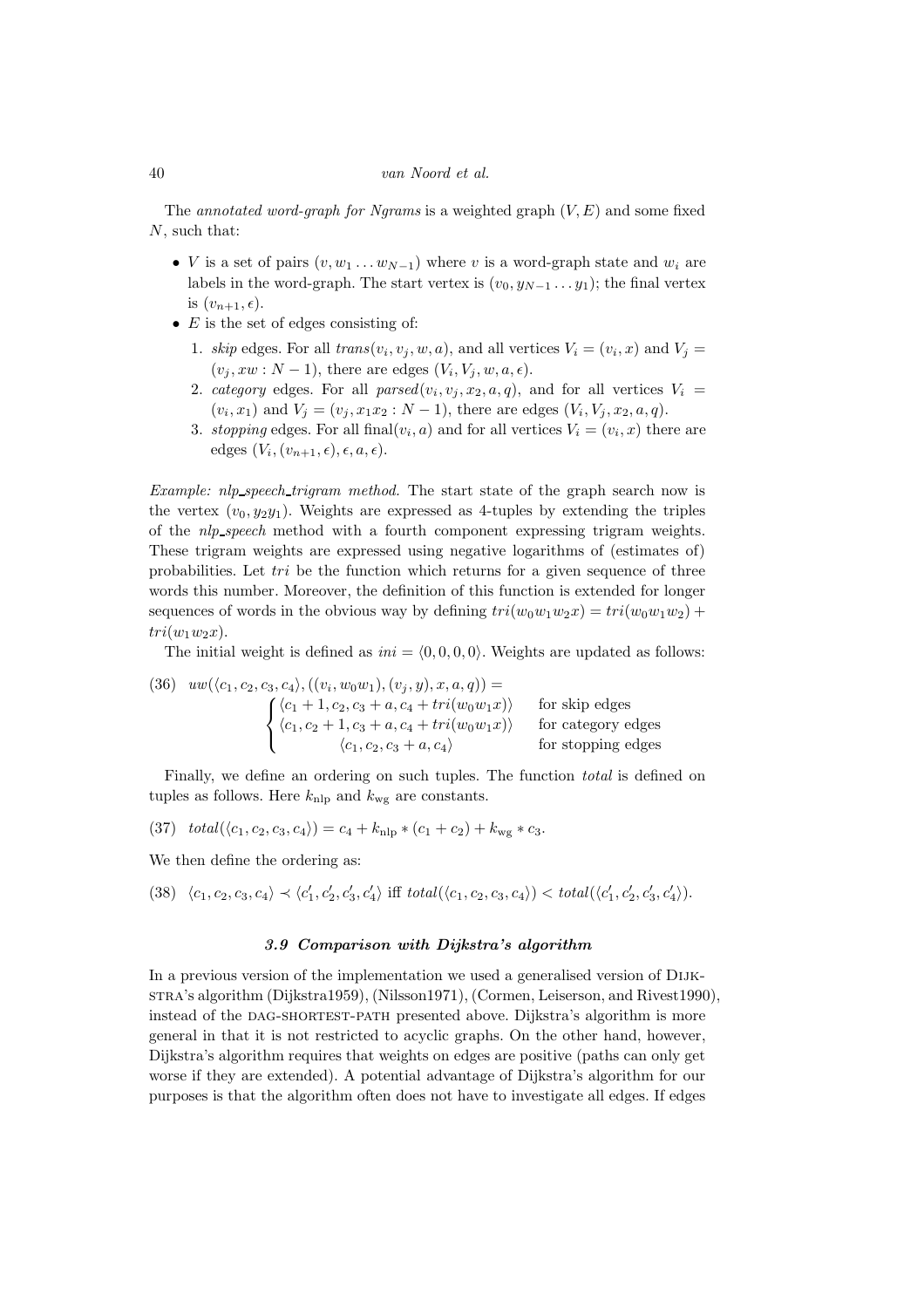are relatively expensive to compute, then Dijkstra's algorithm might turn out to be faster.

For instance, we can obtain a modest increase in efficiency by exploiting Dijkstra's algorithm if we delay some of the work the parser has to do for some category  $q$ , until the robustness component actually has a need for that category  $q$ . Since Dijkstra's algorithm will not visit every  $q$ , the amount of work is reduced. We exploited this in our implementation as follows. The parser works in two phases. In the first phase (recognition) no semantic constraints are taken into account (in order to pack all ambiguities). In the second phase semantic constraints are applied. This second phase can then be delayed for some category q until Dijkstra's algorithm uses an edge based on  $q$ . For a number of categories, therefore, this second phase can be skipped completely.

However, we had three reasons for preferring the DAG-SHORTEST-PATH algorithm given above. Firstly, this algorithm is simpler than Dijkstra's algorithm. Secondly, negative weights do show up in a number of circumstances. And thirdly, the expected efficiency gain was not observed in practice.

An example where negative weights may show up is the following. Suppose we define a method which takes into account Ngram scores but nothing else, i.e. all other sources of information such as acoustic scores are ignored. It turns out that a straightforward implementation of such a method is non-optimal since it will favour paths in the word-graph consisting of a small number of long words over paths (of the same duration) consisting of a larger number of smaller words, only because more scores have to be added. A simple and effective way to eliminate this effect, is to subtract a constant from each score. However, this subtraction may yield negative numbers.

#### 3.10 Best-first methods

Rather than integrating parsing and disambiguation of the word-graph as a single procedure, as we proposed above, it is also possible to try to disambiguate the wordgraph first, and then use the parser to parse the resulting path in the word-graph.

We have implemented two versions of this approach. Both versions use the search algorithm discussed above, by applying a method which takes into account the acoustic scores and Ngram scores. One version uses  $N = 2$ , the other version uses  $N = 3$ . In section 4 we refer to these two methods as  $best\_1$  bigram and best 1 trigram respectively.

We have experimented with such methods in order to evaluate the contribution of grammatical analysis to speech recognition. If, for instance, the integrated method  $nlp\_speed$ , trigram performs significantly better than  $best\_1\_trigram$  then we can conclude that grammatical analysis improves speech recognition. The results below, however, do not permit this conclusion.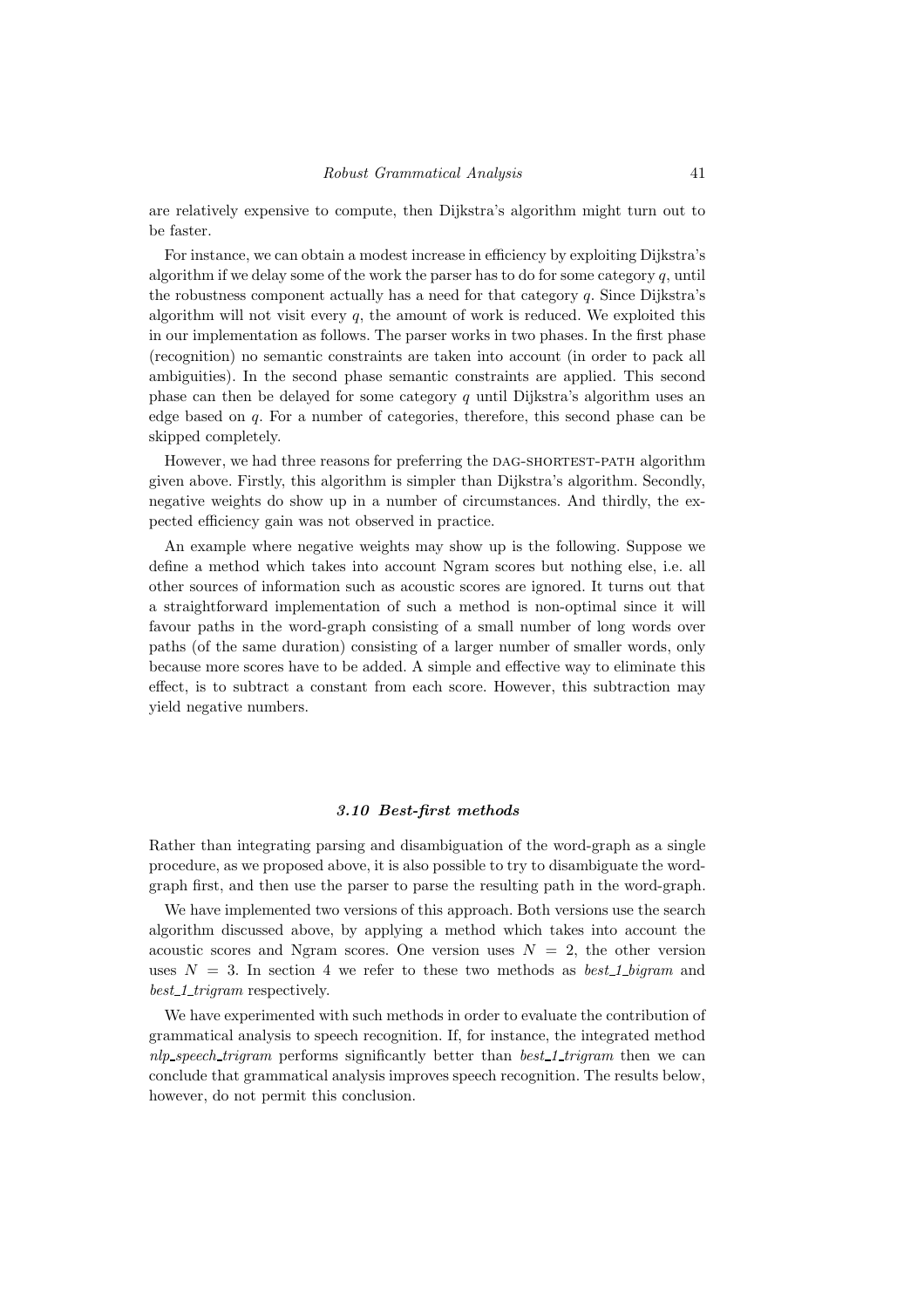Table 1. Characterization of test set (1).

|            | graphs | transitions words $t/w$ w/g |      |      |     | t/g  | max(t/g) |  |
|------------|--------|-----------------------------|------|------|-----|------|----------|--|
| input      | 1000   | 48215                       | 3229 | 14.9 | 3.2 | 48.2 | 793      |  |
| normalized | 1000   | 73502                       | 3229 | 22.8 | 3.2 | 73.5 | 2943     |  |

#### 4 Evaluation

We present a number of results to indicate how well the NLP component currently performs. In the NWO Priority Programme, two alternative natural language processing modules are developed in parallel: the 'grammar-based' module described here, and a 'data-oriented' (statistical, probabilistic, DOP) module. Both of these modules fit into the system architecture of OVIS. The DOP approach is documented in a number of publications (Scha1990; Bonnema, Bod, and Scha1997; Bod and Scha1997).

In order to compare both NLP modules, a formal evaluation has been carried out on 1000 new, unseen, representative word graphs (obtained using the latest version of the speech recognizer). Full details on the evaluation procedure, and all evaluation results, are described elsewhere (van Noord1997b; Bonnema, van Noord, and van Zanten1998). For these word graphs, annotations were provided by our project partners consisting of the actual sentences ('test sentences'), and updates ('test updates').

The Ngram models used by our implementation were constructed on the basis of a corpus of almost 60K user utterances (almost 200K words).

Some indication of the difficulty of the test-set of 1000 word-graphs is presented in table 1, both for the input word-graphs and for the normalised word-graphs. The table lists the number of transitions, the number of words of the actual utterances, the average number of transitions per word, the average number of words per graph, the average number of transitions per graph, and finally the maximum number of transitions per graph. The number of transitions per word in the normalized wordgraph is an indication of the additional ambiguity that the parser encounters in comparison with parsing of ordinary strings.

A further indication of the difficulty of this set of word-graphs is obtained if we look at the word and sentence accuracy obtained by a number of simple methods. The string comparison on which sentence accuracy and word accuracy are based is defined by the minimal number of substitutions, deletions and insertions that is required to turn the first string into the second (Levenshtein distance d). Word accuracy is defined as  $1 - \frac{d}{n}$  where *n* is the length of the actual utterance.

The method speech only takes into account the acoustic scores found in the wordgraph. The method possible assumes that there is an oracle which chooses a path such that it turns out to be the best possible path. This method can be seen as a natural upper bound on what can be achieved. The methods bigram (trigram) report on a method which only uses a bigram (trigram) language model. The methods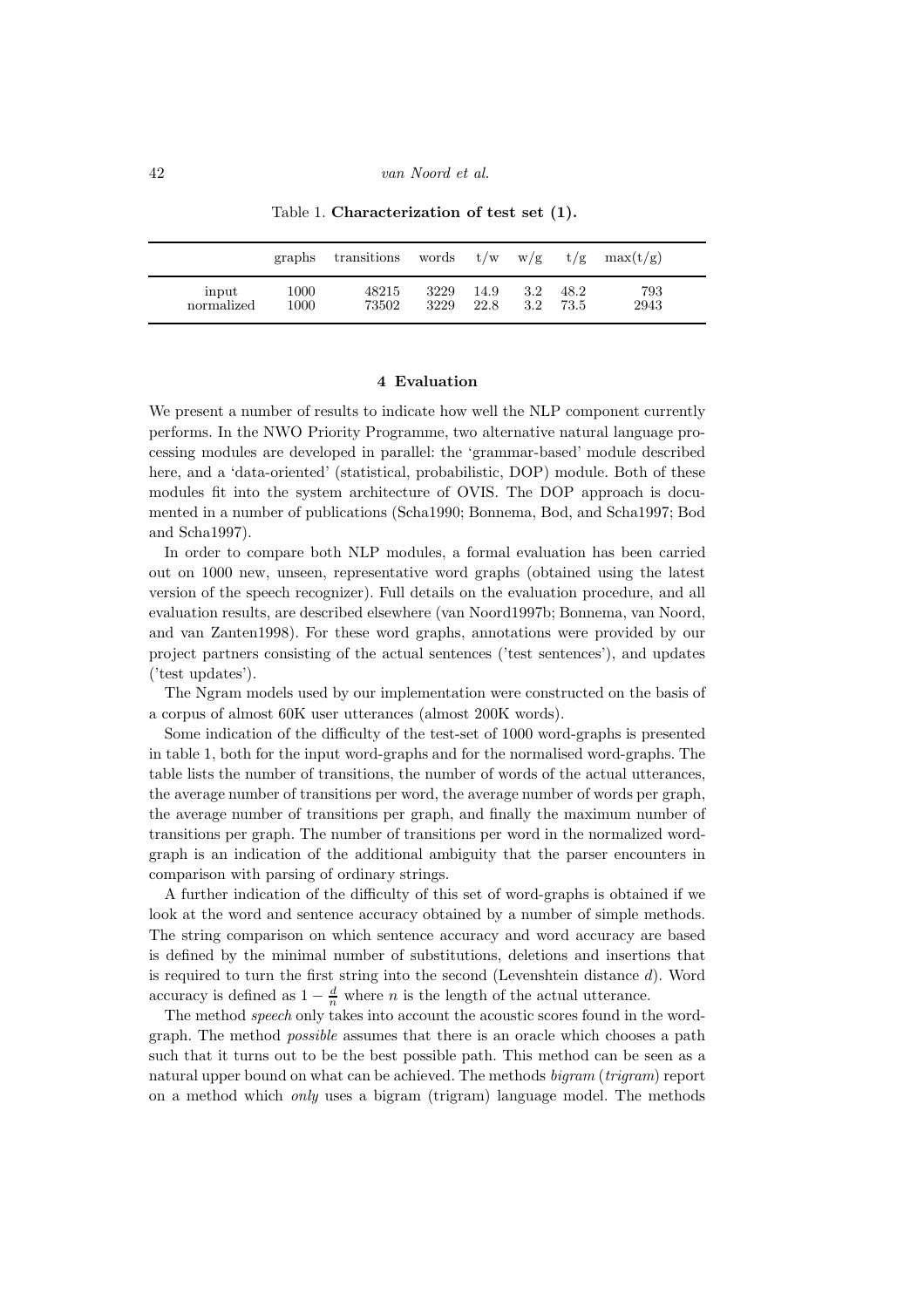Table 2. Characterization of test set (2).

| method                                                                                        | WA                   | <b>SA</b>                                 |
|-----------------------------------------------------------------------------------------------|----------------------|-------------------------------------------|
| speech<br>possible<br>bigram<br>trigram<br>speech bigram $81.1$ 73.6<br>speech trigram $83.9$ | 69.8<br>69.0<br>73.1 | 56.0<br>90.4 83.7<br>57.4<br>61.8<br>76.2 |

speech bigram (speech trigram) use a combination of bigram (trigram) statistics and the speech score.

## 4.1 Efficiency

Table 3 reports on the efficiency of the NLP components for the set of 1000 wordgraphs and test utterances. The first two rows present the results for sentences; the remaining rows provide the results for word-graphs. Listed are respectively the average number of milliseconds per input; the maximum number of milliseconds; and the maximum space requirements (per word-graph, in Kbytes).

For most word-graphs we used the nlp speech trigram method as described above. For large word-graphs (more than 100 transitions), we first selected the best path in the word-graph based on acoustic scores and N-gram scores only. The resulting path was then used as input for the parser. In the case of these large word-graphs, N=2 indicates that bigram scores were used, for N=3 trigram scores were used.

CPU-time includes tokenizing the word-graph, removal of pause transitions, lexical lookup, parsing, the robustness/disambiguation component, and the production of an update expression. <sup>10</sup>

For word-graphs the average CPU-times are actually quite misleading because CPU-times vary enormously for different word-graphs. For this reason, we present in table 4 the proportion of word-graphs (in  $\%$ ) that can be treated by the NLP component within a given amount of CPU-time (in milliseconds).

# 4.2 Accuracy

The results for word accuracy given above provide a measure for the extent to which linguistic processing contributes to speech recognition. However, since the main task of the linguistic component is to analyze utterances semantically, an equally important measure is concept accuracy, i.e. the extent to which semantic

<sup>&</sup>lt;sup>10</sup> For the grammar-based methods, CPU-time was measured on a HP 9000/780 machine running HP-UX 10.20, with SICStus Prolog 3 patch level 3. The statistics for the data-oriented module were obtained on a Silicon Graphics Indigo with a MIPS R10000 processor, running IRIX 6.2.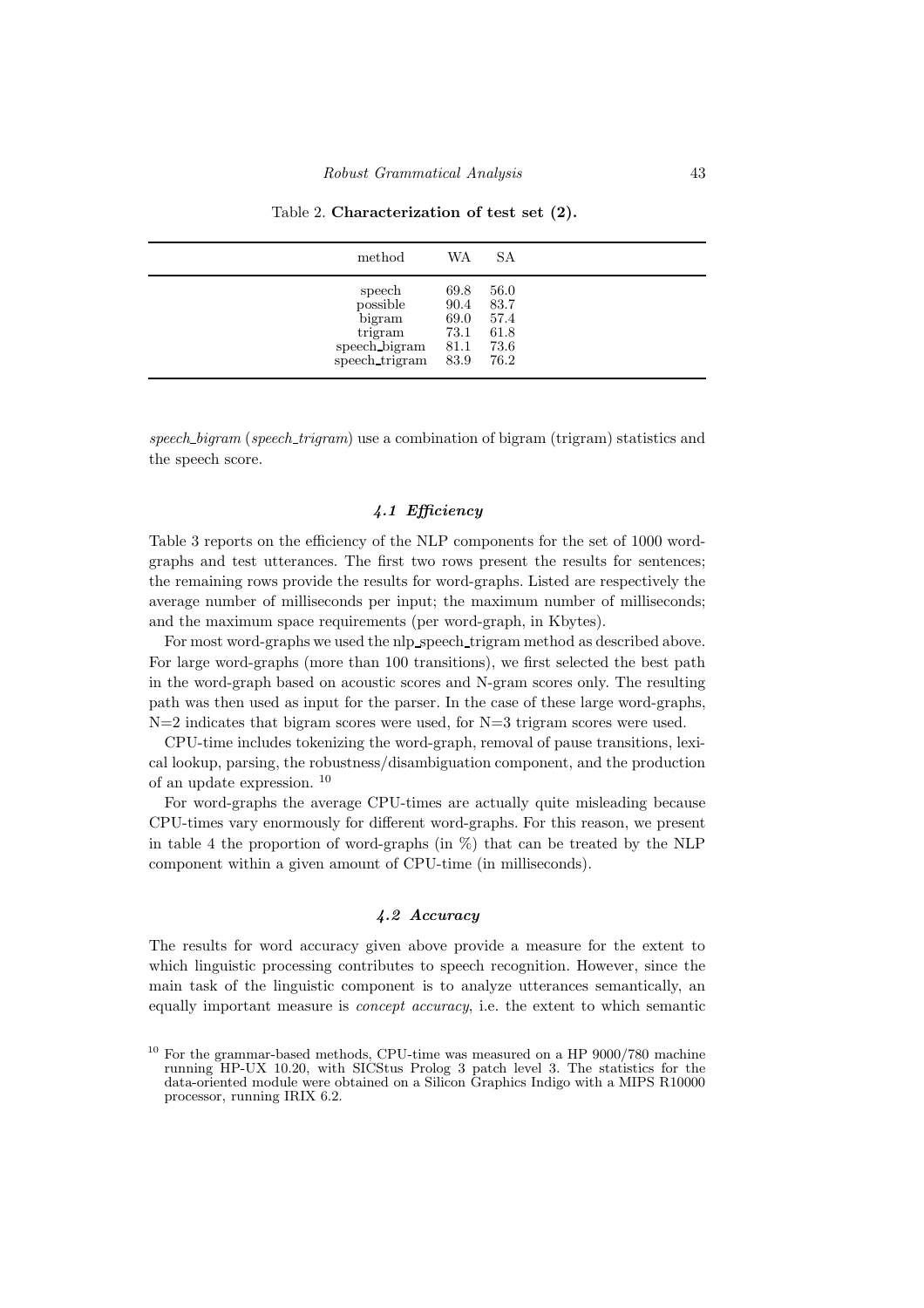Table 3. Efficiency (1).

| input         | method              | mean msec | max msec | max Kbytes |  |
|---------------|---------------------|-----------|----------|------------|--|
| test sentence | data-oriented       | 91        | 8632     | 14064      |  |
| test sentence | grammar-based       | 28        | 610      | 524        |  |
| word graphs   | data-oriented       | 7011      | 648671   | 619504     |  |
| word graphs   | grammar-based $N=2$ | 298       | 15880    | 7143       |  |
| word graphs   | grammar-based $N=3$ | 1614      | 690800   | 34341      |  |

Table 4. Efficiency (2).

| method                                                                          | 100  | 500  | 1000                   | 5000                 | 10000                |
|---------------------------------------------------------------------------------|------|------|------------------------|----------------------|----------------------|
| data-oriented<br>grammar-based $N=2$ 58.6 87.0<br>grammar-based $N=3$ 58.5 78.9 | 52.7 | 70.8 | 76.6<br>94.6<br>- 87.3 | 90.6<br>99.5<br>96.7 | 94.2<br>99.8<br>98.7 |

analysis corresponds with the meaning of the utterance that was actually produced by the user.

For determining concept accuracy, we have used a semantically annotated corpus of 10K user responses. Each user response was annotated with an update representing the meaning of the utterance that was actually spoken. The annotations were made by our project partners in Amsterdam, in accordance with the existing guidelines (Veldhuijzen van Zanten1996).

Updates take the form described in section 2.6. An update is a logical formula which can be evaluated against an information state and which gives rise to a new, updated information state. The most straightforward method for evaluating concept accuracy in this setting is to compare (the normal form of) the update produced by the grammar with (the normal form of) the annotated update. A major obstacle for this approach, however, is the fact that very fine-grained semantic distinctions can be made in the update-language. While these distinctions are relevant semantically (i.e. in certain cases they may lead to slightly different updates of an information state), they can often be ignored by a dialogue manager. For instance, the two updates below are semantically not equivalent, as the ground-focus distinction is slightly different.

```
(39) user.wants.destination.place.([# town.leiden];[! town.abcoude])
     user.wants.destination.([# place.town.leiden];[! place.town.abcoude])
```
However, the dialogue manager will decide in both cases that this is a correction of the destination town.

Since semantic analysis is the input for the dialogue manager, we have measured concept accuracy in terms of a simplified version of the update language. Inspired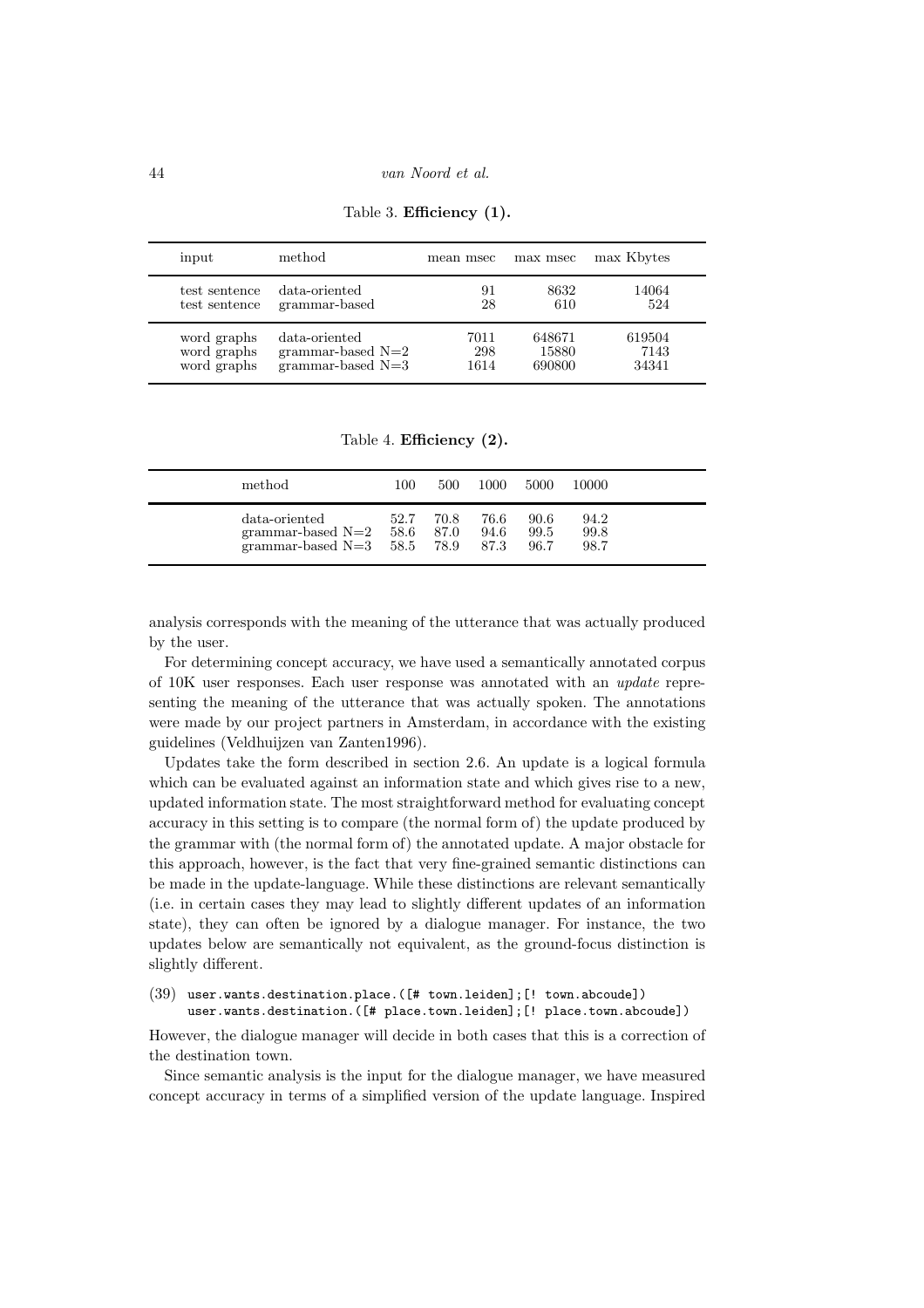| Input         | Method              | String accuracy<br>SА<br>WA |      | Semantic accuracy<br>$\operatorname{match}$ | CА   |      |      |
|---------------|---------------------|-----------------------------|------|---------------------------------------------|------|------|------|
| test sentence | data-oriented       | N/A                         | N/A  | 93.0                                        | 94.0 | 92.5 | 91.6 |
| test sentence | grammar-based       | N/A                         | N/A  | 95.7                                        | 95.7 | 96.4 | 95.0 |
| word-graph    | data-oriented       | 76.8                        | 69.3 | 74.9                                        | 80.1 | 78.8 | 75.5 |
| word-graph    | grammar-based $N=2$ | 82.3                        | 75.8 | 80.9                                        | 83.6 | 84.8 | 80.9 |
| word-graph    | grammar-based $N=3$ | 84.2                        | 76.6 | 82.0                                        | 85.0 | 86.0 | 82.6 |

Table 5. Accuracy.

by a similar proposal in Boros et al. (1996), we translate each update into a set of semantic units, where a unit in our case is a triple  $\Diamond$ CommunicativeFunction, Slot, Value). For instance, the two examples above both translate as

 $\langle$  denial, destination town, leiden  $\rangle$ 

 $\langle$  correction, destination town, abcoude  $\rangle$ 

Both the updates in the annotated corpus and the updates produced by the system were translated into semantic units.

Semantic accuracy is given in table 5 according to four different definitions. Firstly, we list the proportion of utterances for which the corresponding semantic units exactly match the semantic units of the annotation (match). Furthermore we calculate *precision* (the number of correct semantic units divided by the number of semantic units which were produced) and recall (the number of correct semantic units divided by the number of semantic units of the annotation). Finally, following Boros et al. (1996), we also present concept accuracy as

$$
CA = 100\left(1-\frac{SU_S+SU_I+SU_D}{SU}\right)\%
$$

where  $SU$  is the total number of semantic units in the translated corpus annotation, and  $SU<sub>S</sub>$ ,  $SU<sub>I</sub>$ , and  $SU<sub>D</sub>$  are the number of substitutions, insertions, and deletions that are necessary to make the translated grammar update equivalent to the translation of the corpus update.

We achieve the results listed in table 5 for the test-set of 1000 word-graphs. String accuracy is presented in terms of word-accuracy (WA) and sentence accuracy (SA).

## Conclusion

The results given above lead to the following conclusions.

- Sophisticated grammatical analysis is fast enough for practical spoken dialogue systems.
- Moreover, grammatical analysis is effective for the purposes of the present application. Almost all user utterances can be analysed correctly. This is somewhat surprising. Typically, linguistic ambiguities are a major obstacle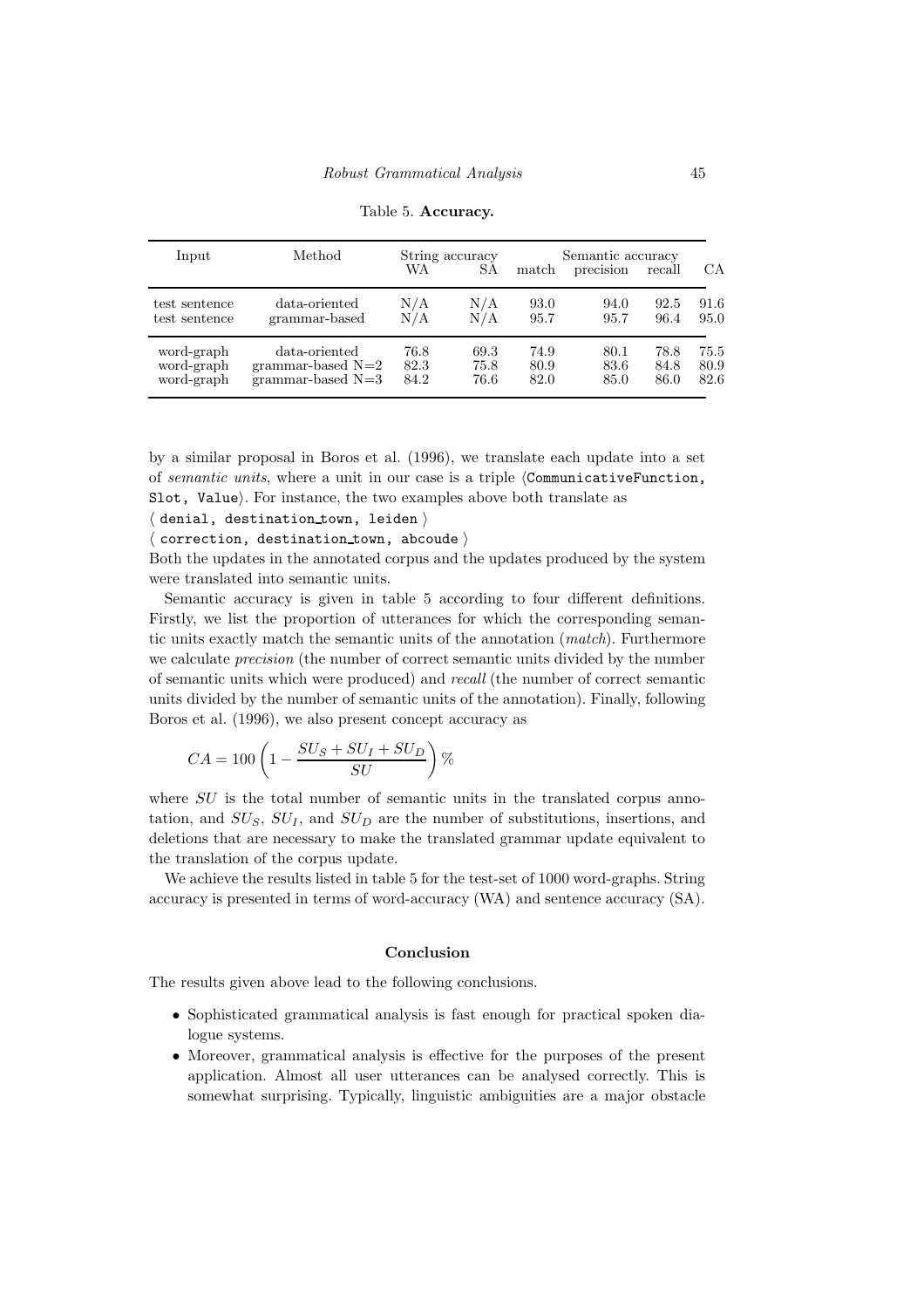for practical NLP systems. The current application is very simple in the sense that such linguistic ambiguities do not seem to play a significant role. The ambiguities introduced by the speech recognizer (as multiple paths in the word-graph) are a far more important problem.

• Grammatical analysis does not seem to help much to solve the problem of disambiguating the word-graph. The best method incorporating grammatical analysis performs about as well as a method which solely uses N-gram statistics and acoustic scores for disambiguation of the word-graph. However, in the latter case grammatical analysis of the type proposed here is useful in providing a robust analysis of the best path.

We have argued in this paper that sophisticated grammatical analysis in combination with a robust parser can be applied successfully as an ingredient of a spoken dialogue system. Grammatical analysis is thereby shown to be a viable alternative to techniques such as concept spotting. We showed that for a state-of-the-art application (public transport information system) grammatical analysis can be applied efficiently and effectively. It is expected that the use of sophisticated grammatical analysis will allow for easier construction of linguistically more complex spoken dialogue systems.

#### Acknowledgements

This research was carried out within the framework of the Priority Programme Language and Speech Technology (TST). The TST-Programme is sponsored by NWO (Dutch Organization for Scientific Research).

## References

- Agnäs, M-S., H. Alshawi, I. Bretan, D. Carter, K. Ceder, M. Collins, R. Crouch, V. Digalakis, B. Ekholm, B. Gambäck, J. Kaja, J. Karlgren, B. Lyberg, P. Price, S. Pulman, M. Rayner, C. Samuelsson, and T. Svensson. 1994. Spoken Language Translator: Firstyear report. Technical report, SICS and SRI Cambridge, Cambridge Computer Research Centre. Available as crc043/paper.ps.Z from http://www.cam.sri.com/tr/.
- Allen, J.F., B.W. Miller, E.K. Ringger, and T. Sikorski. 1996. A robust system for natural spoken dialogue. In 34th Annual Meeting of the Association for Computational Linguistics, pages 62–70, University of California, Santa Cruz.
- Alshawi, Hiyan, editor. 1992. The Core Language Engine. ACL-MIT press, Cambridge Mass.
- Alshawi, Hiyan, David Carter, Richard Crouch, Steve Pulman, Manny Rayner, and Arnold Smith. 1992. CLARE: A contextual reasoning and cooperative response framework for the Core Language Engine. Technical report, SRI International, Cambridge Computer Research Centre. Available as cmp-lg/9411002 from http://xxx.lanl.gov/cmp-lg.
- Alshawi, Hiyan and Richard Crouch. 1992. Monotonic semantic interpretation. In 30th Annual Meeting of the Association for Computational Linguistics, pages 32–39, Newark, Delaware.
- Aust, H., M. Oerder, F. Seide, and V. Steinbiss. 1995. The Philips automatic train timetable information system. Speech Communication, 17:249–262.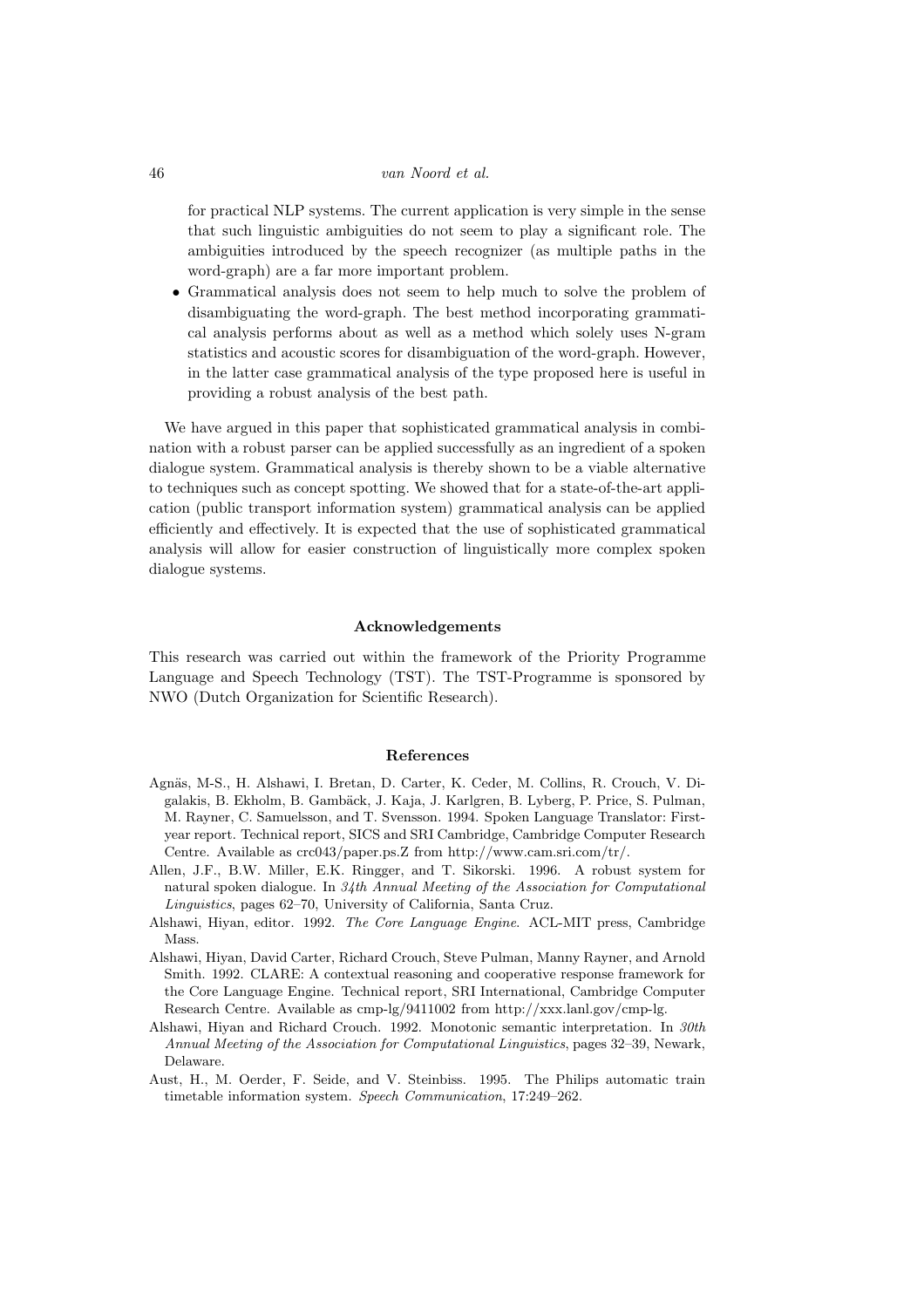- Block, Hans Ulrich. 1994. Compiling trace & unification grammar. In Tomek Strzalkowski, editor, Reversible Grammar in Natural Language Processing. Kluwer Academic Publishers, Dordrecht, pages 155–174.
- Bod, Rens and Remko Scha. 1997. Data-oriented language processing: An overview. Technical Report 38, NWO Priority Programme Language and Speech Technology.
- Bonnema, Remko, Rens Bod, and Remko Scha. 1997. A DOP model for semantic interpretation. In 35th Annual Meeting of the Association for Computational Linguistics and 8th Conference of the European Chapter of the Association for Computational Linguistics, Madrid.
- Bonnema, Remko, Gertjan van Noord, and Gert Veldhuizen van Zanten. 1998. Evaluation results NLP components OVIS2. Technical Report 57, NWO Priority Programme Language and Speech Technology.
- Boros, M., W. Eckert, F. Gallwitz, G. Görz, G. Hanrieder, and H. Niemann. 1996. Towards understanding spontaneous speech: Word accuracy vs. concept accuracy. In Proceedings of the Fourth International Conference on Spoken Language Processing (ICSLP 96), Philadelphia.
- Bouma, Gosse. 1992. Feature structures and nonmonotonicity. Computational Linguistics, 18(2).
- Briscoe, Ted and John Carroll. 1993. Generalised probabilistic lr parsing of natural language (corpora) with unification-based grammars. Computational Linguistics,  $19(1):25-$ 60.
- Briscoe, Ted, Claire Grover, Bran Boguraev, and John Carroll. 1987. A formalism and environment for the development of a large grammar of english. In Proceedings of the 10th International Joint Conference on Artificial Intelligence, pages 703–708, Milan.
- Carpenter, Bob. 1992. Skeptical and creduluous default unification with applications to templates and inheritance. In Ted Briscoe, Anne Copestake, and Valerie de Paiva, editors, Default Inheritance within Unification-Based Approaches to the Lexicon. Cambridge University Press, Cambridge.
- Carroll, John. 1993. Practical unification-based parsing of natural language. Ph.D. thesis, Cambridge University.
- Cooper, Robin, Richard Crouch, Jan van Eijck, Chris Fox, Josef van Genabith, Jan Jaspars, Hans Kamp, Manfred Pinkal, Massimo Poesio, and Stephen Pulman. 1994. Fracas deliverable d8: Describing the approaches. Technical report, Centre For Cognitive Science, Edinburgh. Available by ftp from ftp.cogsci.ed.ac.uk, pub/FRACAS/.
- Cormen, Leiserson, and Rivest. 1990. Introduction to Algorithms. MIT Press, Cambridge Mass.
- Davidson, Donald. 1967. The logical form of action sentences. In Nicholas Rescher, editor, The Logic of Decision and Action. University of Pittsburgh Press.
- Dijkstra, E.W. 1959. A note on two problems in connexion with graphs. Numerische Mathematik, 1:269–271.
- Frank, Annette. 1994. Verb second by lexical rule or by underspecification. Technical report, Institute for Computational Linguistics, Stuttgart.
- Gazdar, Gerald, Ewan Klein, Geoffrey Pullum, and Ivan Sag. 1985. Generalized Phrase Structure Grammar. Blackwell.
- Hukari, Thomas E. and Robert D. Levine. 1995. Adjunct extraction. Journal of Linguistics, 31(2):195–226.
- Jackson, E., D. Appelt, J. Bear, R. Moore, and A. Podlozny. 1991. A template matcher for robust NL interpretation. In Speech and Natural Language Workshop, pages 190–194, Pacific Grove, California, February.
- Johnson, Mark and Jochen Dörre. 1995. Memoization of coroutined constraints. In 33th Annual Meeting of the Association for Computational Linguistics, pages 100–107, Boston.